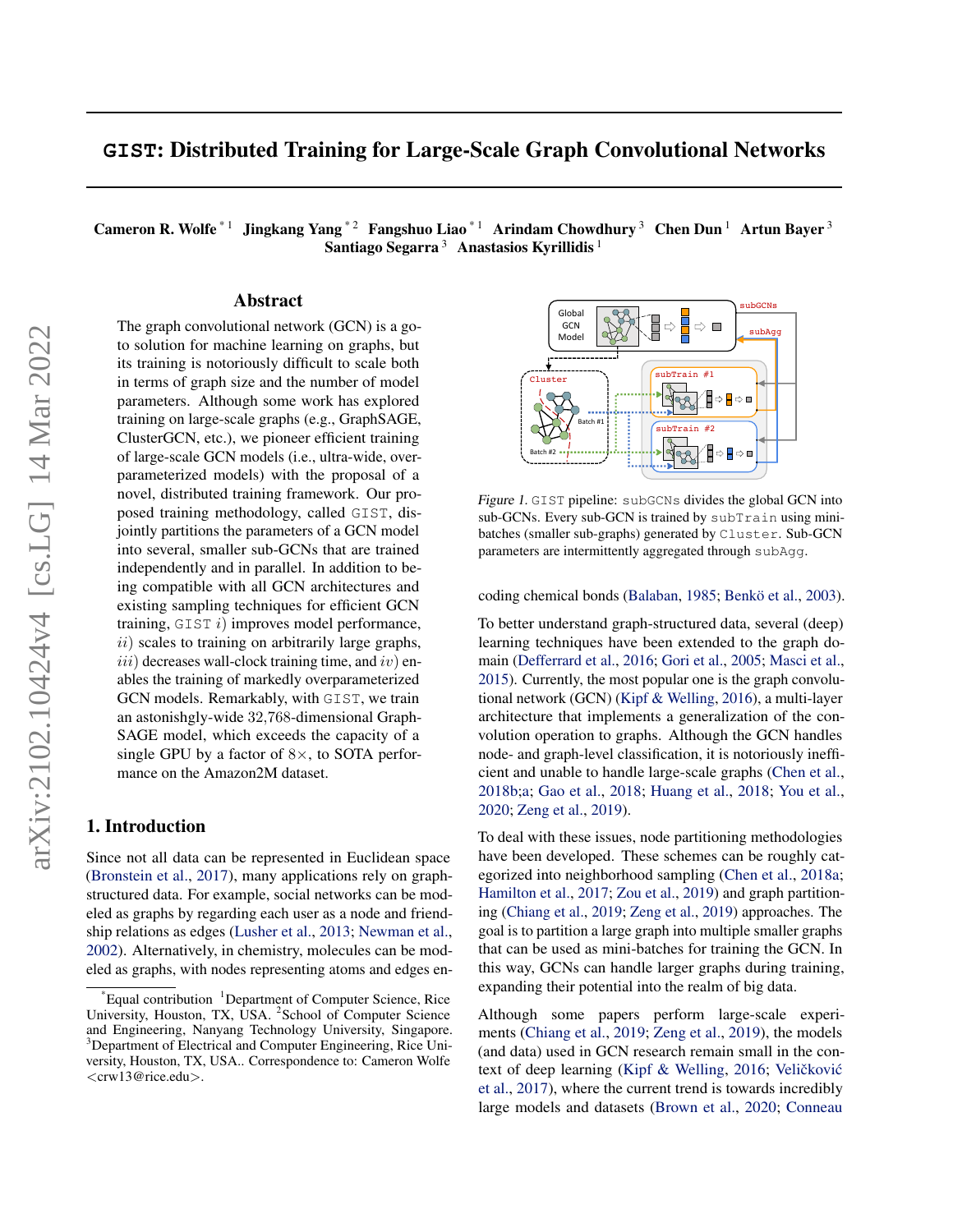[et al.,](#page-8-13) [2019\)](#page-8-13). Despite the widespread moral questioning of this trend [\(Hao,](#page-8-14) [2019;](#page-8-14) [Peng & Sarazen,](#page-9-6) [2019;](#page-9-6) [Sharir et al.,](#page-9-7) [2020\)](#page-9-7), the deep learning community continues to push the limits of scale, as overparameterized models are known to discover generalizable solutions [\(Nakkiran et al.,](#page-9-8) [2019\)](#page-9-8). Although deep GCN models suffer from oversmoothing [\(Kipf](#page-8-5) [& Welling,](#page-8-5) [2016;](#page-8-5) [Li et al.,](#page-8-15) [2018\)](#page-8-15), overparameterized GCN models can still be explored through larger hidden layers. *As such, this work aims to provide a training framework that enables GCN experiments with wider models and larger datasets.*

This paper. We propose a novel, distributed training methodology that can be used for any GCN architecture and is compatible with existing node sampling techniques. This methodology randomly partitions the hidden feature space in each layer, decomposing the global GCN model into multiple, narrow sub-GCNs of equal depth. Sub-GCNs are trained independently for several iterations in parallel prior to having their updates synchronized; see Figure [1.](#page-0-0) This process of randomly partitioning, independently training, and synchronizing sub-GCNs is repeated until convergence. We call this method graph independent subnetwork training (GIST). GIST can easily scale to arbitrarily large graphs and significantly reduces the wall-clock time of training large-scale GCNs, allowing larger models and datasets to be explored. We focus specifically on enabling the training of "ultra-wide" GCNs (i.e., GCN models with very large hidden layers), as deeper GCNs are prone to oversmoothing [\(Li](#page-8-15) [et al.,](#page-8-15) [2018\)](#page-8-15). The contributions of this work are summarized below:

- We develop a novel, distributed training methodology for arbitrary GCN architectures, based on decomposing the model into independently-trained sub-GCNs. This methodology is compatible with existing techniques for neighborhood sampling and graph partitioning.
- We show that GIST can be used to train several GCN architectures to state-of-the-art performance with reduced training time in comparison to standard methodologies.
- We propose a novel Graph Independent Subnetwork Training Kernel (GIST-K) that allows a convergence rate to be derived for two-layer GCNs trained with GIST in the infinite width regime. Based on GIST-K, we provide theory that GIST converges linearly, up to an error neighborhood, using distributed gradient descent with local iterations. We show that the radius of the error neighborhood is controlled by the overparameterization parameter, as well as the number of workers in the distributed setting. Such findings reflect practical observations that are made in the experimental section.
- We use GIST to enable the training of markedly overparameterized GCN models. In particular, GIST is used to train a two-layer GraphSAGE model with a hidden

Algorithm 1 GIST Algorithm

<span id="page-1-1"></span>Parameters: T synchronization iterations, m sub-GCNs  $\zeta$  local iterations, c clusters,  $\mathcal G$  training graph.

 $\Psi_G(\cdot;\Theta) \leftarrow$  randomly initialize GCN  $\{\mathcal{G}_{(j)}\}_{j=1}^c \leftarrow \texttt{Cluster}(\mathcal{G}, c)$ for  $t = 0, \ldots, T-1$  do  $\left\{ \Psi_{\mathcal{G}}(\,\cdot\,;\boldsymbol{\Theta}^{(i)}) \right\}_{i=1}^m \leftarrow \texttt{subGCNs}(\Psi_{\mathcal{G}}(\,\cdot\,;\boldsymbol{\Theta}),m)$ Distribute each  $\Psi_{\mathcal{G}}(\,\cdot\,;\Theta^{(i)})$  to a different worker for  $i = 1, \ldots, m$  do for  $z = 1, \ldots, \zeta$  do  $\Psi_{\mathcal{G}}(\,\cdot\,;\boldsymbol{\Theta}^{(i)}) \leftarrow \texttt{subTrain}(\boldsymbol{\Theta}^{(i)},\{\mathcal{G}_{(j)}\}_{j=1}^c)$ end for end for  $\Psi_{\mathcal{G}}(\,\cdot\,;\boldsymbol{\Theta})\leftarrow \texttt{subAgg}(\{\boldsymbol{\Theta}^{(i)}\}_{i=1}^m)$ end for

dimension of 32,768 on the Amazon2M dataset. *Such a model exceeds the capacity of a single GPU by* 8×*.*

# <span id="page-1-2"></span>2. What is the **GIST** of this work?

GCN Architecture. The GCN [\(Kipf & Welling,](#page-8-5) [2016\)](#page-8-5) is arguably the most widely-used neural network architecture on graphs. Consider a graph  $G$  comprised of n nodes with ddimensional features  $\mathbf{X} \in \mathbb{R}^{n \times d}$ . The output  $\mathbf{Y} \in \mathbb{R}^{n \times d'}$  of a GCN can be expressed as  $Y = \Psi_G(X; \Theta)$ , where  $\Psi_G$  is an L-layered architecture with trainable parameters Θ. If we define  $H_0 = X$ , we then have that  $Y = \Psi_G(X; \Theta) = H_L$ , where an intermediate  $\ell$ -th layer of the GCN is given by

<span id="page-1-0"></span>
$$
\mathbf{H}_{\ell+1} = \sigma(\bar{\mathbf{A}} \, \mathbf{H}_{\ell} \, \Theta_{\ell}). \tag{1}
$$

In [\(1\)](#page-1-0),  $\sigma$  is an elementwise activation function (e.g.,  $ReLU$ ),  $\bf{A}$  is the degree-normalized adjacency matrix of  $G$  with added self-loops, and the trainable parameters  $\Theta = \{\Theta_\ell\}_{\ell=0}^{L-1}$  have dimensions  $\Theta_\ell \in \mathbb{R}^{d_\ell \times d_{\ell+1}}$  with  $d_0 = d$  and  $d_L = d'$ . In Figure [2](#page-2-0) (top), we illustrate nested GCN layers for  $L = 3$ , but our methodology extends to arbitrary L. The activation function of the last layer is typically the identity or softmax transformation – we omit this in Figure [2](#page-2-0) for simplicity.

**GIST** overview. We overview GIST in Algorithm [1](#page-1-1) and present a schematic depiction in Figure [1.](#page-0-0) We partition our (randomly initialized) global GCN into  $m$  smaller, disjoint sub-GCNs with the subGCNs function ( $m = 2$  in Figures [2](#page-2-0) and [1\)](#page-0-0) by sampling the feature space at each layer of the GCN; see Section [2.1.](#page-2-1) Each sub-GCN is assigned to a different worker (i.e., a different GPU) for  $\zeta$  rounds of distributed, independent training through subTrain. Then, newly-learned sub-GCN parameters are aggregated (subAgg) into the global GCN model. This process repeats for T iterations. Our graph domain is partitioned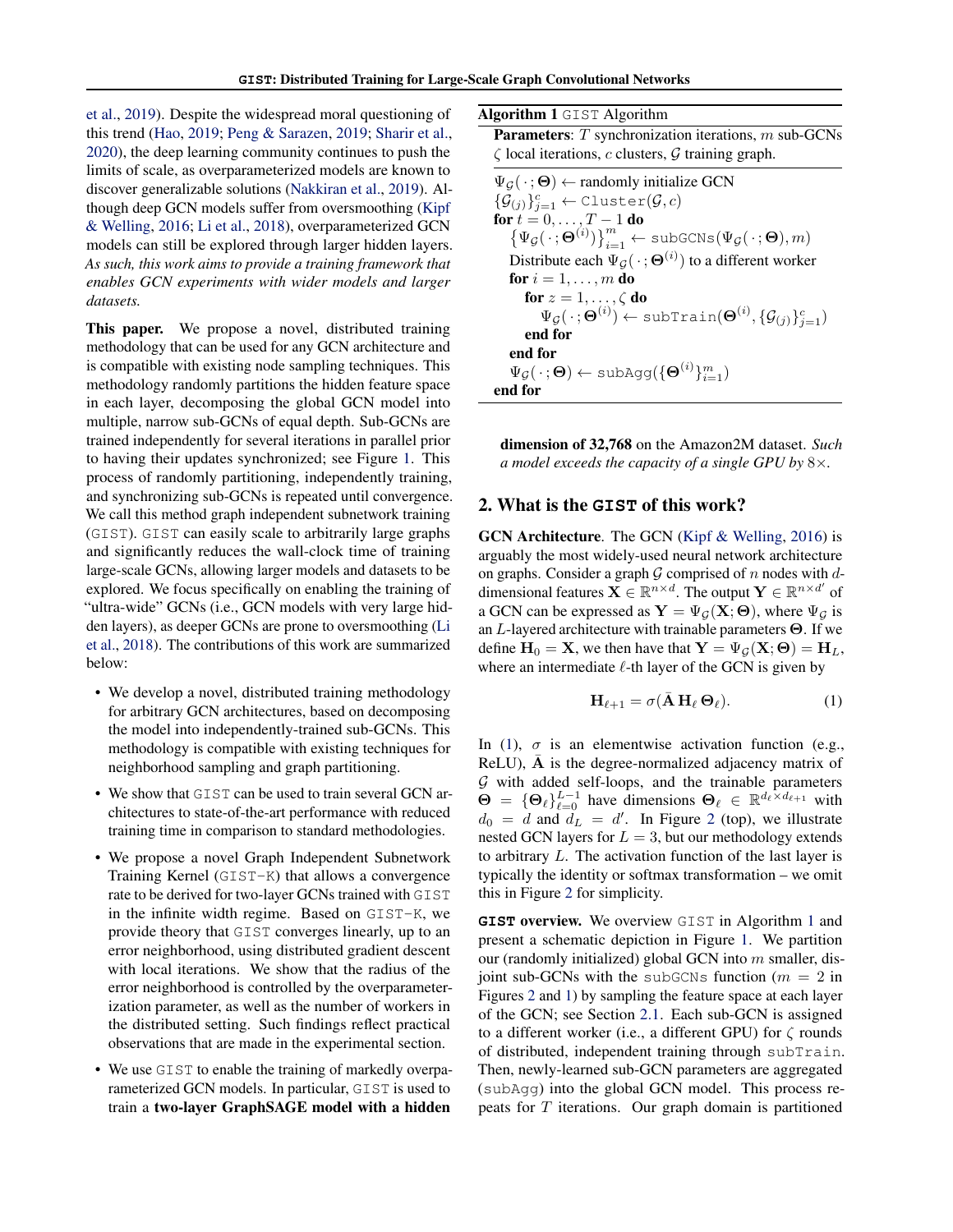

Figure 2. GCN partition into  $m = 2$  sub-GCNs. Orange and blue colors depict different feature partitions. Both hidden dimensions  $(d_1)$ and  $d_2$ ) are partitioned. The output dimension ( $d_3$ ) is not partitioned. Partitioning the input dimension ( $d_0$ ) is optional. In this work, we do not partition  $\mathbf{d}_0$  in GIST.

into c sub-graphs through the Cluster function  $(c = 2$  in Figure [1\)](#page-0-0). This operation is only relevant for large graphs  $(n > 50,000)$ , and we omit it  $(c = 1)$  for smaller graphs that don't require partitioning.<sup>[1](#page-2-2)</sup>

#### <span id="page-2-1"></span>2.1. **subGCNs**: Constructing Sub-GCNs

GIST partitions a global GCN model into several narrower sub-GCNs of equal depth. Formally, consider an arbitrary layer  $\ell$  and a random, disjoint partition of the feature set  $[d_\ell] = \{1, 2, \ldots, d_\ell\}$  into m equally-sized blocks  $\{\mathcal{D}_{\ell}^{(i)}\}_{i=1}^m$ . Accordingly, we denote by  $\Theta_{\ell}^{(i)}$  = blocks  $\{v_\ell\}_{j_{\ell=1}^{\{i\}}}$ . Accordingly, we denote by  $\mathcal{O}_\ell$  = the rows and columns given by the ith blocks in the partitions of  $[d_\ell]$  and  $[d_{\ell+1}]$ , respectively. With this notation in place, we can define m different sub-GCNs  $Y^{(i)}$  =  $\Psi_{\mathcal{G}}(\mathbf{X}^{(i)};\Theta^{(i)})=\mathbf{H}_{L}^{(i)}$  where  $\mathbf{H}_{0}^{(i)}=\mathbf{X}_{[n]\times\mathcal{D}_{0}^{(i)}}$  and each layer is given by:

$$
\mathbf{H}_{\ell+1}^{(i)} = \sigma(\bar{\mathbf{A}} \, \mathbf{H}_{\ell}^{(i)} \, \Theta_{\ell}^{(i)}).
$$
 (2)

Sub-GCN partitioning is illustrated in Figure [2-](#page-2-0)(a), where  $m = 2$ . Partitioning the input features is optional (i.e., (a) vs. (b) in Figure [2\)](#page-2-0). *We do not partition the input features within* GIST so that sub-GCNs have identical input information (i.e.,  $X^{(i)} = X$  for all i); see Section [5.1.](#page-5-0) Similarly, we do not partition the output feature space to ensure that the sub-GCN output dimension coincides with that of the global model, thus avoiding any need to modify the loss function. This decomposition procedure (subGCNs in Algorithm [1\)](#page-1-1)

<span id="page-2-0"></span>extends to arbitrary L.

#### 2.2. **subTrain**: Independently Training Sub-GCNs

Assume  $c = 1$  so that the Cluster operation in Algo-rithm [1](#page-1-1) is moot and  $\{\mathcal{G}_{(j)}\}_{j=1}^c = \mathcal{G}$ . Because  $\mathbf{Y}^{(i)}$  and Y share the same dimension, sub-GCNs can be trained to minimize the same global loss function. One application of subTrain in Algorithm [1](#page-1-1) corresponds to a single step of stochastic gradient descent (SGD). Inspired by local SGD [\(Lin et al.,](#page-9-9) [2018\)](#page-9-9), multiple, independent applications of subTrain are performed in parallel (i.e., on separate GPUs) for each sub-GCN prior to aggregating weight updates. The number of independent training iterations between synchronization rounds, referred to as local iterations, is denoted by  $\zeta$ , and the total amount of training is split across sub-GCNs.<sup>[3](#page-2-4)</sup> Ideally, the number sub-GCNs and local iterations should be increased as much as possible to minimize communication and training costs. In practice, however, such benefits may come at the cost of statistical inefficiency; see Section [5.1.](#page-5-0)

If  $c > 1$ , subTrain first selects one of the c subgraphs in  $\{\mathcal{G}_{(j)}\}_{j=1}^c$  to use as a mini-batch for SGD. Alternatively, the union of several sub-graphs in  $\{\mathcal{G}_{(j)}\}_{j=1}^c$  can be used as a mini-batch for training. Aside from using mini-batches for each SGD update instead of the full graph, *the use of graph partitioning does not modify the training approach outlined above.* Some form of node sampling must be adopted to make training tractable when the full graph is too large to fit into memory. However, both graph partitioning and layer sampling are compatible with GIST (see Sections [5.2](#page-5-1) and [5.4\)](#page-7-0). We adopt graph sampling in the main experiments due

<span id="page-2-2"></span><sup>&</sup>lt;sup>1</sup>Though any clustering method can be used, we advocate the use of METIS [\(Karypis & Kumar,](#page-8-16) [1998a](#page-8-16)[;b\)](#page-8-17) due to its proven efficiency in large-scale graphs.

<span id="page-2-3"></span><sup>&</sup>lt;sup>2</sup>For example, if  $d_\ell = 4$  and  $m = 2$ , one valid partition would be given by  $\mathcal{D}_{\ell}^{(1)} = \{1, 4\}$  and  $\mathcal{D}_{\ell}^{(2)} = \{2, 3\}.$ 

<span id="page-2-4"></span><sup>&</sup>lt;sup>3</sup>For example, if a global model is trained on a single GPU for 10 epochs, a comparable experiment for GIST with two sub-GCNs would train each sub-GCN for only 5 epochs.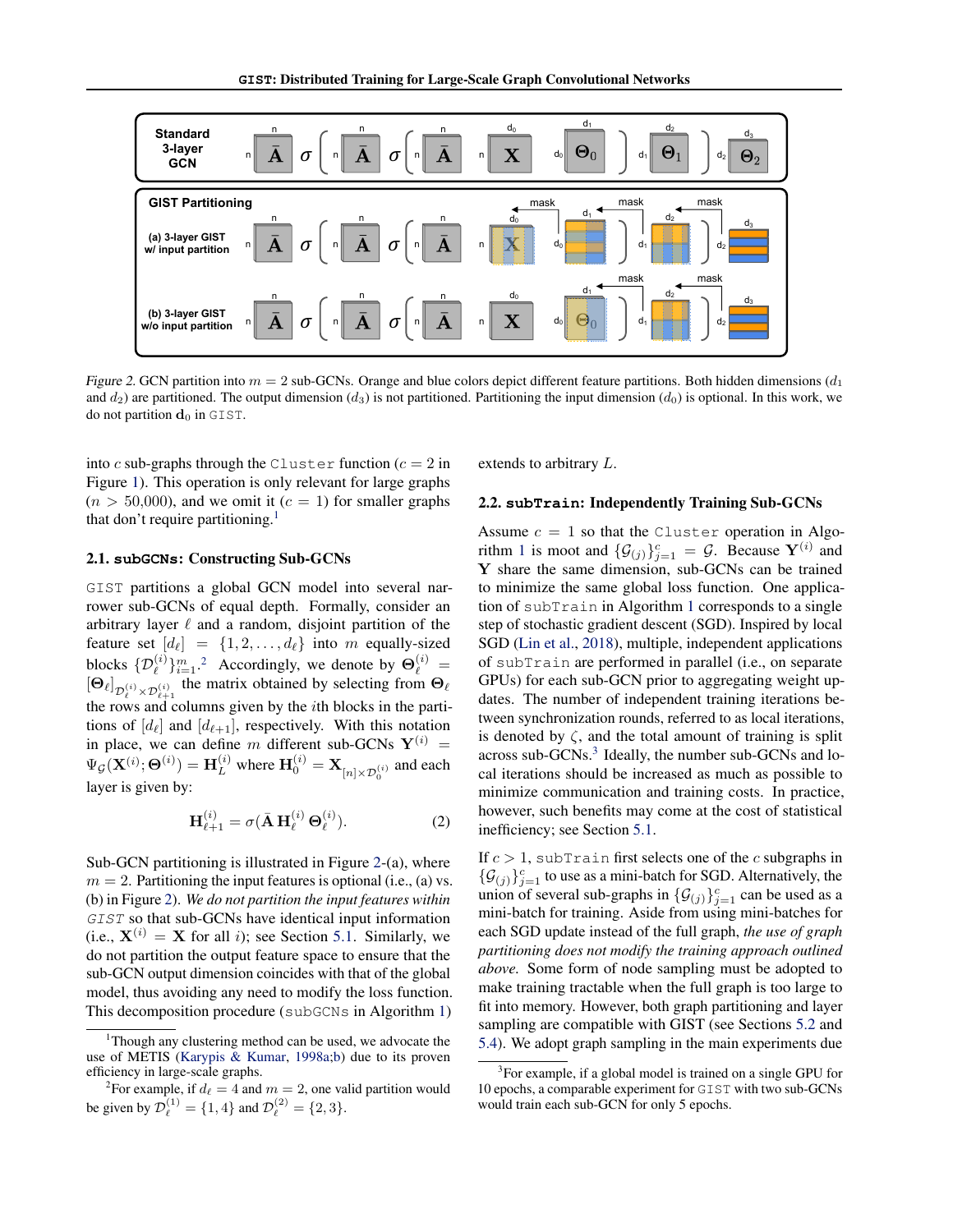to the ease of implementation. The novelty of our work lies in the feature partitioning strategy of GIST for distributed training, which is an orthogonal technique to node sampling; see Section [2.3.](#page-3-0)

After each sub-GCN completes  $\zeta$  training iterations, their updates are aggregated into the global model (i.e., subAgg function in Algorithm [1\)](#page-1-1). Within subAgg, each worker replaces global parameter entries Θ with its own parameters  $\Theta^{(i)}$ , where no collisions occur due to the disjointness of sub-GCN partitions. Interestingly, not every parameter in the global GCN model is updated by subAgg. For example, focusing on  $\Theta_1$  in Figure [2-](#page-2-0)(a), one worker will be assigned  $\Theta_1^{(1)}$  (i.e., overlapping orange blocks), while the other worker will be assigned  $\Theta_1^{(2)}$  (i.e., overlapping blue blocks). The rest of  $\Theta_1$  is not considered within subAgg. Nonetheless, since sub-GCN partitions are randomly drawn in each cycle t, one expects all of  $\Theta$  to be updated multiple times if  $T$  is sufficiently large.

### <span id="page-3-0"></span>2.3. What is the value of **GIST**?

Architecture-Agnostic Distributed Training. GIST is a generic, distributed training methodology that can be used for any GCN architecture. We implement GIST for vanilla GCN, GraphSAGE, and GAT architectures, but GIST is not limited to these models; see Section [5.](#page-5-2)

Compatibility with Sampling Methods. GIST is NOT a replacement for graph or layer sampling. Rather, it is an efficient, distributed training technique that can be used in tandem with node partitioning. As depicted in Figure [3,](#page-4-0) GIST partitions node feature representations and model parameters between sub-GCNs, while graph partitioning and layer sampling sub-sample nodes within the graph.

Interestingly, we find that GIST's feature and parameter partitioning strategy is compatible with node partitioning—the two approaches can be combined to yield further efficiency benefits. For example, GIST is combined with graph partitioning strategies in Section [5.2](#page-5-1) and with layer sampling methodologies in Section [5.4.](#page-7-0)

Enabling Ultra-Wide GCN Training. GIST indirectly updates the global GCN through the training of smaller sub-GCNs, enabling models with hidden dimensions that exceed the capacity of a single GPU by a factor of  $8\times$ to be trained. In this way, GIST allows markedly overparametrized ("ultra-wide") GCN models to be trained on existing hardware. In Section [5.2,](#page-5-1) *we leverage this capability to train a two-layer GCN model with a hidden dimension of 32,768 on Amazon2M.*

We argue that overparameterization through width is more valuable than overparameterization through depth because deeper GCNs could suffer from oversmoothing [\(Li et al.,](#page-8-15) [2018\)](#page-8-15). As such, we do not explore depth-wise partitions of different GCN layers to each worker, but rather focus solely upon partitioning the hidden neurons within each layer. Such a partitioning strategy is suited to training wider networks.

Improved Model Complexity. Consider a single GCN layer, trained over  $M$  machines with input and output dimension of  $d_{i-1}$  and  $d_i$ , respectively. For one synchronization round, the communication complexity of GIST and standard distributed training is  $\mathcal{O}(\frac{1}{M}d_i d_{i-1})$  and  $\mathcal{O}(M d_i d_{i-1}),$ respectively. GIST reduces communication by only communicating sub-GCN parameters. Existing node partitioning techniques cannot similarly reduce communication complexity because model parameters are never partitioned. Furthermore, the computational complexity of the forward pass for a GCN model trained with GIST and using standard methodology is  $O(\frac{1}{M}N^2d_i + \frac{1}{M^2}Nd_id_{i-1})$  and  $O(N^2d_i + Nd_i d_{i-1})$ , respectively, where N is the number of nodes in the partition being processed.[4](#page-3-1) Node partitioning can reduce  $N$  by a constant factor but is compatible with GIST.

# 3. Related Work

GCN training. In spite of their widespread success in several graph related tasks, GCNs often suffer from training inefficiencies [\(Gao et al.,](#page-8-8) [2018;](#page-8-8) [Huang et al.,](#page-8-9) [2018\)](#page-8-9). Consequently, the research community has focused on developing efficient and scalable algorithms for training GCNs [\(Chen](#page-8-6) [et al.,](#page-8-6) [2018b;](#page-8-6)[a;](#page-8-7) [Chiang et al.,](#page-8-11) [2019;](#page-8-11) [Hamilton et al.,](#page-8-10) [2017;](#page-8-10) [Zeng et al.,](#page-9-4) [2019;](#page-9-4) [Zou et al.,](#page-10-0) [2019\)](#page-10-0). The resulting approaches can be divided roughly into two areas: *neighborhood sampling* and *graph partitioning*. However, it is important to note that these two broad classes of solutions are not mutually exclusive, and reasonable combinations of the two approaches may be beneficial.

Neighborhood sampling methodologies aim to sub-select neighboring nodes at each layer of the GCN, thus limiting the number of node representations in the forward pass and mitigating the exponential expansion of the GCNs receptive field. VRGCN [\(Chen et al.,](#page-8-6) [2018b\)](#page-8-6) implements a variance reduction technique to reduce the sample size in each layer, which achieves good performance with smaller graphs. However, it requires to store all the intermediate node embeddings during training, leading to a memory complexity close to full-batch training. GraphSAGE [\(Hamilton](#page-8-10) [et al.,](#page-8-10) [2017\)](#page-8-10) learns a set of aggregator functions to gather information from a node's local neighborhood. It then concatenates the outputs of these aggregation functions with each node's own representation at each step of the forward

<span id="page-3-1"></span><sup>&</sup>lt;sup>4</sup>We omit the complexity of applying the element-wise activation function for simplicity.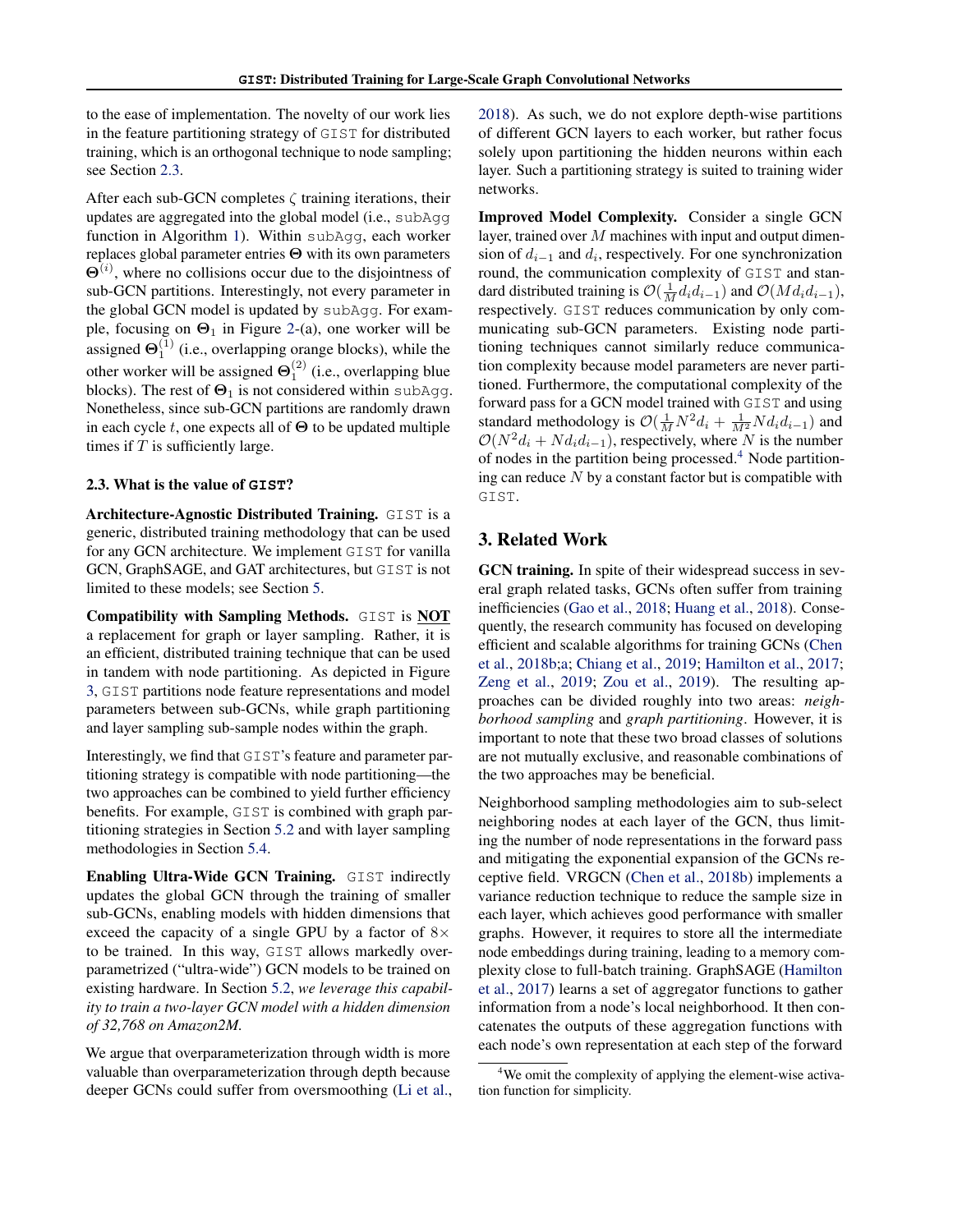

Figure 3. Illustrates the difference between GIST and node sampling techniques within the forward pass of a single GCN layer (excluding non-linear activation). While graph partitioning and layer sampling remove nodes from the forward pass (i.e., either completely or on a per-layer basis), GIST partitions node feature representations (and, in turn, model parameters) instead of the nodes themselves.

pass. FastGCN [\(Chen et al.,](#page-8-7) [2018a\)](#page-8-7) adopts a Monte Carlo approach to evaluate the GCN's forward pass in practice, which computes each node's hidden representation using a fixed-size, randomly-sampled set of nodes. LADIES [\(Zou](#page-10-0) [et al.,](#page-10-0) [2019\)](#page-10-0) introduces a layer-conditional approach for node sampling, which encourages node connectivity between layers in contrast to FastGCN [\(Chen et al.,](#page-8-7) [2018a\)](#page-8-7).

Graph partitioning schemes aim to select densely-connected sub-graphs within the training graph, which can be used to form mini-batches during GCN training. Such sub-graph sampling reduces the memory footprint of GCN training, thus allowing larger models to be trained over graphs with many nodes. ClusterGCN [\(Chiang et al.,](#page-8-11) [2019\)](#page-8-11) produces a very large number of clusters from the global graph, then randomly samples a subset of these clusters and computes their union to form each sub-graph or mini-batch. Similarly, GraphSAINT [\(Zeng et al.,](#page-9-4) [2019\)](#page-9-4) randomly samples a sub-graph during each GCN forward pass. However, Graph-SAINT also considers the bias created by unequal node sampling probabilities during sub-graph construction, and proposes normalization techniques to eliminate this bias.

As explained in Section [2,](#page-1-2) GIST also relies on graph partitioning techniques (Cluster) to handle large graphs. However, the feature sampling scheme at each layer (subGCNs) that leads to parallel and narrower sub-GCNs is a hitherto unexplored framework for efficient GCN training.

Distributed training. Distributed training is a heavily studied topic [\(Shi et al.,](#page-9-10) [2020;](#page-9-10) [Zhang et al.,](#page-9-11) [2018\)](#page-9-11). Our work focuses on synchronous and distributed training techniques [\(Lian et al.,](#page-9-12) [2017;](#page-9-12) [Yu et al.,](#page-9-13) [2019;](#page-9-13) [Zhang et al.,](#page-9-14) [2015\)](#page-9-14). Some examples of synchronous, distributed training approaches include data parallel training, parallel SGD [\(Agar](#page-8-18)[wal & Duchi,](#page-8-18) [2011;](#page-8-18) [Zinkevich et al.,](#page-9-15) [2010\)](#page-9-15), and local SGD [\(Lin et al.,](#page-9-9) [2018;](#page-9-9) [Stich,](#page-9-16) [2019\)](#page-9-16). Our methodology holds similarities to model parallel training techniques, which have been heavily explored [\(Ben-Nun & Hoefler,](#page-8-19) [2019;](#page-8-19) [Gholami et al.,](#page-8-20) [2017;](#page-8-20) Günther et al., [2018;](#page-8-21) [Kirby et al.,](#page-8-22) [2020;](#page-8-22) [Pauloski et al.,](#page-9-17) [2020;](#page-9-17) [Tavarageri et al.,](#page-9-18) [2019;](#page-9-18) [Zhu](#page-9-19)

<span id="page-4-0"></span>[et al.,](#page-9-19) [2020\)](#page-9-19). More closely, our approach is inspired by independent subnetwork training [\(Yuan et al.,](#page-9-20) [2019\)](#page-9-20), explored for multi-layer perceptrons.

## <span id="page-4-3"></span>4. Theoretical Results

We draw upon analysis related to neural tangent kernels (NTK) [\(Jacot et al.,](#page-8-23) [2018\)](#page-8-23) to derive a convergence rate for two-layer GCNs using gradient descent—as formulated in [\(1\)](#page-1-0) and further outlined in Appendix [C.1—](#page-14-0)trained with GIST. Given the scaled Gram matrix of an infinitedimensional NTK  $H^{\infty}$ , we define the Graph Independent Subnetwork Training Kernel (GIST-K) as follows:

$$
\mathbf{G}^\infty = \bar{\mathbf{A}} \mathbf{H}^\infty \bar{\mathbf{A}}.
$$

Given the GIST-K, we adopt the following set of assumptions related to the underlying graph; see Appendix [C.2](#page-15-0) for more details.

<span id="page-4-1"></span>*Assumption* 1. Assume  $\lambda_{\min}(\overline{\mathbf{A}}) \neq 0$  and there exists  $\epsilon \in \mathbb{C}$  $(0, 1)$  and  $p \in \mathbb{Z}_+$  such that  $(1 - \epsilon)^2 p \leq \mathbf{D}_{ii} \leq (1 + \epsilon)^2 p$ for all  $i \in [n] = \{1, 2, \ldots, n\}$ , where **D** is the degree matrix. Additionally, assume that  $i$ ) input node representations are bounded in norm and not parallel to any other node representation, ii) output node representations are upper bounded, *iii*) sub-GCN feature partitions are generated at each iteration from a categorical distribution with uniform mean  $\frac{1}{m}$ .

<span id="page-4-2"></span>Given this set of assumptions, we derive the following result Theorem 1. *Given assumption [1,](#page-4-1) if the number of hidden neurons within the two-layer GCN satisfies*  $d_1$  =  $\Omega\left(\frac{n^3\zeta^2T^2}{\delta^2\gamma(1-\gamma)^2}\right)$  $\frac{n^3\zeta^2 T^2}{\delta^2\gamma(1-\gamma)^2\lambda_0^4}\left(n+\frac{d}{m^2}\|\bar{\mathbf{A}}^2\|_{1,1}\right)\right)$ , then GIST with step-0 size  $\eta = O\left(\frac{\lambda_0}{n^2\|\mathbf{A}^2\|_{1,1}}\right)$  converges with probability  $1-\delta$ *according to*

$$
\begin{aligned} &\mathbb{E}_{[\mathcal{M}_{t-1}],\mathbf{\Theta}_0,\mathbf{a}} \left[\|\mathbf{y}-\hat{\mathbf{y}}(t)\|_2^2\right] \\ &\leq \left(\gamma + (1-\gamma)\left(1-\frac{\eta \lambda_0}{2}\right)^\zeta\right)^t \mathbb{E}_{\mathbf{\Theta}_0,\mathbf{a}} \left[\|\mathbf{y}-\hat{\mathbf{y}}(0)\|_2^2\right] \\ &+ O\left(\frac{(m-1)^2 \zeta\|\bar{\mathbf{A}}^2\|_{1,1} nd}{\gamma m^2 d_1}\right). \end{aligned}
$$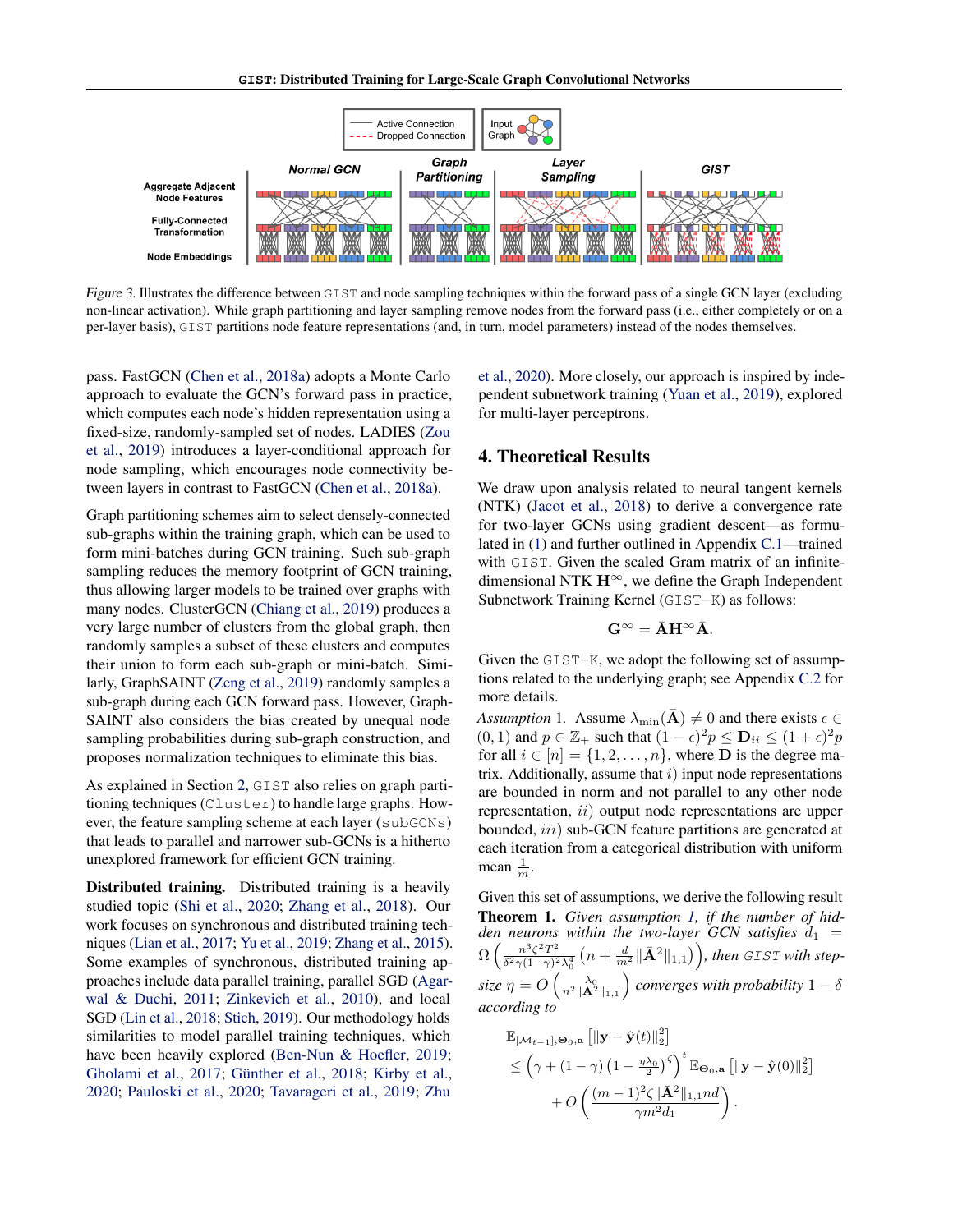A full proof of this result is deferred to Appendix [C,](#page-14-1) but a sketch of the techniques used is as follows:

- 1. We define the GIST-K and show that it remains positive definite throughout training given our assumptions and sufficient overparameterization.
- 2. We show that local sub-GCN training converges linearly, given a positive definite GIST-K.
- 3. We analyze the change in training error when sub-GCNs are sampled (subGCNs), locally trained (subTrain), and aggregated (subAgg).
- 4. We establish a connection between local and aggregated weight perturbation, showing that network parameters are bounded by a small region centered around the initialization given sufficient overparameterization.

Discussion. Stated intuitively, the result in Theorem [1](#page-4-2) shows that, given sufficient width, two-layer GCNs trained using GIST converge to approximately zero training error. The convergence rate is linear and on par with training the full, two-layer GCN model, up to an error neighborhood (i.e., without the feature partition utilized in GIST). Such theory shows that the feature partitioning strategy of GIST does not cause the model to diverge in training. Additionally, the theory suggests that wider GCN models and a larger number of sub-GCNs should be used to maximize the convergence rate of GIST and minimize the impact of the additive term within Theorem [1;](#page-4-2) though the affect of  $m$  on the radius is less significant compared to  $d_1$ . Such findings reflect practical observations that are made within Section [5](#page-5-2) and reveal that GIST is particularly-suited towards training extremely wide models that cannot be trained using a traditional, centralized approach on a single GPU.

# <span id="page-5-2"></span>5. Experiments

We use GIST to train different GCN architectures on six public, multi-node classification datasets; see Appendix [A](#page-11-0) for details. In most cases, we compare the performance of models trained with GIST to that of models trained with standard methods (i.e., single GPU with node partitioning). Comparisons to models trained with other distributed methodologies are also provided in Appendix [B.](#page-13-0) Experiments are divided into small and large scale regimes based upon graph size. The goal of  $GIST$  is to i) train GCN models to state-of-the-art performance,  $ii)$  minimize wall-clock training time, and  $iii$ ) enable training of very wide GCN models.

#### <span id="page-5-0"></span>5.1. Small-Scale Experiments

In this section, we perform experiments over Cora, Citeseer, Pubmed, and OGBN-Arxiv datasets [\(Sen et al.,](#page-9-21) [2008;](#page-9-21) [Hu](#page-8-24) [et al.,](#page-8-24) [2020\)](#page-8-24). For these small-scale datasets, we train a threelayer, 256-dimensional GCN model [\(Kipf & Welling,](#page-8-5) [2016\)](#page-8-5) with GIST; see Appendix [A.3](#page-11-1) for further experimental settings. All reported metrics are averaged across five separate trials. Because these experiments run quickly, we use them to analyze the impact of different design and hyperparameter choices rather than attempting to improve runtime (i.e., speeding up such short experiments is futile).

Which layers should be partitioned? We investigate whether models trained with GIST are sensitive to the partitioning of features within certain layers. Although the output dimension  $d_3$  is never partitioned, we selectively partition dimensions  $d_0$ ,  $d_1$ , and  $d_2$  to observe the impact on model performance; see Table [1.](#page-6-0) Partitioning input features  $(d_0)$  significantly degrades test accuracy because sub-GCNs observe only a portion of each node's input features (i.e., this becomes more noticeable with larger  $m$ ). However, other feature dimensions cause no performance deterioration when partitioned between sub-GCNs, leading us to partition all feature dimensions other than  $d_0$  and  $d_L$  within the final GIST methodology; see Figure [2-](#page-2-0)(b).

How many Sub-GCNs to use? Using more sub-GCNs during GIST training typically improves runtime because sub-GCNs  $i)$  become smaller,  $ii)$  are each trained for fewer epochs, and *iii*) are trained in parallel. We find that all models trained with GIST perform similarly for practical settings of  $m$ ; see Table [1.](#page-6-0) One may continue increasing the number sub-GCNs used within GIST until all GPUs are occupied or model performance begins to decrease.

**GIST** Performance. Models trained with GIST often exceed the performance of models trained with standard, single-GPU methodology; see Table [1.](#page-6-0) Intuitively, we hypothesize that the random feature partitioning within GIST, which loosely resembles dropout [\(Srivastava et al.,](#page-9-22) [2014\)](#page-9-22), provides regularization benefits during training, but we leave an in-depth analysis of this property as future work.

#### <span id="page-5-1"></span>5.2. Large-Scale Experiments

For large-scale experiments on Reddit and Amazon2M, the baseline model is trained on a single GPU and compared to models trained with GIST in terms of F1 score and training time. All large-scale graphs are partitioned into 15,000 sub-graphs during training.<sup>[5](#page-5-3)</sup> Graph partitioning is mandatory because the training graphs are too large to fit into memory. One could instead use layer sampling to make training tractable (see Section [5.4\)](#page-7-0), but we adopt graph partitioning in most experiments because the implementation is simple and performs well.

Reddit Dataset. We perform tests with 256-dimensional

<span id="page-5-3"></span><sup>&</sup>lt;sup>5</sup>Single-GPU training with graph partitioning via METIS is the same approach adopted by ClusterGCN [\(Chiang et al.,](#page-8-11) [2019\)](#page-8-11), making our single-GPU baseline a ClusterGCN model. We adopt the same number of sub-graphs as proposed in this work.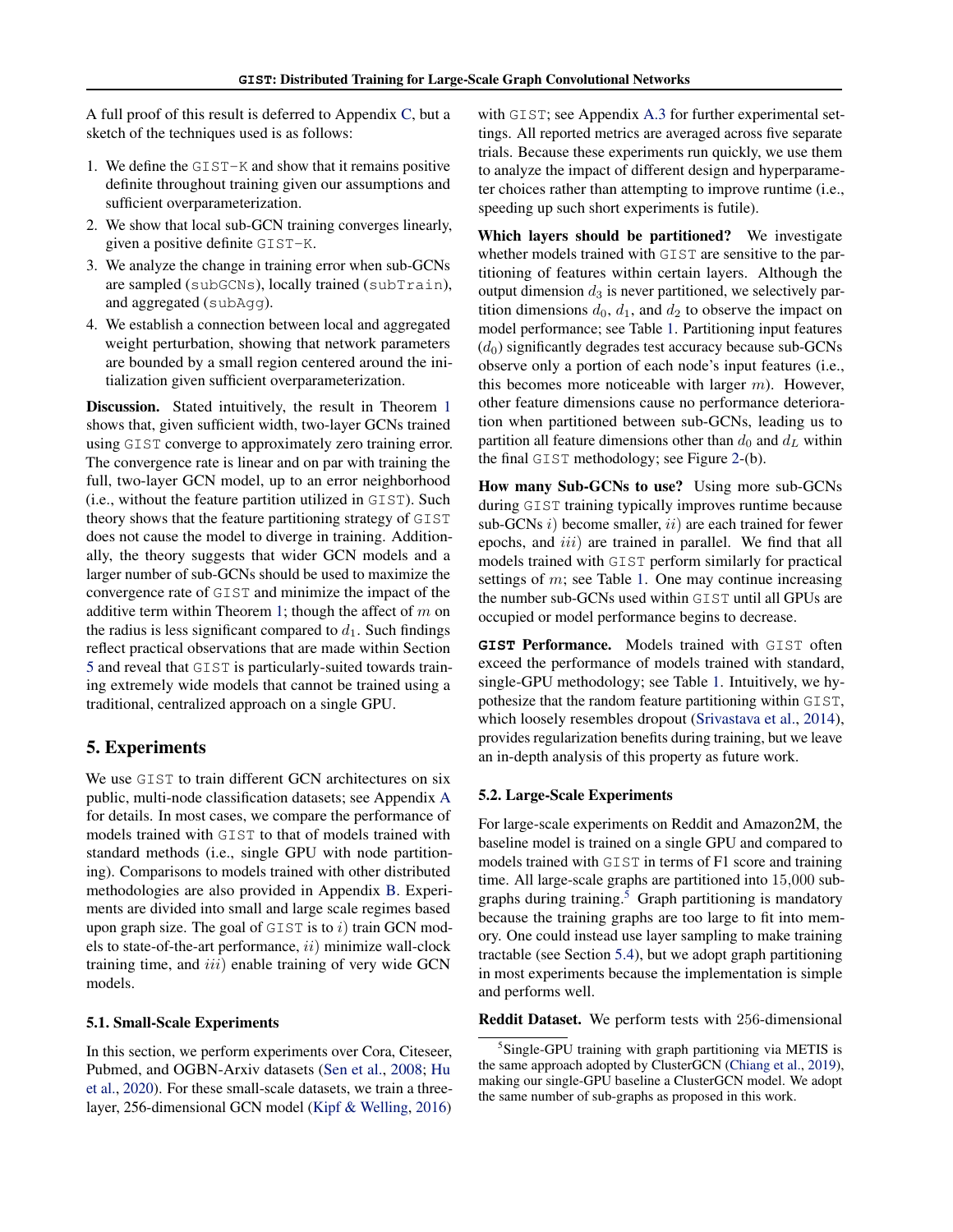<span id="page-6-0"></span>**GIST**: Distributed Training for Large-Scale Graph Convolutional Networks

| m               | $d_0$             | $d_1$        | $d_2$             | Cora                                                        | Citeseer                                                | Pubmed                                                | OGBN-Arxiv                                              |
|-----------------|-------------------|--------------|-------------------|-------------------------------------------------------------|---------------------------------------------------------|-------------------------------------------------------|---------------------------------------------------------|
| <b>Baseline</b> |                   |              |                   | $81.52 \pm 0.005$                                           | $75.02 + 0.018$                                         | $75.90 + 0.003$                                       | $70.85 + 0.089$                                         |
| 2               | $\checkmark$<br>√ |              | ✓<br>$\checkmark$ | $80.00 \pm 0.010$<br>$78.30 + 0.011$<br>80.82 $\pm$ 0.010   | $75.95 + 0.007$<br>$69.34 + 0.018$<br>$75.82 + 0.008$   | $76.68 + 0.011$<br>$75.78 + 0.015$<br>$78.02 + 0.007$ | $65.65 + 0.700$<br>$65.33 + 0.347$<br>$70.10 + 0.224$   |
| $\overline{4}$  | √                 | $\checkmark$ | $\checkmark$      | $76.78 + 0.017$<br>$66.56 \pm 0.061$<br>$81.18 \pm 0.007$   | $70.66 + 0.011$<br>$68.38 \pm 0.018$<br>$76.21 + 0.017$ | $65.67 + 0.044$<br>$68.44 + 0.014$<br>$76.99 + 0.006$ | $54.21 + 1.360$<br>$52.64 + 1.988$<br>68.69 $\pm$ 0.579 |
| 8               | √<br>✓            |              | ✓<br>✓            | $48.32 \pm 0.087$<br>$53.60 \pm 0.020$<br>$79.58 \pm 0.006$ | $45.42 \pm 0.092$<br>$54.68 + 0.030$<br>$75.39 + 0.016$ | $54.29 + 0.029$<br>$51.44 + 0.002$<br>$76.99 + 0.006$ | $40.26 + 1.960$<br>$26.84 + 7.226$<br>$65.81 + 0.378$   |

Table 1. Test accuracy of GCN models trained on small-scale datasets with GIST. We selectively partition each feature dimension within the GCN model, indicated by a check mark. *Partitioning on all hidden layers except the input layer leads to optimal performance.*

|                |                          |       |           | <b>Reddit Dataset</b> |                |                    |                |       |                         | Amazon2M Dataset |       |                          |                |
|----------------|--------------------------|-------|-----------|-----------------------|----------------|--------------------|----------------|-------|-------------------------|------------------|-------|--------------------------|----------------|
| L              | $\boldsymbol{m}$         |       | GraphSAGE |                       |                | <b>GAT</b>         |                |       | GraphSAGE $(d_i = 400)$ |                  |       | GraphSAGE $(d_i = 4096)$ |                |
|                |                          | F1    | Time      | Speedup               | F <sub>1</sub> | Time               | Speedup        | F1    | Time                    | Speedup          | F1    | Time                     | Speedup        |
| 2              | $\overline{\phantom{a}}$ | 96.09 | 105.78s   | $1.00\times$          | 89.57          | 1.19 <sub>hr</sub> | $1.00\times$   | 89.90 | 1.81 <sub>hr</sub>      | $1.00\times$     | 91.25 | 5.17hr                   | $1.00\times$   |
|                | 2                        | 96.40 | 70.29s    | $1.50\times$          | 90.28          | 0.58 <sub>hr</sub> | $2.05\times$   | 88.36 | 1.25 <sub>hr</sub>      | $(1.45\times)$   | 90.70 | 1.70 <sub>hr</sub>       | $3.05\times$   |
|                | 4                        | 96.16 | 68.88s    | $1.54\times$          | 90.02          | 0.31 <sub>hr</sub> | $3.86\times$   | 86.33 | 1.11 <sub>hr</sub>      | $(1.63\times)$   | 89.49 | 1.13 <sub>hr</sub>       | $(4.57\times)$ |
|                | 8                        | 95.46 | 76.68s    | $1.38\times$          | 89.01          | 0.18 <sub>hr</sub> | $6.70\times$   | 84.73 | 1.13 <sub>hr</sub>      | $(1.61\times)$   | 88.86 | 1.11 <sub>hr</sub>       | $(4.65\times)$ |
| 3              | $\overline{\phantom{a}}$ | 96.32 | 118.37s   | $1.00\times$          | 89.25          | 2.01 <sub>hr</sub> | $1.00\times$   | 90.36 | 2.32 <sub>hr</sub>      | $1.00\times$     | 91.51 | 9.52 <sub>hr</sub>       | $1.00\times$   |
|                | 2                        | 96.36 | 80.46s    | $1.47\times$          | 89.63          | 0.95 <sub>hr</sub> | $2.11\times$   | 88.59 | 1.56hr                  | $(1.49\times)$   | 91.12 | 2.12 <sub>hr</sub>       | $4.49\times$   |
|                | 4                        | 95.76 | 78.74s    | $1.50\times$          | 88.82          | 0.48 <sub>hr</sub> | $4.19\times$   | 86.46 | 1.37 <sub>hr</sub>      | $(1.70\times)$   | 89.21 | 1.42 <sub>hr</sub>       | $(6.72\times)$ |
|                | 8                        | 94.39 | 88.54s    | $(1.34\times)$        | 70.38          | 0.26 <sub>hr</sub> | $(7.67\times)$ | 84.76 | 1.37 <sub>hr</sub>      | $(1.69\times)$   | 86.97 | 1.34hr                   | $(7.12\times)$ |
| $\overline{4}$ | ۰                        | 96.32 | 120.74s   | $1.00\times$          | 88.36          | 2.77 <sub>hr</sub> | $1.00\times$   | 90.40 | 3.00 <sub>hr</sub>      | $1.00\times$     | 91.61 | 14.20 <sub>hr</sub>      | $1.00\times$   |
|                | 2                        | 96.01 | 91.75s    | $1.32\times$          | 87.97          | 1.31 <sub>hr</sub> | $2.11\times$   | 88.56 | 1.79hr                  | $(1.68\times)$   | 91.02 | 2.77 <sub>hr</sub>       | $5.13\times$   |
|                | 4                        | 95.21 | 78.74s    | $(1.53\times)$        | 78.42          | 0.66 <sub>hr</sub> | $(4.21\times)$ | 87.53 | 1.58hr                  | $(1.90\times)$   | 89.07 | 1.65 <sub>hr</sub>       | $(8.58\times)$ |
|                | 8                        | 92.75 | 88.71s    | $(1.36\times)$        | 66.30          | 0.35 <sub>hr</sub> | $(7.90\times)$ | 85.32 | 1.56hr                  | $(1.93\times)$   | 87.53 | 1.55 <sub>hr</sub>       | $(9.13\times)$ |

Table 2. Performance of models trained with GIST on Reddit and Amazon2M. Parenthesis are placed around speedups achieved at a cost of >1 deterioration in F1 and m ="-" refers to the baseline. *Models trained with* GIST *train more quickly and achieve comparable F1 score to those trained with standard methodology. The performance benefits of* GIST *become more pronounced for wider models.*

GraphSAGE [\(Hamilton et al.,](#page-8-10) [2017\)](#page-8-10) and GAT (Veličković [et al.,](#page-9-5) [2017\)](#page-9-5) models with two to four layers on Reddit; see Appendix [A.4](#page-12-0) for more details. As shown in Table [2,](#page-6-1) utilizing GIST significantly accelerates GCN training (i.e., a  $1.32\times$  to  $7.90\times$  speedup). GIST performs best in terms of F1 score with  $m = 2$  sub-GCNs (i.e.,  $m = 4$  yields further speedups but F1 score decreases). Interestingly, the speedup provided by GIST is more significant for models and datasets with larger compute requirements. For example, experiments with the GAT architecture, which is more computationally expensive than GraphSAGE, achieve a near-linear speedup with respect to m.

Amazon2M Dataset. Experiments are performed with two, three, and four-layer GraphSAGE models [\(Hamilton et al.,](#page-8-10) [2017\)](#page-8-10) with hidden dimensions of 400 and 4096 (we refer to these models as "narrow" and "wide", respectively). We compare the performance (i.e., F1 score and wall-clock training time) of GCN models trained with standard, single<span id="page-6-1"></span>GPU methodology to that of models trained with GIST; see Table [2.](#page-6-1) Narrow models trained with GIST have a lower F1 score in comparison to the baseline, but training time is significantly reduced. For wider models, GIST provides a more significant speedup (i.e., up to  $7.12\times$ ) and tends to achieve comparable F1 score in comparison to the baseline, revealing that GIST *works best with wider models*.

Within Table [2,](#page-6-1) models trained with GIST tend to achieve a wall-clock speedup at the cost of a lower F1 score (i.e., observe the speedups marked with parenthesis in Table [2\)](#page-6-1). When training time is analyzed with respect to a fixed F1 score, we observe that the baseline takes significantly longer than GIST to achieve a fixed F1 score. For example, when  $L = 2$ , a wide GCN trained with GIST ( $m = 8$ ) reaches an F1 score of 88.86 in ∼4,000 seconds, *while models trained with standard methodology take* ∼*10,000 seconds to achieve a comparable F1 score.* As such, GIST significantly accelerates training relative to model performance.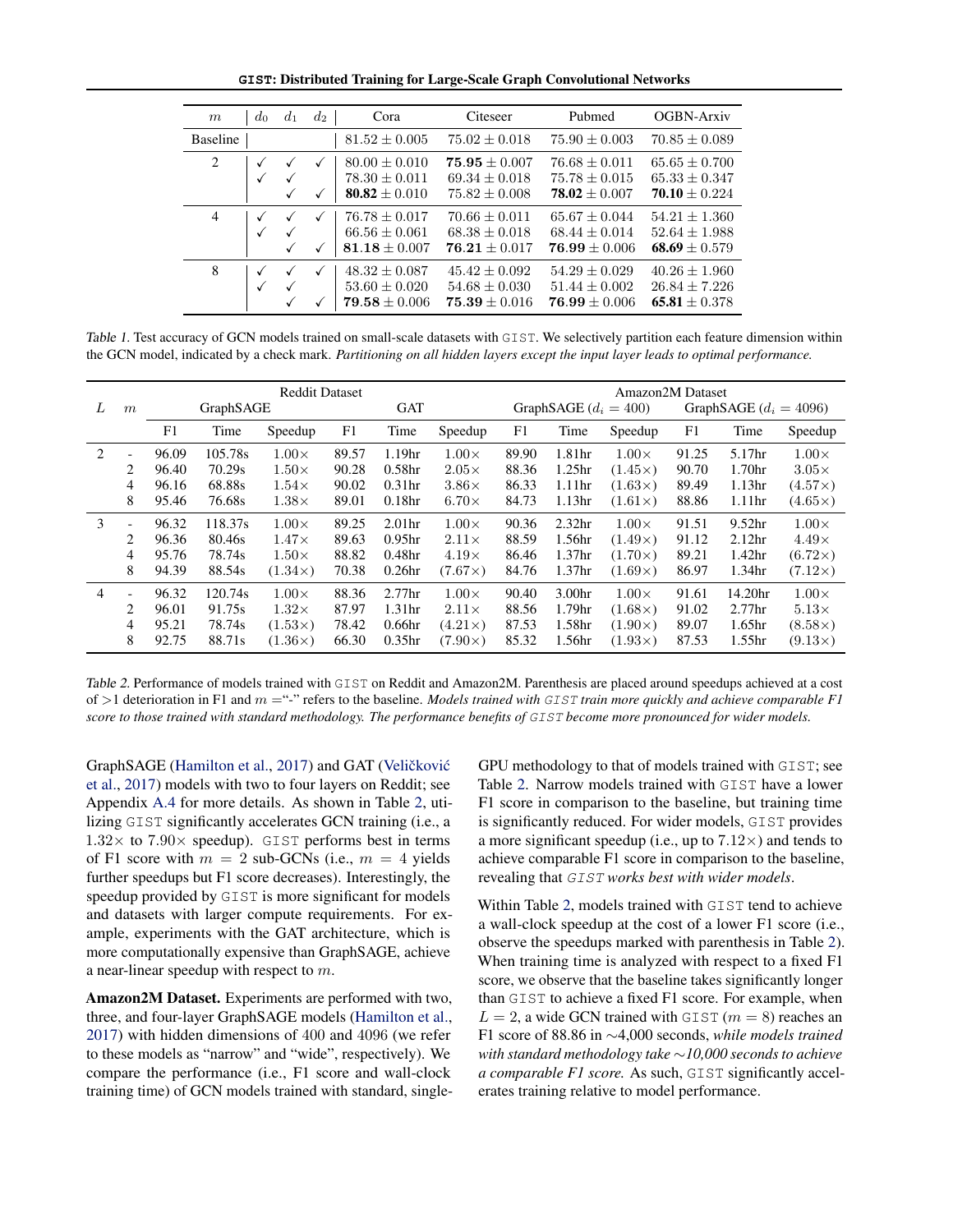**GIST**: Distributed Training for Large-Scale Graph Convolutional Networks

| L | $\boldsymbol{m}$ |                |                 | F1 Score (Time) |                 |                 |
|---|------------------|----------------|-----------------|-----------------|-----------------|-----------------|
|   |                  | $d_i = 400$    | $d_i = 4096$    | $d_i = 8192$    | $d_i = 16384$   | $d_i = 32768$   |
| 2 |                  | 89.38 (1.81hr) | 90.58 (5.17hr)  | <b>OOM</b>      | <b>OOM</b>      | <b>OOM</b>      |
|   | 2                | 87.48 (1.25hr) | 90.09 (1.70hr)  | 90.87 (2.76hr)  | 90.94 (9.31hr)  | 90.91 (32.31hr) |
|   | $\overline{4}$   | 84.82 (1.11hr) | 88.79 (1.13hr)  | 89.76 (1.49hr)  | 90.10(2.24hr)   | 90.17 (5.16hr)  |
|   | 8                | 82.56(1.13hr)  | 87.16 (1.11hr)  | 88.31 (1.20hr)  | 88.89 (1.39hr)  | 89.46 (1.76hr)  |
| 3 |                  | 89.73 (2.32hr) | 90.99 (9.52hr)  | OM              | OM              | OM              |
|   | 2                | 87.79 (1.56hr) | 90.40(2.12hr)   | 90.91 (4.87hr)  | 91.05 (17.7hr)  | <b>OOM</b>      |
|   | $\overline{4}$   | 85.30 (1.37hr) | 88.51 (1.42hr)  | 89.75 (2.07hr)  | 90.15 (3.44hr)  | <b>OOM</b>      |
|   | 8                | 82.84 (1.37hr) | 86.12 (1.34hr)  | 88.38 (1.37hr)  | 88.67 (1.88hr)  | 88.66 (2.56hr)  |
| 4 |                  | 89.77 (3.00hr) | 91.02 (14.20hr) | OM              | OM              | <b>OOM</b>      |
|   | $\mathfrak{D}$   | 87.75 (1.79hr) | 90.36 (2.77hr)  | 91.08(6.92hr)   | 91.09 (26.44hr) | <b>OOM</b>      |
|   | $\overline{4}$   | 85.32 (1.58hr) | 88.50 (1.65hr)  | 89.76 (2.36hr)  | 90.05 (4.93hr)  | <b>OOM</b>      |
|   | 8                | 83.45 (1.56hr) | 86.60 (1.55hr)  | 88.13 (1.61hr)  | 88.44 (2.30hr)  | <b>OOM</b>      |

Table 3. Performance of GraphSAGE models of different widths trained with GIST on Amazon2M.  $m =$ "-" refers to the baseline and "OOM" marks experiments that cause out-of-memory errors. GIST *enables training of higher-performing, ultra-wide models.*

#### <span id="page-7-3"></span>5.3. Training Ultra-Wide GCNs

We use **GIST** to train GraphSAGE models with widths as high as  $32K$  (i.e.,  $8 \times$  beyond the capacity of a single GPU); see Table [3](#page-7-1) for results and Appendix [A.5](#page-12-1) for more details. Considering  $L = 2$ , the best-performing, single-GPU GraphSAGE model ( $d_i = 4096$ ) achieves an F1 score of 90.58 in 5.2 hours. With GIST ( $m = 2$ ), we achieve a higher F1 score of 90.87 in 2.8 hours (i.e., a  $1.86 \times$  speedup) using  $d_i = 8192$ , which is beyond single GPU capacity. Similar patterns are observed for deeper models. Furthermore, we find that utilizing larger hidden dimensions yields further performance improvements, revealing the utility of wide, overparameterized GCN models. GIST*, due to its feature partitioning strategy, is unique in its ability to train models of such scale to state-of-the-art performance*.

### <span id="page-7-0"></span>5.4. **GIST** with Layer Sampling

As previously mentioned, some node partitioning approach must be adopted to avoid memory overflow when the underlying training graph is large. Although graph partitioning is used within most experiments (see Section [5.2\)](#page-5-1), GIST is also compatible with other node partitioning strategies. To demonstrate this, we perform training on Reddit using GIST combined with a recent layer sampling approach [\(Zou et al.,](#page-10-0) [2019\)](#page-10-0) (i.e., instead of graph partitioning); see Appendix [A.6](#page-12-2) for more details.

As shown in Table [4,](#page-7-2) combining GIST with layer sampling enables training on large-scale graphs, and the observed speedup actually exceeds that of GIST with graph partitioning. For example, GIST with layer sampling yields a  $1.83 \times$  speedup when  $L = 2$  and  $m = 2$ , in comparison to a  $1.50\times$  speedup when graph partitioning is used within GIST (see Table [2\)](#page-6-1). As the number of sub-GCNs is increased beyond  $m = 2$ , GIST with layer sampling con-

<span id="page-7-2"></span><span id="page-7-1"></span>

| Τ. | $# Sub-GCNs$         |                         | GIST + LADIES                    |                                              |
|----|----------------------|-------------------------|----------------------------------|----------------------------------------------|
|    |                      | F1 Score                | Time                             | Speedup                                      |
| 2  | <b>Baseline</b><br>2 | 89.73<br>89.29<br>88.42 | 3359.91s<br>1834.59s<br>1158.51s | $1.00\times$<br>$1.83\times$<br>$2.90\times$ |
|    | <b>Baseline</b><br>2 | 89.57<br>86.52<br>86.72 | 4803.88s<br>2635.18s<br>1605.32s | $1.00\times$<br>$1.82\times$<br>$3.00\times$ |

Table 4. Performance of GCN models trained with a combination of GIST and LADIES [\(Zou et al.,](#page-10-0) [2019\)](#page-10-0) on Reddit. Here, the baseline represents models trained with LADIES in a standard, single-GPU manner. *Combining* GIST *with layer sampling leads to further improvements in wall-clock training time without deteriorating the F1 score.*

tinues to achieve improvements in wall-clock training time (e.g., speedup increases from  $1.83 \times$  to  $2.90 \times$  from  $m = 2$ to  $m = 4$  for  $L = 2$ ) without significant deterioration to model performance. Thus, although node partitioning is needed to enable training on large-scale graphs, the feature partitioning strategy of GIST is compatible with numerous sampling strategies (i.e., not just graph sampling).

## 6. Conclusion

We present GIST, a distributed training approach for GCNs that enables the exploration of larger models and datasets. GIST is compatible with existing sampling approaches and leverages a feature-wise partition of model parameters to construct smaller sub-GCNs that are trained independently and in parallel. We have shown that GIST achieves remarkable speed-ups over large graph datasets and even enables the training of GCN models of unprecedented size. We hope GIST can empower the exploration of larger, more powerful GCN architectures within the graph community.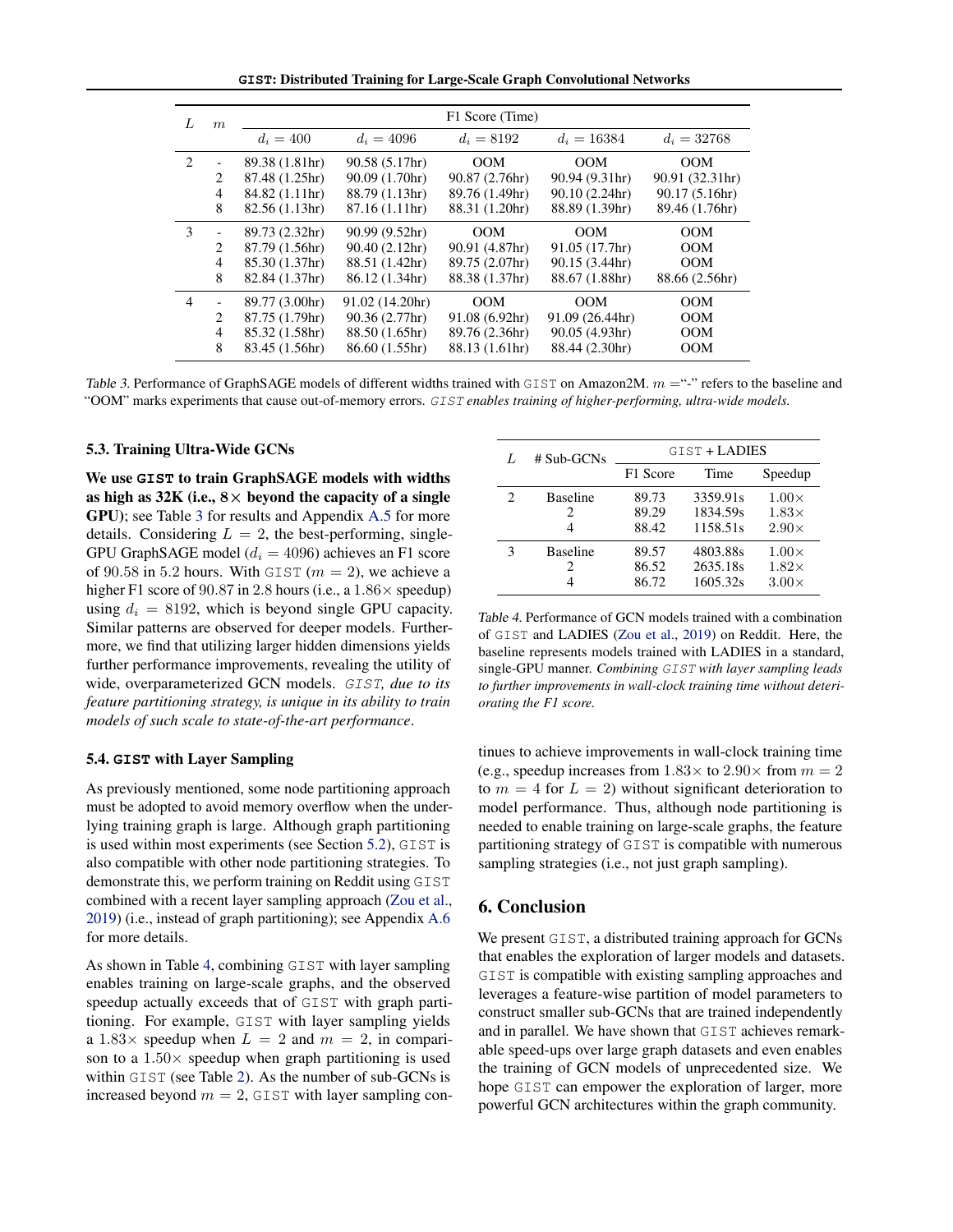### References

- <span id="page-8-18"></span>Agarwal, A. and Duchi, J. C. Distributed delayed stochastic optimization. In *Proceedings of Advances in Neural Information Processing Systems (NeurIPS)*, 2011.
- <span id="page-8-1"></span>Balaban, A. T. Applications of Graph Theory in Chemistry. *Journal of Chemical Information and Computer Sciences*, 1985.
- <span id="page-8-19"></span>Ben-Nun, T. and Hoefler, T. Demystifying Parallel and Distributed Deep Learning: An In-Depth Concurrency Analysis. *ACM Computing Surveys (CSUR)*, 2019.
- <span id="page-8-2"></span>Benkö, G., Flamm, C., and Stadler, P. F. A graph-based toy model of chemistry. *Journal of Chemical Information and Computer Sciences*, 2003.
- <span id="page-8-0"></span>Bronstein, M. M., Bruna, J., LeCun, Y., Szlam, A., and Vandergheynst, P. Geometric Deep Learning: Going beyond Euclidean data. *IEEE Signal Processing Magazine*, 2017.
- <span id="page-8-12"></span>Brown, T. B. et al. Language models are few-shot learners. *arXiv preprint arXiv:2005.14165*, 2020.
- <span id="page-8-7"></span>Chen, J., Ma, T., and Xiao, C. FastGCN: Fast Learning with Graph Convolutional Networks via Importance Sampling. In *Proceedings of the International Conference on Learning Representations (ICLR)*, 2018a.
- <span id="page-8-6"></span>Chen, J., Zhu, J., and Song, L. Stochastic Training of Graph Convolutional Networks with Variance Reduction. In *Proceedings of the International Conference on Machine Learning (ICML)*, 2018b.
- <span id="page-8-11"></span>Chiang, W.-L., Liu, X., Si, S., Li, Y., Bengio, S., and Hsieh, C.-J. Cluster-gcn: An efficient algorithm for training deep and large graph convolutional networks. In *Proceedings of International Conference on Knowledge Discovery & Data Mining (KDD)*, 2019.
- <span id="page-8-13"></span>Conneau, A., Khandelwal, K., Goyal, N., Chaudhary, V., Wenzek, G., Guzmán, F., Grave, E., Ott, M., Zettlemoyer, L., and Stoyanov, V. Unsupervised Crosslingual Representation Learning at Scale. *arXiv preprint arXiv:1911.02116*, 2019.
- <span id="page-8-3"></span>Defferrard, M., Bresson, X., and Vandergheynst, P. Convolutional neural networks on graphs with fast localized spectral filtering. *arXiv preprint arXiv:1606.09375*, 2016.
- <span id="page-8-26"></span>Du, S. S., Zhai, X., Poczos, B., and Singh, A. Gradient descent provably optimizes over-parameterized neural networks, 2019.
- <span id="page-8-8"></span>Gao, H., Wang, Z., and Ji, S. Large-Scale Learnable Graph Convolutional Networks. *arXiv preprint arXiv:1808.03965*, 2018.
- <span id="page-8-20"></span>Gholami, A., Azad, A., Jin, P., Keutzer, K., and Buluc, A. Integrated Model, Batch and Domain Parallelism in Training Neural Networks. *arXiv preprint arXiv:1712.04432*, 2017.
- <span id="page-8-4"></span>Gori, M., Monfardini, G., and Scarselli, F. A new model for learning in graph domains. In *Proceedings of the IEEE International Joint Conference on Neural Networks (IJCNN)*, 2005.
- <span id="page-8-21"></span>Günther, S., Ruthotto, L., Schroder, J. B., Cyr, E. C., and Gauger, N. R. Layer-Parallel Training of Deep Residual Neural Networks. *arXiv preprint arXiv:1812.04352*, 2018.
- <span id="page-8-10"></span>Hamilton, W., Ying, Z., and Leskovec, J. Inductive representation learning on large graphs. In *Proceedings of Advances in Neural Information Processing Systems (NeurIPS)*, 2017.
- <span id="page-8-14"></span>Hao, K. Training a single ai model can emit as much carbon as five cars in their lifetimes, June 2019.
- <span id="page-8-24"></span>Hu, W., Fey, M., Zitnik, M., Dong, Y., Ren, H., Liu, B., Catasta, M., and Leskovec, J. Open Graph Benchmark: Datasets for Machine Learning on Graphs. *arXiv e-prints*, art. arXiv:2005.00687, May 2020.
- <span id="page-8-9"></span>Huang, W., Zhang, T., Rong, Y., and Huang, J. Adaptive Sampling Towards Fast Graph Representation Learning. *arXiv preprint arXiv:1809.05343*, 2018.
- <span id="page-8-23"></span>Jacot, A., Gabriel, F., and Hongler, C. Neural tangent kernel: Convergence and generalization in neural networks. *arXiv preprint arXiv:1806.07572*, 2018.
- <span id="page-8-16"></span>Karypis, G. and Kumar, V. A fast and high quality multilevel scheme for partitioning irregular graphs. *SIAM Journal on Scientific Computing*, 1998a.
- <span id="page-8-17"></span>Karypis, G. and Kumar, V. Multilevelk-way partitioning scheme for irregular graphs. *Journal of Parallel and Distributed computing*, 1998b.
- <span id="page-8-25"></span>Kingma, D. P. and Ba, J. Adam: A Method for Stochastic Optimization. *arXiv preprint arXiv:1412.6980*, 2014.
- <span id="page-8-5"></span>Kipf, T. N. and Welling, M. Semi-Supervised Classification with Graph Convolutional Networks. *arXiv preprint arXiv:1609.02907*, 2016.
- <span id="page-8-22"></span>Kirby, A. C., Samsi, S., Jones, M., Reuther, A., Kepner, J., and Gadepally, V. Layer-Parallel Training with GPU Concurrency of Deep Residual Neural Networks via Nonlinear Multigrid. *arXiv preprint arXiv:2007.07336*, 2020.
- <span id="page-8-15"></span>Li, Q., Han, Z., and Wu, X.-M. Deeper insights into graph convolutional networks for semi-supervised learning. In *Proceedings of the AAAI Conference on Artificial Intelligence*, volume 32, 2018.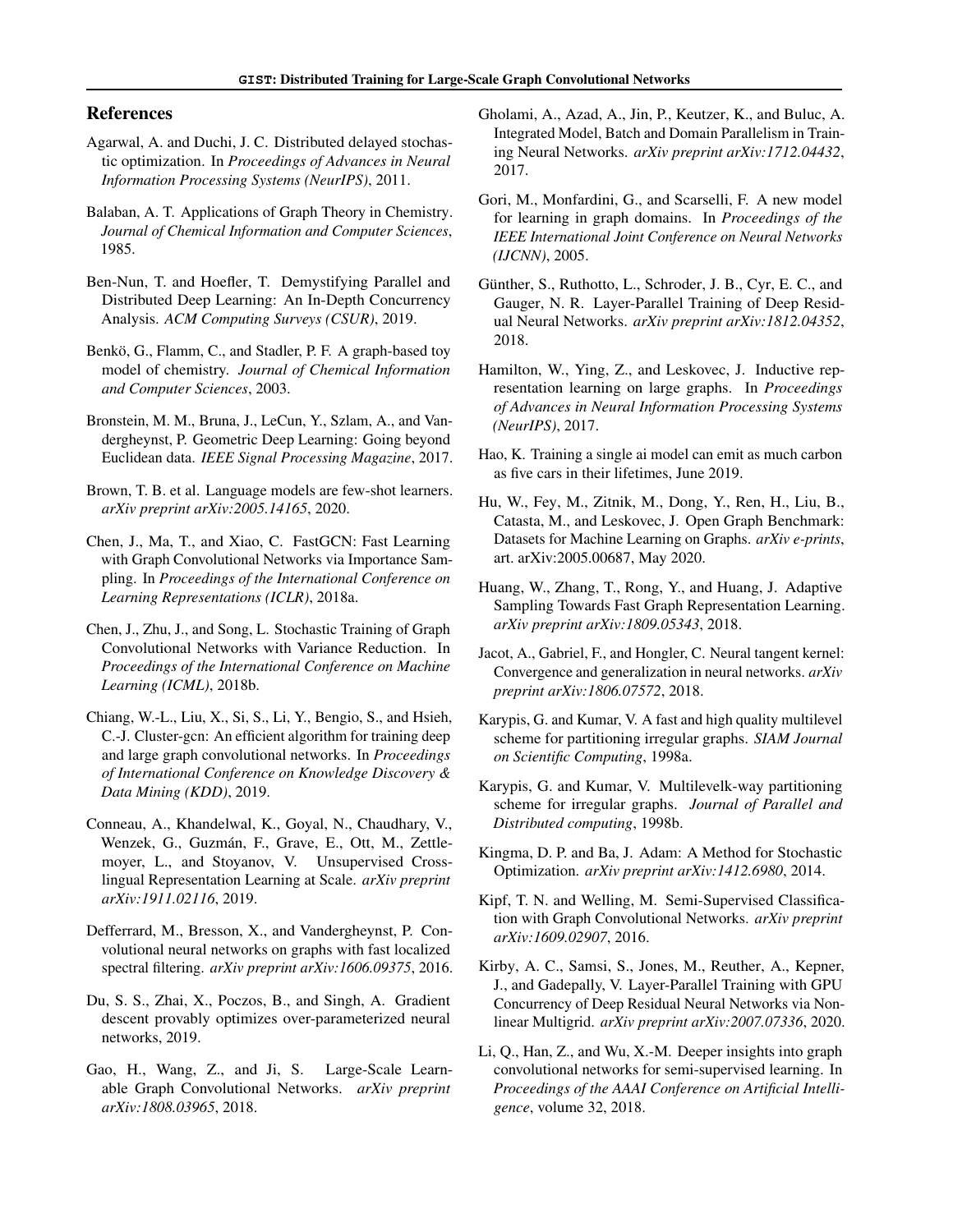- <span id="page-9-12"></span>Lian, X., Zhang, C., Zhang, H., Hsieh, C.-J., Zhang, W., and Liu, J. Can Decentralized Algorithms Outperform Centralized Algorithms? A Case Study for Decentralized Parallel Stochastic Gradient Descent. In *Proceedings of Advances in Neural Information Processing Systems (NeurIPS)*, 2017.
- <span id="page-9-24"></span>Liao, F. and Kyrillidis, A. On the convergence of shallow neural network training with randomly masked neurons, 2021.
- <span id="page-9-9"></span>Lin, T., Stich, S. U., Kshitij Patel, K., and Jaggi, M. Don't Use Large Mini-Batches, Use Local SGD. *arXiv preprint arXiv:1808.07217*, 2018.
- <span id="page-9-0"></span>Lusher, D., Koskinen, J., and Robins, G. *Exponential random graph models for social networks: Theory, methods, and applications*. Cambridge University Press, 2013.
- <span id="page-9-2"></span>Masci, J., Boscaini, D., Bronstein, M., and Vandergheynst, P. Geodesic convolutional neural networks on riemannian manifolds. In *Proceedings of the IEEE International Conference on Computer Vision Workshops (ICCVW)*, 2015.
- <span id="page-9-8"></span>Nakkiran, P., Kaplun, G., Bansal, Y., Yang, T., Barak, B., and Sutskever, I. Deep Double Descent: Where Bigger Models and More Data Hurt. *arXiv preprint arXiv:1912.02292*, 2019.
- <span id="page-9-1"></span>Newman, M. E., Watts, D. J., and Strogatz, S. H. Random graph models of social networks. *Proceedings of the National Academy of Sciences*, 2002.
- <span id="page-9-23"></span>Paszke, A. et al. Pytorch: An imperative style, highperformance deep learning library. In *Proceedings of Advances in Neural Information Processing Systems (NeurIPS)*, 2019.
- <span id="page-9-17"></span>Pauloski, J. G., Zhang, Z., Huang, L., Xu, W., and Foster, I. T. Convolutional Neural Network Training with Distributed K-FAC. *arXiv preprint arXiv:2007.00784*, 2020.
- <span id="page-9-6"></span>Peng, T. and Sarazen, M. The staggering cost of training sota ai models, June 2019.
- <span id="page-9-21"></span>Sen, P., Namata, G., Bilgic, M., Getoor, L., Galligher, B., and Eliassi-Rad, T. Collective classification in network data. *AI magazine*, 29:93–93, 2008.
- <span id="page-9-7"></span>Sharir, O., Peleg, B., and Shoham, Y. The cost of training nlp models: A concise overview. *arXiv preprint arXiv:2004.08900*, 2020.
- <span id="page-9-10"></span>Shi, S., Tang, Z., Chu, X., Liu, C., Wang, W., and Li, B. A Quantitative Survey of Communication Optimizations in Distributed Deep Learning. *arXiv preprint arXiv:2005.13247*, 2020.
- <span id="page-9-25"></span>Song, Z. and Yang, X. Quadratic suffices for overparametrization via matrix chernoff bound, 2020.
- <span id="page-9-22"></span>Srivastava, N., Hinton, G., Krizhevsky, A., Sutskever, I., and Salakhutdinov, R. Dropout: a simple way to prevent neural networks from overfitting. *Journal of Machine Learning Research (JMLR)*, 2014.
- <span id="page-9-16"></span>Stich, S. U. Local SGD converges fast and communicates little. In *Proceedings of the International Conference on Learning Representations (ICLR)*, 2019.
- <span id="page-9-18"></span>Tavarageri, S., Sridharan, S., and Kaul, B. Automatic Model Parallelism for Deep Neural Networks with Compiler and Hardware Support. *arXiv preprint arXiv:1906.08168*, 2019.
- <span id="page-9-5"></span>Veličković, P., Cucurull, G., Casanova, A., Romero, A., Lio, P., and Bengio, Y. Graph attention networks. *arXiv preprint arXiv:1710.10903*, 2017.
- <span id="page-9-3"></span>You, Y., Chen, T., Wang, Z., and Shen, Y. L2-gcn: Layerwise and learned efficient training of graph convolutional networks. In *Proceedings of the IEEE Conference on Computer Vision and Pattern Recognition (CVPR)*, pp. 2127–2135, 2020.
- <span id="page-9-13"></span>Yu, K., Flynn, T., Yoo, S., and D'Imperio, N. Layered sgd: A decentralized and synchronous sgd algorithm for scalable deep neural network training. *arXiv preprint arXiv:1906.05936*, 2019.
- <span id="page-9-20"></span>Yuan, B., Kyrillidis, A., and Jermaine, C. M. Distributed Learning of Deep Neural Networks using Independent Subnet Training. *arXiv preprint arXiv:1810.01392*, 2019.
- <span id="page-9-4"></span>Zeng, H., Zhou, H., Srivastava, A., Kannan, R., and Prasanna, V. GraphSAINT: Graph Sampling Based Inductive Learning Method. *arXiv preprint arXiv:1907.04931*, 2019.
- <span id="page-9-14"></span>Zhang, S., Choromanska, A. E., and LeCun, Y. Deep learning with elastic averaging sgd. In *Proceedings of Advances in Neural Information Processing Systems (NeurIPS)*, 2015.
- <span id="page-9-11"></span>Zhang, Z., Yin, L., Peng, Y., and Li, D. A quick survey on large scale distributed deep learning systems. In *2018 IEEE 24th International Conference on Parallel and Distributed Systems (ICPADS)*, 2018.
- <span id="page-9-19"></span>Zhu, W., Zhao, C., Li, W., Roth, H., Xu, Z., and Xu, D. LAMP: Large Deep Nets with Automated Model Parallelism for Image Segmentation. *arXiv preprint arXiv:2006.12575*, 2020.
- <span id="page-9-15"></span>Zinkevich, M., Weimer, M., Li, L., and Smola, A. J. Parallelized stochastic gradient descent. In *Proceedings*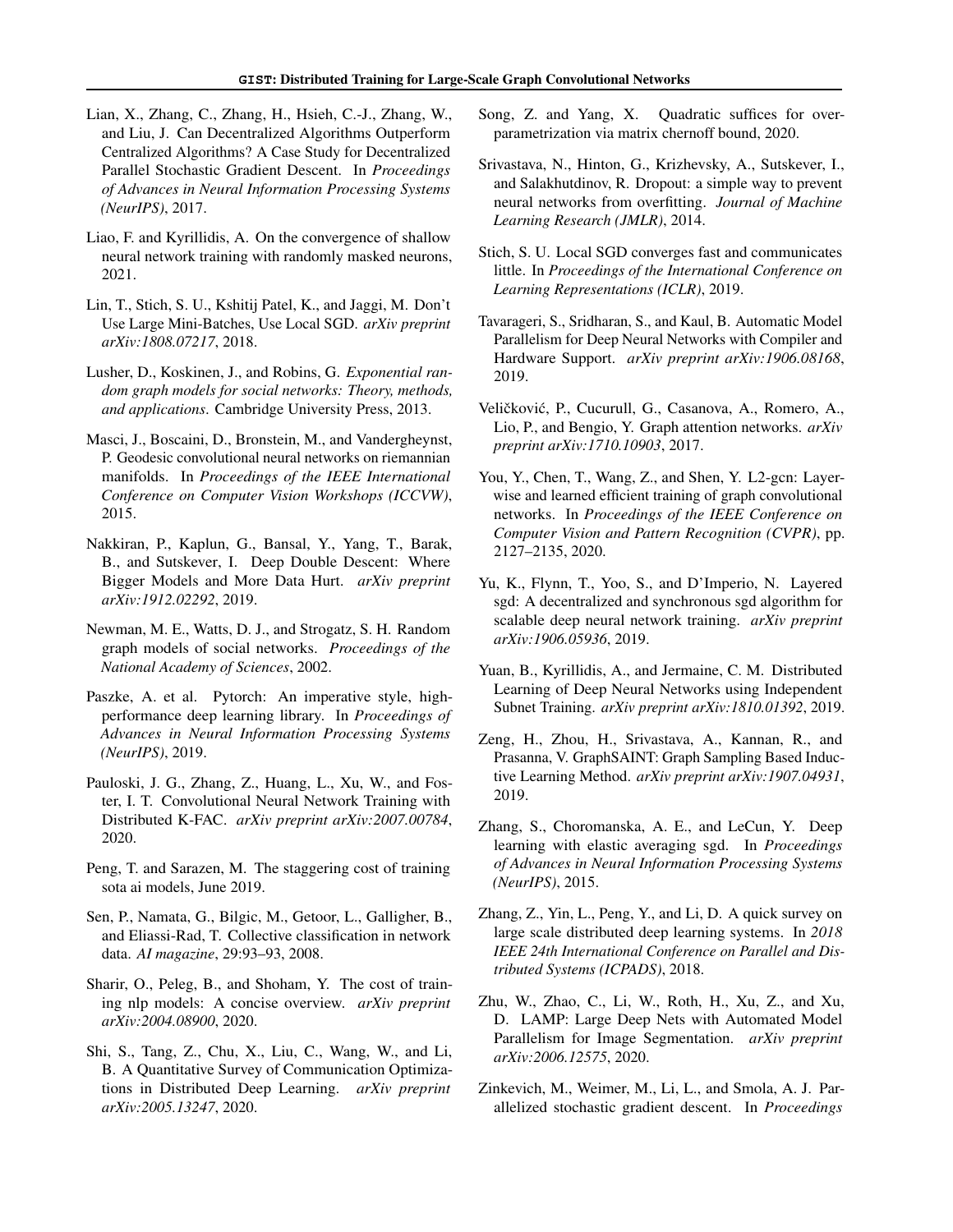*of Advances in Neural Information Processing Systems (NeurIPS)*, pp. 2595–2603, 2010.

<span id="page-10-0"></span>Zou, D., Hu, Z., Wang, Y., Jiang, S., Sun, Y., and Gu, Q. Layer-Dependent Importance Sampling for Training Deep and Large Graph Convolutional Networks. *arXiv preprint arXiv:1911.07323*, 2019.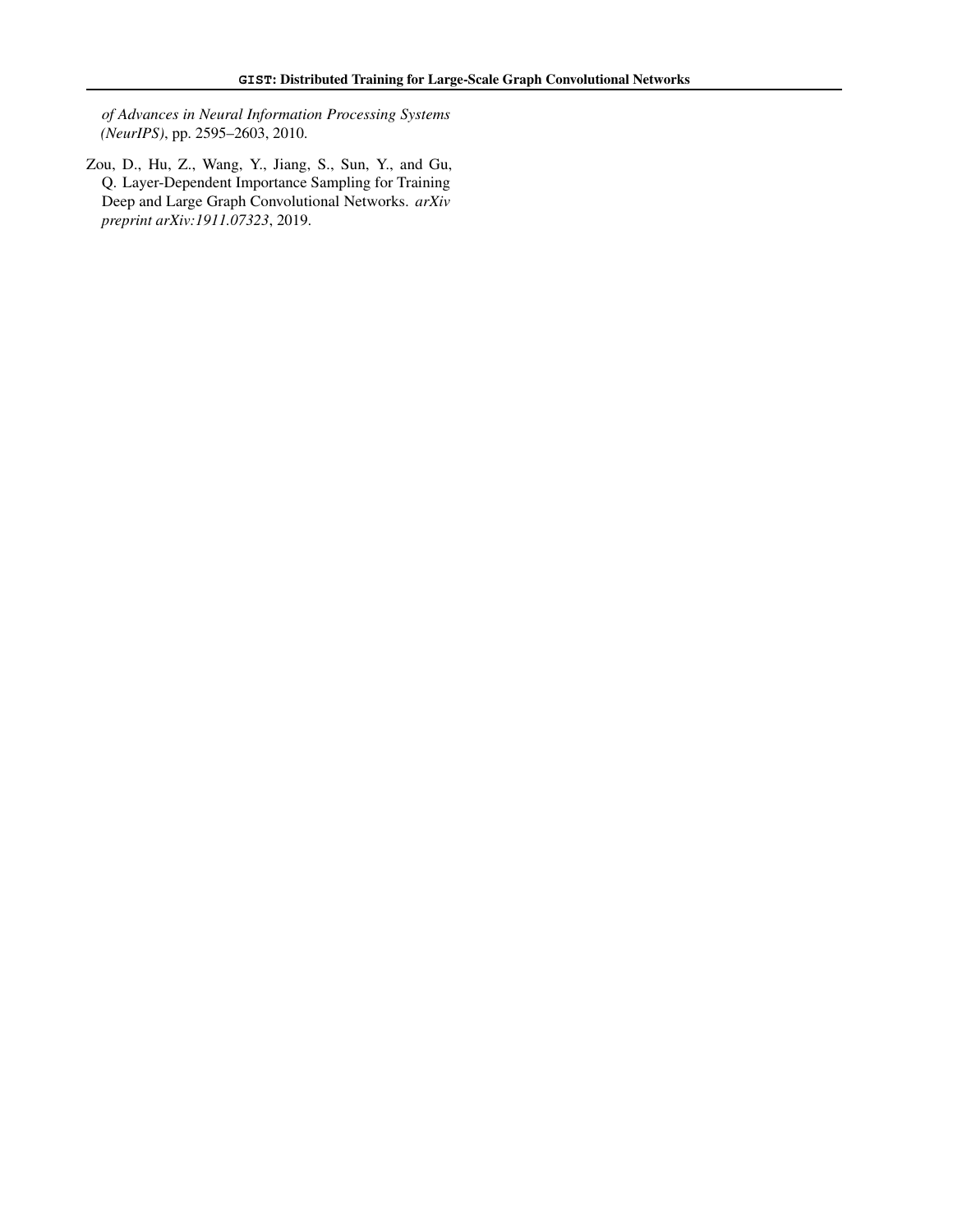# <span id="page-11-0"></span>A. Experimental Details

## A.1. Datasets

The details of the datasets utilized within GIST experiments in Section [5](#page-5-2) are provided in Table [5.](#page-11-2) Cora, Citeseer, PubMed and OGBN-Arxiv are considered "small-scale" datasets and are utilized within experiments in Section [5.1.](#page-5-0) Reddit and Amazon2M are considered "large-scale" datasets and are utilized within experiments in Section [5.2.](#page-5-1)

| Dataset           | $\, n$  | # Edges | # Labels |       |
|-------------------|---------|---------|----------|-------|
| Cora              | 2,708   | 5.429   |          | 1,433 |
| CiteSeer          | 3,312   | 4.723   | 6        | 3,703 |
| Pubmed            | 19.717  | 44,338  | 3        | 500   |
| <b>OGBN-Arxiv</b> | 169,343 | 1.2M    | 40       | 128   |
| Reddit            | 232,965 | 11.6 M  | 41       | 602   |
| Amazon2M          | 2.5 M   | 61.8 M  | 47       | 100   |

<span id="page-11-2"></span>

### A.2. Implementation Details

We provide an implementation of GIST in PyTorch [\(Paszke et al.,](#page-9-23) [2019\)](#page-9-23) using the NCCL distributed communication package for training GCN [\(Kipf & Welling,](#page-8-5) [2016\)](#page-8-5), GraphSAGE [\(Hamilton et al.,](#page-8-10) [2017\)](#page-9-5) and GAT (Veličković et al., 2017) architectures. Our implementation is centralized, meaning that a single process serves as a central parameter server. From this central process, the weights of the global model are maintained and partitioned to different worker processes (including itself) for independent training. Experiments are conducted with 8 NVIDIA Tesla V100-PCIE-32G GPUs, a 56-core Intel(R) Xeon(R) CPU E5-2680 v4 @ 2.40GHz, and 256 GB of RAM.

### <span id="page-11-1"></span>A.3. Small-Scale Experiments

Small-scale experiments in Section [5.1](#page-5-0) are performed using Cora, Citeseer, Pubmed, and OGBN-Arxiv datasets [\(Sen et al.,](#page-9-21) [2008;](#page-9-21) [Hu et al.,](#page-8-24) [2020\)](#page-8-24). GIST experiments are performed with two, four, and eight sub-GCNs in all cases. We find that the performance of models trained with GIST is relatively robust to the number of local iterations ζ, but test accuracy decreases slightly as  $\zeta$  increases; see Figure [5.](#page-12-3) Based on the results in Figure [5,](#page-12-3) we adopt  $\zeta = 20$  for Cora, Citeseer, and Pubmed, as well as  $\zeta = 100$  for OGBN-Arxiv.



<span id="page-11-3"></span>Figure 4. Test accuracy for different sizes (i.e., varying depth and width) of GCN models trained with standard, single-GPU methodology on small-scale datasets. *We adopt three-layer, 256-dimensional GCN models as our baseline architecture.*

Experiments are run for 400 epochs with a step learning rate schedule (i.e.,  $10 \times$  decay at 50% and 75% of total epochs). A vanilla GCN model, as described in [\(Kipf & Welling,](#page-8-5) [2016\)](#page-8-5), is used. The model is trained in a full-batch manner using the Adam optimizer [\(Kingma & Ba,](#page-8-25) [2014\)](#page-8-25). No node sampling techniques are employed because the graph is small enough to fit into memory. All reported results are averaged across five trials with different random seeds. For all models,  $d_0$  and  $d_L$  are respectively given by the number of features and output classes in the dataset. The size of all hidden layers is the same, but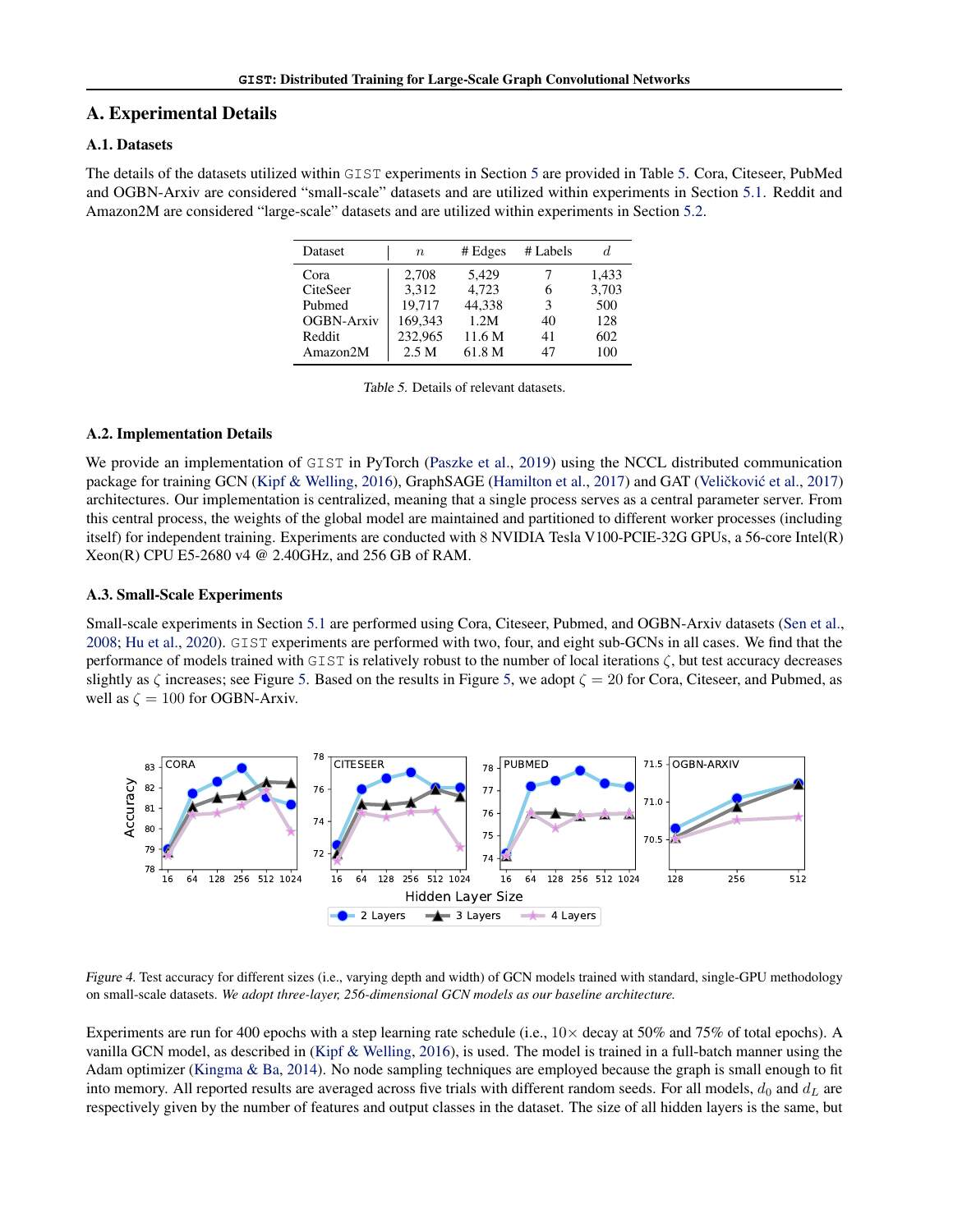

<span id="page-12-3"></span>Figure 5. Test accuracy of GCN models trained on small-scale datasets with GIST using different numbers of local iterations and sub-GCNs. *Models trained with* GIST *are surprisingly robust to the number of local iterations used during training, no matter the number of sub-GCNs.*

may vary across experiments.

We first train baseline GCN models of different depths and hidden dimensions using a single GPU to determine the best model depth and hidden dimension to be used in small-scale experiments. The results are shown in Figure [4.](#page-11-3) Deeper models do not yield performance improvements for small-scale datasets, but test accuracy improves as the model becomes wider. Based upon the results in Figure [4,](#page-11-3) we adopt a three-layer GCN with a hidden dimension of  $d_1 = d_2 = 256$  as the underlying model used in small-scale experiments. Though two-layer models seem to perform best, we use a three-layer model within Section [5.1](#page-5-0) to enable more flexibility in examining the partitioning strategy of GIST.

### <span id="page-12-0"></span>A.4. Large-Scale Experiments

Reddit Dataset. For experiments on Reddit, we train 256-dimensional GraphSAGE and GAT models using both GIST and standard, single-GPU methodology. During training, the graph is partitioned into 15,000 sub-graphs. Training would be impossible without such partitioning because the graph is too large to fit into memory. The setting for the number of sub-graphs is the optimal setting proposed in previous work [\(Chiang et al.,](#page-8-11) [2019\)](#page-8-11). Models trained using GIST and standard, single-GPU methodologies are compared in terms of F1 score and training time.

All tests are run for 80 epochs with no weight decay, using the Adam optimizer [\(Kingma & Ba,](#page-8-25) [2014\)](#page-8-25). We find that  $\zeta = 500$ achieves consistently high performance for models trained with GIST on Reddit. We adopt a batch size of 10 sub-graphs throughout the training process, which is the optimal setting proposed in previous work [\(Chiang et al.,](#page-8-11) [2019\)](#page-8-11).

Amazon2M Dataset. For experiments on Amazon2M, we train two to four layer GraphSAGE models with hidden dimensions of 400 and 4096 using both GIST and standard, single-GPU methodology. We follow the experimental settings of [\(Chiang et al.,](#page-8-11) [2019\)](#page-8-11). The training graph is partitioned into 15,000 sub-graphs and a batch size of 10 sub-graphs is used. We find that using  $\zeta = 5000$  performs consistently well. Models are trained for 400 total epochs with the Adam optimizer [\(Kingma & Ba,](#page-8-25) [2014\)](#page-8-25) and no weight decay.

### <span id="page-12-1"></span>A.5. Training Ultra-Wide GCNs

All settings for ultra-wide GCN experiments in Section [5.3](#page-7-3) are adopted from the experimental settings of Section [5.2;](#page-5-1) see Appendix [A.4](#page-12-0) for further details. For  $d_i > 4096$  evaluation must be performed on graph partitions (not the full graph) to avoid memory overflow. As such, the graph is partitioned into 5,000 sub-graphs during testing and F1 score is measured over each partition and averaged. All experiments are performed using a GraphSAGE model, and the hidden dimension of the underlying model is changed between different experiments.

### <span id="page-12-2"></span>A.6. **GIST** with Layer Sampling

Experiments in Section [5.4](#page-7-0) adopt the same experimental settings as Section [5.2](#page-5-1) for the Reddit dataset; see Appendix [A.4](#page-12-0) for further details. Within these experiments, we combine GIST with LADIES [\(Zou et al.,](#page-10-0) [2019\)](#page-10-0), a recent layer sampling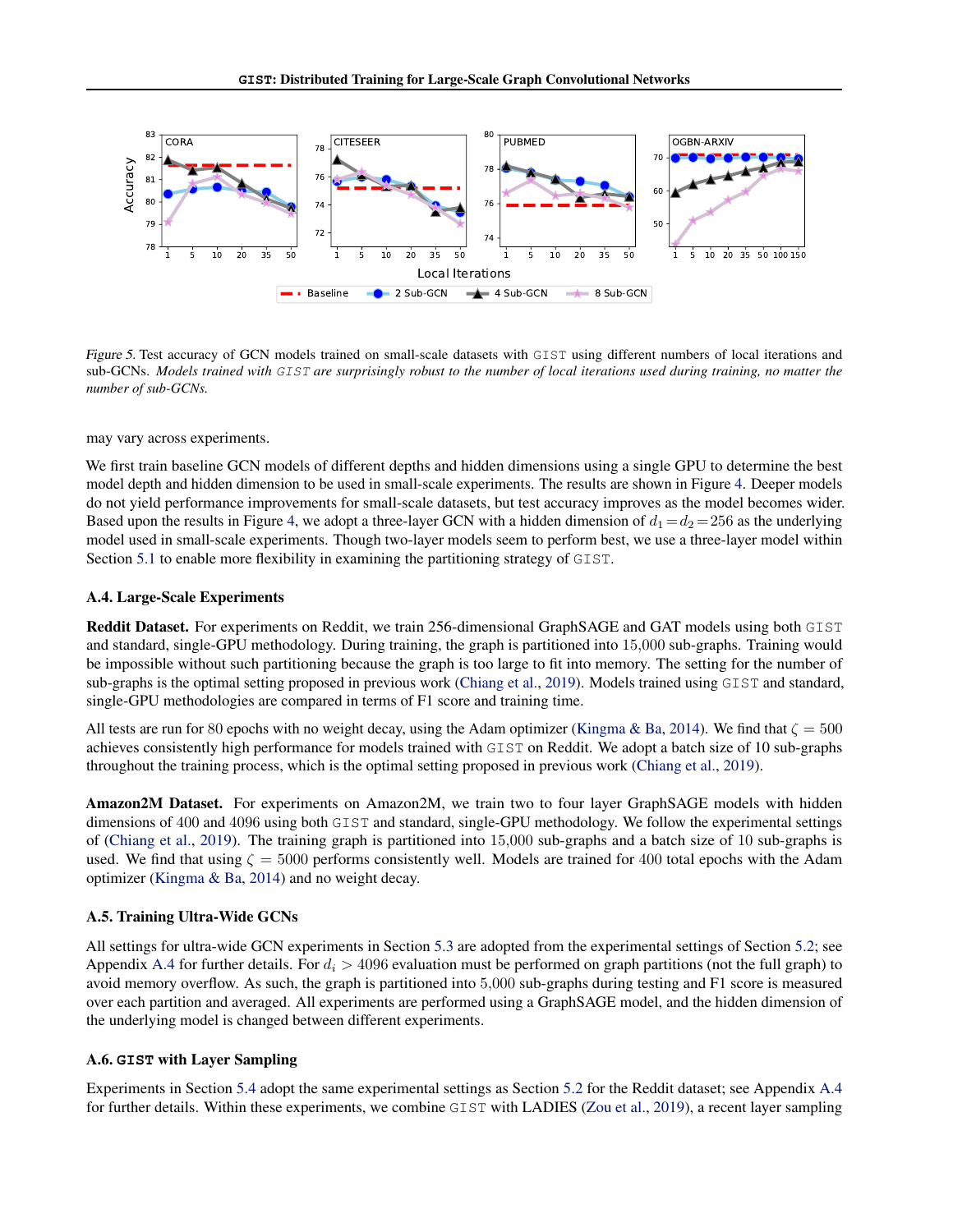**GIST**: Distributed Training for Large-Scale Graph Convolutional Networks

<span id="page-13-1"></span>

| # Machines                  | Method           | F1 Score | <b>Training Time</b> |
|-----------------------------|------------------|----------|----------------------|
| $\mathcal{D}_{\mathcal{A}}$ | Local SGD        | 96.37    | 137.17s              |
|                             | GTST             | 96.40    | 108.67s              |
|                             | Local SGD        | 95.00    | 127.63s              |
|                             | GTST             | 96.16    | 116.56s              |
|                             | <b>Local SGD</b> | 93.40    | 129.58s              |
|                             | GTST             | 95.46    | 123.83s              |

Table 6. Performance of GraphSAGE models trained using local SGD and GIST on Reddit. We adopt settings described in Section [5.2,](#page-5-1) but use 100 local iterations for both GIST and local SGD. *Models trained with* GIST *outperform those trained with local SGD in terms of test F1 score and wall-clock training time in all cases.*

approach for efficient GCN training. LADIES is used instead of graph partitioning. Any node sampling approach can be adopted—some sampling approach is just needed to avoid memory overflow.

We train 256-dimensional GCN models with either two or three layers. We utilize a vanilla GCN model within this section (as opposed to GraphSAGE or GAT) to simplify the implementation of GIST with LADIES, which creates a disparity in F1 score between the results in Section [5.4](#page-7-0) and Section [5.2.](#page-5-1) Experiments in Section 5.4 compare the performance of the same models trained either with GIST or using standard, single-GPU methodology. In this case, the single-GPU model is just a GCN trained with LADIES.

# <span id="page-13-0"></span>B. Comparisons to Other Distributed Training Methodologies

Although GIST has been shown to provide benefits in terms of GCN performance and training efficiency in comparison to standard, single-GPU training, other choices for the distributed training of GCNs exist. Within this section, we compare GIST to other natural choices for distributed training, revealing that GCN models trained with GIST achieve favorable performance in comparison to those trained with other common distributed training techniques.

# B.1. Local SGD

A simple version of local SGD [\(Lin et al.,](#page-9-9) [2018\)](#page-9-9) can be implemented for distributed training of GCNs by training the full model on each separate worker for a certain number of local iterations and intermittently averaging local updates. In comparison to such a methodology, GIST has better computational and communication efficiency because  $i$ ) it communicates only a small fraction of model parameters to each machine and  $ii)$  locally training narrow sub-GCNs is faster than locally training the full model. We perform a direct comparison between local SGD and GIST on the Reddit dataset using a two-layer, 256-dimensional GraphSAGE model; see Table [6.](#page-13-1) As can be seen, GCN models trained with GIST have lower wall-clock training time and achieve better performance than those trained with local SGD in all cases.

<span id="page-13-2"></span>

| # Machines | Method   |       | F1 Score Inference Time |
|------------|----------|-------|-------------------------|
| 2          | Ensemble | 96.31 | 3.59s                   |
|            | GIST     | 96.40 | 1.81s                   |
|            | Ensemble | 96.10 | 6.38s                   |
|            | GIST     | 96.16 | 1.81s                   |
|            | Ensemble | 95.28 | 11.95s                  |
|            | GIST     | 95.46 | 1.81s                   |

Table 7. Performance of GraphSAGE models trained both with GIST and as ensembles of shallow sub-GCNs on Reddit. *Models trained with* GIST *perform better and do not suffer from increased inference time as the number of sub-GCNs is increased*.

# B.2. Sub-GCN Ensembles

As previously mentioned, increasing the number of local iterations (i.e.,  $\zeta$  in Algorithm [1\)](#page-1-1) decreases communication requirements given a fixed amount of training. When taken to the extreme (i.e.,  $\zeta \to \infty$ ), one could minimize communication requirements by never aggregating sub-GCN parameters, thus forming an ensemble of independently-trained sub-GCNs.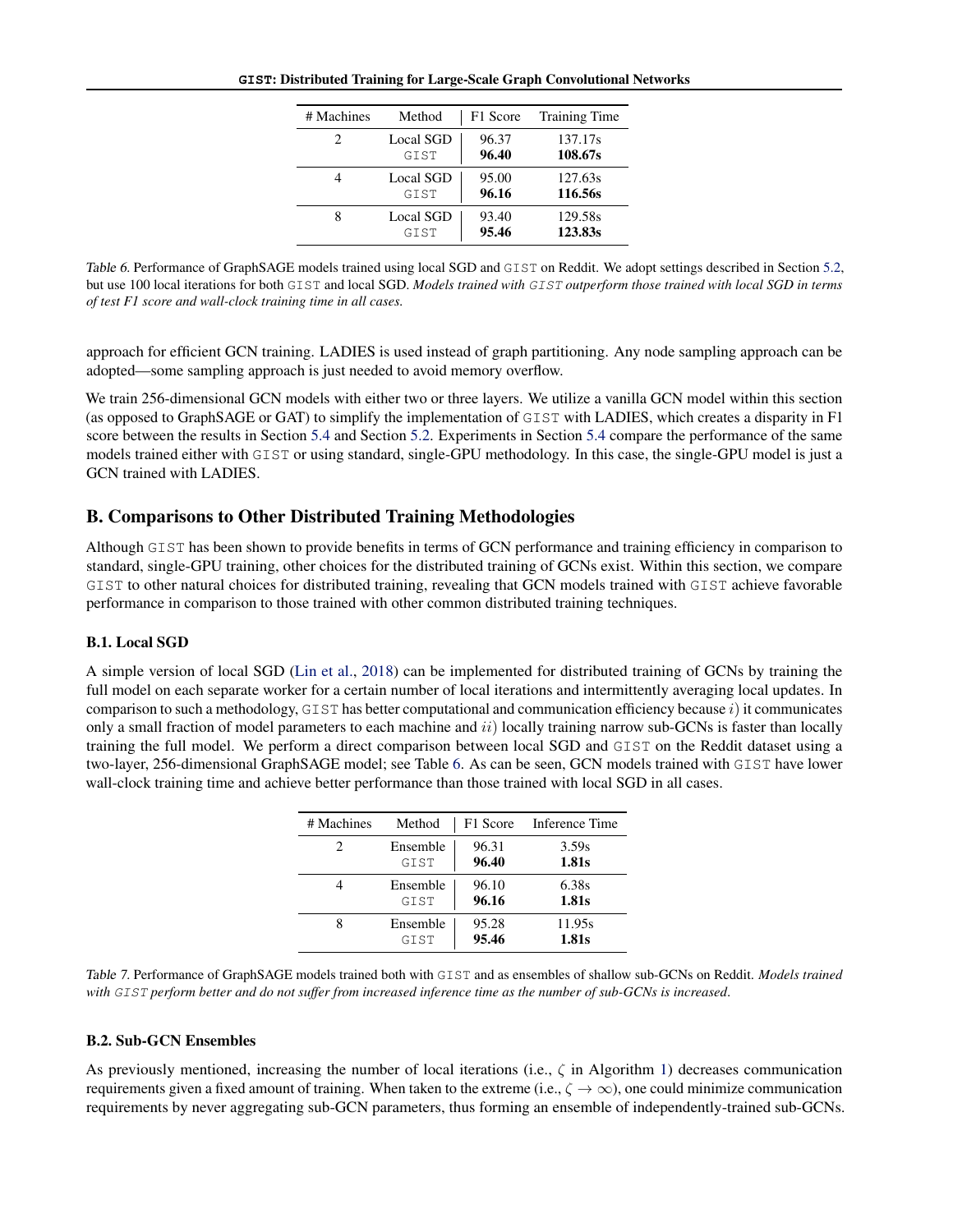We compare GIST to such a methodology<sup>[6](#page-14-2)</sup> in Table [7](#page-13-2) using a two-layer, 256-dimensional GraphSAGE model on the Reddit dataset. Though training ensembles of sub-GCNs minimizes communication, Table [7](#page-13-2) reveals that  $i$ ) models trained with  $GIST$  achieve better performance and  $ii)$  inference time for sub-GCN ensembles becomes burdensome as the number of sub-GCNs is increased.

### <span id="page-14-1"></span><span id="page-14-0"></span>C. Theoretical Results

#### C.1. Formulation of **GIST** for One-Hidden-Layer GCNs

In our analysis, we consider a GCN with one hidden-layer and a ReLU activation. We assume that the GCN outputs a scalar value  $\tilde{y}_i$  for each node in the graph. Denoting  $\tilde{\mathbf{y}} = [\tilde{y}_1, \dots, \tilde{y}_n]$ , we can write the output of the GCN as

$$
\tilde{\mathbf{y}} = \frac{1}{\sqrt{d_1}} \bar{\mathbf{A}} \sigma(\bar{\mathbf{A}} \mathbf{X} \boldsymbol{\Theta}) \mathbf{a}
$$

where  $\Theta = [\theta_1, \dots, \theta_{d_1}] \in \mathbb{R}^{n \times d_1}$  is the weights within the GCN's first layer and  $a = [a_1, \dots, a_{d_1}] \in \mathbb{R}^{d_1}$  is the weights within the GCN's second layer. To simplify the analysis, we denote  $\hat{\mathbf{X}} = \bar{\mathbf{A}}\mathbf{X} = [\hat{\mathbf{x}}_1, \dots, \hat{\mathbf{x}}_n]$ . Then, we have  $\hat{\mathbf{x}}_i = \sum_{i'=1}^n \bar{\mathbf{A}}_{ii'} \mathbf{x}_{i'}$  and the output of each node within the graph can be written as

$$
\tilde{y}_i = \frac{1}{\sqrt{d_1}} \sum_{i'=1}^n \sum_{r=1}^{d_1} \bar{\mathbf{A}}_{ii'} a_r \sigma(\langle \hat{\mathbf{x}}_{i'}, \boldsymbol{\theta}_r \rangle)
$$

As in previous convergence analysis for training neural networks, we assume that second-layer weights a are fixed and only the first layer weights Θ are trainable. Following the GIST feature partitioning strategy, we only partition the hidden layer. Specifically, in global iteration t, sub-GCNs are constructed by sampling a set of masks  $\mathcal{M}_t \in \mathbb{R}^{m \times d_1}$ . We denote the jth column of  $\mathcal{M}_t$  as  $\mathcal{M}_t^{(j)} \in \mathbb{R}^m$ , the rth row of  $\mathcal{M}_t$  as  $\mathcal{M}_{t,r} \in \mathbb{R}^{d_1}$ , and the entry in the rth row and jth column as  $\mathcal{M}_{t,r}^{(j)}$ . Each  $\mathcal{M}_{t,r}^{(j)}$  is a binary values:  $\mathcal{M}_{t,r}^{(j)} = 1$  if neuron r is active in sub-GCN j, and  $\mathcal{M}_{t,r}^{(j)} = 0$  otherwise. Using this mask notation, the output for node  $i$  within sub-GCN  $j$  can be written as

$$
\hat{y}_{i}^{(j)}(t,k) = f_{\mathcal{M}_{t}^{(j)}}(\mathbf{\Theta}_{t,k}^{(j)}, \mathbf{X})_{i} = \frac{1}{\sqrt{d_1}} \sum_{i'=1}^{n} \sum_{r=1}^{d_1} \bar{\mathbf{A}}_{ii'} \mathcal{M}_{t,r}^{(j)} a_r \sigma\left(\left\langle \hat{\mathbf{x}_{i'}}, \hat{\theta}_{t,k,r}^{(j)} \right\rangle\right)
$$

t and k denote the current global and local iterations, respectively. We assume that each  $\mathcal{M}_{t,r}$  is sampled from a one-hot categorical distribution. We formally define the random variables  $\mathcal{M}_{t,r}^{(j)}$  as follows: Let each  $\hat{m}_{t,r}$  be a uniform random variable on the index set  $[m] = \{1, \ldots, m\}$ , i.e.,  $\mathcal{P}(\hat{m}_{t,r} = j) = \frac{1}{m}$  for  $j \in [m]$ . Then, we define each mask entry as  $\mathcal{M}_{t,r}^{(j)} = \mathbb{I}\{\hat{m}_{k,r} = j\}$ . Masks sampled in such a fashion have the following properties

- $\bullet$   $\mathcal{P}(\mathcal{M}_{t,r}^{(j)} = 1) = \frac{1}{m}$
- $\mathcal{P}(\mathcal{M}_{t,r}^{(j)} = 0) = 1 \frac{1}{m}$
- $\bullet \ \sum_{j=1}^m \mathcal{M}_{t,r}^{(j)}=1$
- $\mathcal{M}_{t,r}^{(j)} \mathcal{M}_{t,r}^{(j')} = 0$  if  $j' \neq j$ .

Here, the first and second properties guarantee that the expected number of neurons active in each sub-GCN is equal. The third and fourth properties guarantee that each neuron is active in one and only one sub-GCN. Within this setup, we consider the GIST training procedure, described as

<span id="page-14-3"></span>
$$
\theta_{t,0,r}^{(j)} = \theta_{t,r}
$$
\n
$$
\theta_{t,k+1,r}^{(j)} = \theta_{t,k,r}^{(j)} - \eta \frac{\partial L(\Theta_{t,k}^{(j)})}{\partial \theta_r}
$$
\n
$$
\theta_{t+1,r} = \theta_{t,r} + \sum_{j=1}^{m} \left( \theta_{t,\zeta,r}^{(j)} - \theta_{t,0,r}^{(j)} \right)
$$
\n(3)

<span id="page-14-2"></span><sup>6</sup>For each sub-GCN, we measure validation accuracy throughout training and add the highest-performing model into the ensemble.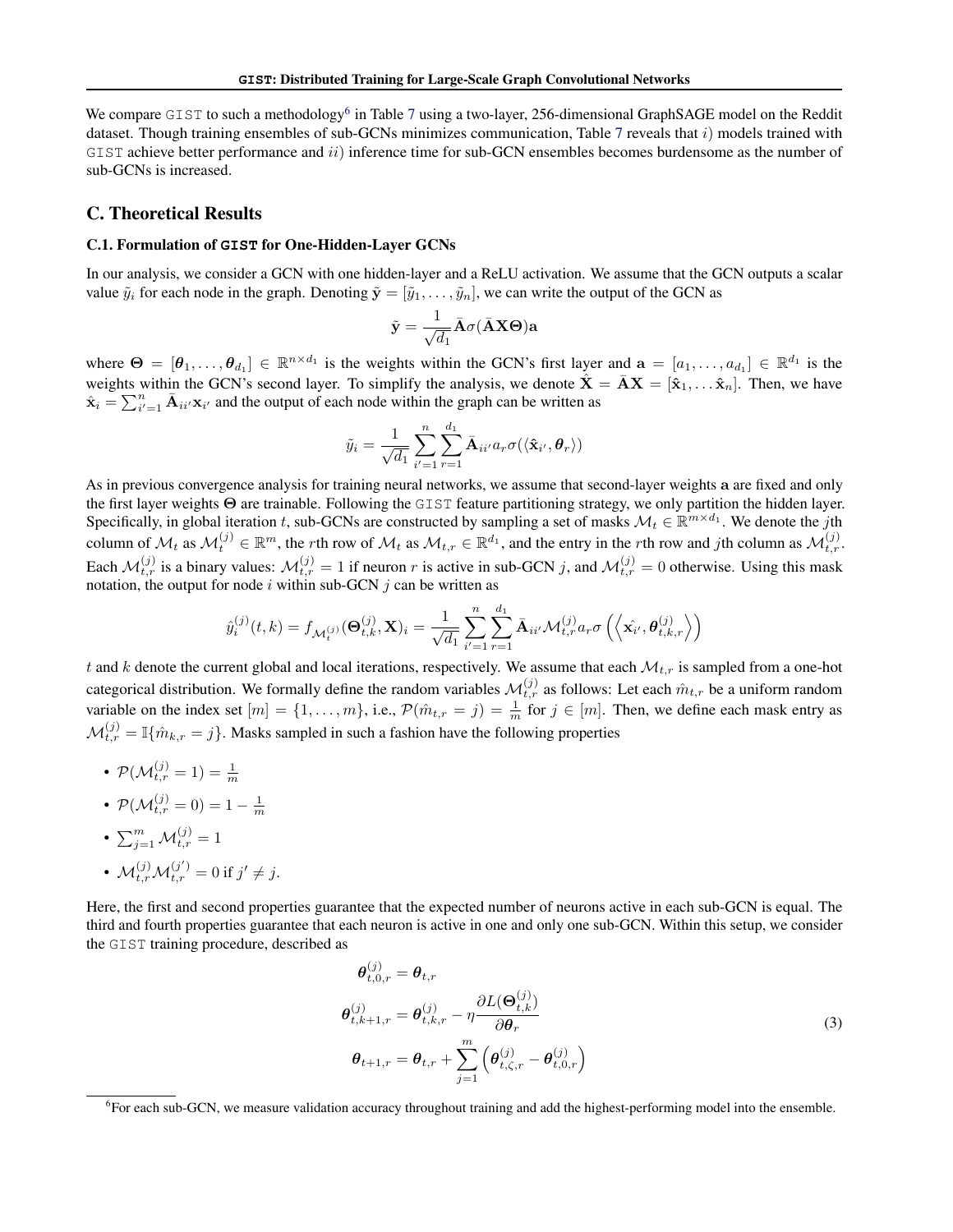Within this formulation,  $\zeta$  represents the total number of local iterations performed for each sub-GCN, while  $L(\Theta_{t,k}^{(j)})$  is the loss on the *j*th sub-GCN during the *t*th global and *k*th local iteration. We can express  $L(\Theta_{t,k}^{(j)})$  as

$$
L\left(\mathbf{\Theta}_{t,k}^{(j)}\right) = \left\|\mathbf{y} - \hat{\mathbf{y}}^{(j)}(t,k)\right\|_2^2 = \left\|\mathbf{y} - f_{\mathcal{M}_t^{(j)}}(\mathbf{\Theta}_{t,k}^{(j)}, \mathbf{X})\right\|_2^2
$$

and the gradient has the form

$$
\frac{\partial L(\mathbf{\Theta}_{t,k}^{(j)})}{\partial \theta_r} = \frac{1}{\sqrt{d_1}} \sum_{i=1}^n \sum_{i'=1}^n \left( \hat{y}_i^{(j)}(t,k) - y_i \right) \bar{\mathbf{A}}_{ii'} \mathcal{M}_{t,r}^{(j)} a_r \hat{\mathbf{x}}_{i'} \mathbb{I} \left\{ \left\langle \mathbf{\theta}_{t,k,r}^{(j)}, \hat{\mathbf{x}}_{i'} \right\rangle \ge 0 \right\}
$$

#### <span id="page-15-0"></span>C.2. Properties of the Transformed Input

The GCN [\(Kipf & Welling,](#page-8-5) [2016\)](#page-8-5) uses a first-degree Chebyshev polynomial to approximate a spectral convolution on the graph, which results in an aggregation matrix of the form

<span id="page-15-1"></span>
$$
\bar{\mathbf{A}} = \mathbf{I} + \mathbf{D}^{-\frac{1}{2}} \mathbf{A} \mathbf{D}^{-\frac{1}{2}}
$$
 (4)

where **A** is the adjacency matrix and **D** is the degree matrix with  $D_{ii} = \sum_{j=1}^{n} A_{ij}$ . In practice, the re-normalization trick is applied to control the magnitude of the largest eigenvalue of  $\bar{A}$ . Here, however, we keep the original formulation of [\(4\)](#page-15-1) to facilitate our analysis, and our assumption on the depth of the GCN does not lead to numerical instability even if  $\lambda_{\max}(\mathbf{A}) > 1$ . It is a well-known result that  $2 = \lambda_{\max}(\mathbf{A}) \ge \lambda_{\min}(\mathbf{A}) \ge 0$ . In particular, the lower bound on the minimum eigenvalue is obtained by considering

$$
\mathbf{v}^\top \bar{\mathbf{A}} \mathbf{v} = \sum_{i=1}^n v_i^2 + \sum_{(i,j) \in E} \frac{v_i v_j}{\sqrt{\mathbf{D}_{ii} \mathbf{D}_{jj}}} = \sum_{(i,j) \in E} \left( \frac{v_i}{\sqrt{\mathbf{D}_{ii}}} + \frac{v_j}{\sqrt{\mathbf{D}_{jj}}} \right)^2
$$

In our analysis, we require the aggregation matrix  $\overline{A}$  to be positive definite. Thus, the following assumption can be made about  $\lambda_{\min}(\mathbf{\bar{A}})$ .

<span id="page-15-2"></span>*Assumption* 2*.*  $\lambda_{\min}(\mathbf{\bar{A}}) \neq 0$ .

Going further, we must make a few more assumptions about the aggregation matrix and the graph itself to satisfy certain properties relevant to the analysis. First, the following property must hold *Property* 1. For all  $i \in [n]$ , we have  $\|\hat{\mathbf{x}}_i\|_2 \leq 1$ .

<span id="page-15-6"></span>

which can be guaranteed by the following assumption.

<span id="page-15-7"></span>*Assumption* 3. There exists  $\epsilon \in (0, 1)$  and  $p \in \mathbb{Z}_+$  such that

$$
(1 - \epsilon)^2 p \le \mathbf{D}_{ii} \le (1 + \epsilon)^2 p
$$

for all  $i \in [n]$ .

Additionally, we make the following assumption regarding the graph itself

<span id="page-15-3"></span>*Assumption* 4. For all  $i \in [n]$ , we have  $\|\mathbf{x}_i\|_2 \le \frac{1-\epsilon}{2}$ , and  $|y_i| \le C$  for some constant C. Moreover, for all  $j \in [n]$  and  $j \neq i$ , we have  $\mathbf{x}_i \not\parallel \mathbf{x}_j$ .

<span id="page-15-4"></span>which, in turn, yields the following property *Property* 2. For all  $i, j \in [n]$  such that  $i \neq j$ , we have  $\hat{\mathbf{x}}_i \not\parallel \hat{\mathbf{x}}_i$ .

### <span id="page-15-5"></span>C.3. Full Statement Theorem [1](#page-4-2)

We now state the full version of theorem [1](#page-4-2) from Section [4,](#page-4-3) which characterizes the convergence properties of one-hidden-layer GCN models trained with GIST. The full proof of this Theorem is provided within Appendix [C.5.](#page-17-0)

Theorem 2. *Suppose assumptions [2-](#page-15-2)[4,](#page-15-3) and property [2](#page-15-4) hold. Moreover, suppose in each global iteration the masks are generated from a categorical distribution with uniform mean* <sup>1</sup>/m*. Fix the number of global iterations to* T *and local*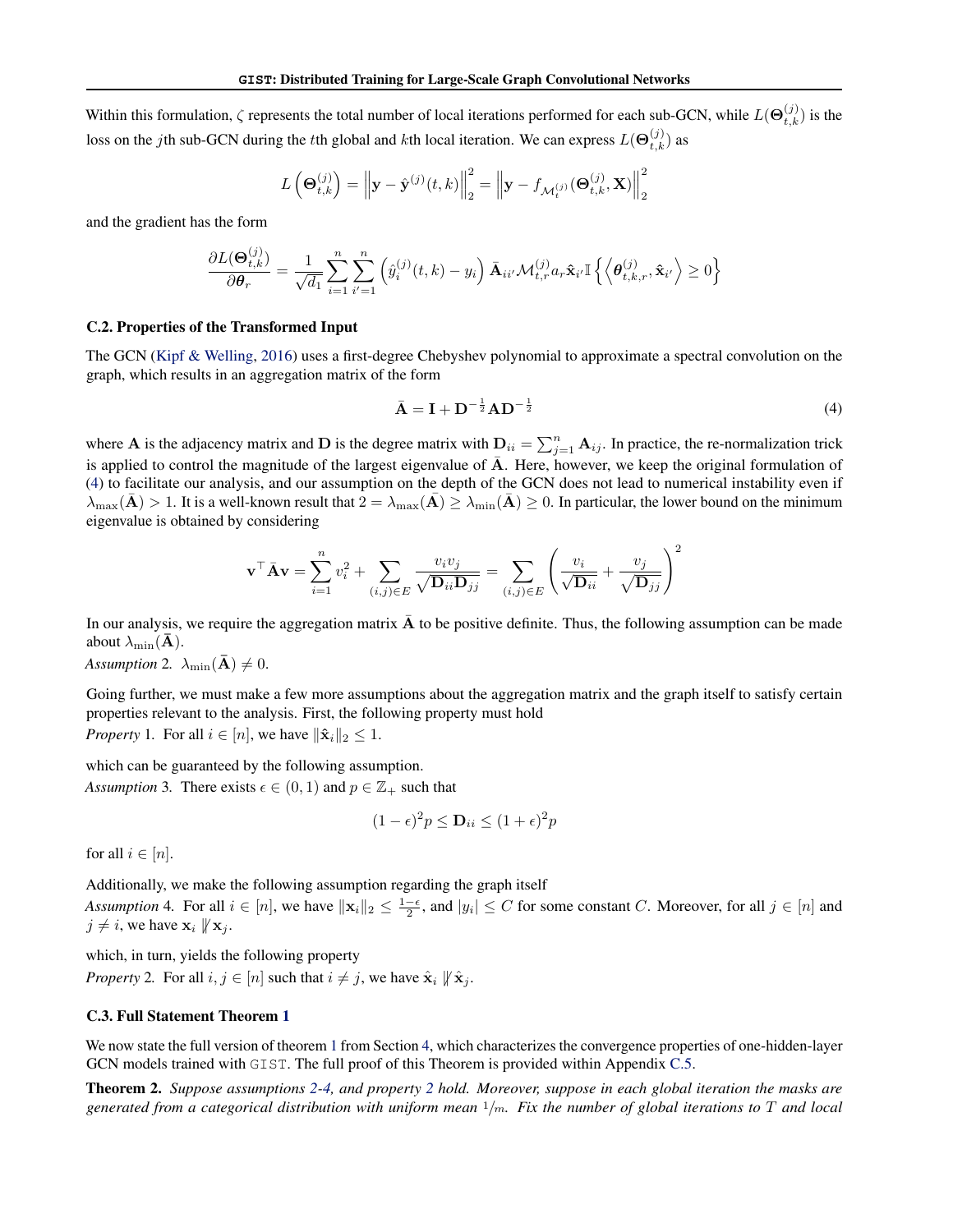*iterations to*  $\zeta$ *. If the number of hidden neurons satisfies*  $d_1 = \Omega \left( \frac{n^3 \zeta^2 T^2}{\delta^2 \gamma (1 - \gamma)^2} \right)$  $\frac{n^3\zeta^2 T^2}{\delta^2 \gamma(1-\gamma)^2\lambda_0^4}\left(n+\frac{d}{m^2}\|\bar{\mathbf{A}}^2\|_{1,1}\right)\right)$ , then procedure [\(3\)](#page-14-3) with *constant step size*  $\eta = O\left(\frac{\lambda_0}{n^2 \|\mathbf{A}^2\|_{1,1}}\right)$  *converges according to* 

$$
\mathbb{E}_{[\mathcal{M}_{t-1}],\Theta_0,\mathbf{a}}\left[\left\|\mathbf{y}-\hat{\mathbf{y}}(t)\right\|_2^2\right] \leq \left(\gamma + (1-\gamma)\left(1-\frac{\eta\lambda_0}{2}\right)^\zeta\right)^t \mathbb{E}_{\Theta_0,\mathbf{a}}\left[\|\mathbf{y}-\hat{\mathbf{y}}(0)\|_2^2\right] + O\left(\frac{(m-1)^2\zeta\|\bar{\mathbf{A}}^2\|_{1,1}nd}{\gamma m^2d_1}\right)
$$

*with probability at least*  $1 - \delta$ *.* 

#### C.4. **GIST** and Local Training Progress

For a one-hidden-layer MLP, the analysis often depends on the (scaled) Gram Matrix of the infinite-dimensional NTK

$$
\mathbf{H}_{ij}^{\infty}=\frac{1}{d_1m}\left\langle\mathbf{\hat{x}}_i,\mathbf{\hat{x}}_j\right\rangle\mathbb{E}_{\boldsymbol{\theta}\sim\mathcal{N}(0,\mathbf{I})}\left[\mathbb{I}\{\left\langle\mathbf{\hat{x}}_i,\boldsymbol{\theta}\right\rangle\geq0,\left\langle\mathbf{\hat{x}}_j,\boldsymbol{\theta}\right\rangle\geq0\}\right]
$$

We can extend this definition of the Gram Matrix to an infinite-width, one-hidden-layer GCN as follows

$$
\mathbf{G}^{\infty}=\bar{\mathbf{A}}\mathbf{H}^{\infty}\bar{\mathbf{A}}
$$

With property [2,](#page-15-4) prior work [\(Du et al.,](#page-8-26) [2019\)](#page-8-26) shows that  $\lambda_{\min}(\mathbf{H}) > 0$ . Denoting  $\lambda_0 = \lambda_{\min}(\mathbf{G}^{\infty})$ , since **A** is also positive definite, we have that  $\lambda_0 \ge \lambda_{\min}(\mathbf{H})\lambda_{\min}(\mathbf{A}) > 0$ . In our analysis, we define the Graph Independent Subnetwork Tangent Kernel (GIST-K)

$$
\mathbf{G}^{(j)}(t, t', k) = \bar{\mathbf{A}} \mathbf{H}(t, t', k) \bar{\mathbf{A}}
$$

where  $H(t, t', k)$  is defined as

$$
\mathbf{H}(t, t', k) = \frac{1}{d_1} \langle \hat{\mathbf{x}}_i, \hat{\mathbf{x}}_j \rangle \sum_{r=1}^{d_1} \mathcal{M}_{t,r}^{(j)} \mathbb{I} \left\{ \left\langle \hat{\mathbf{x}}_i, \boldsymbol{\theta}_{t',k,r}^{(j)} \right\rangle \ge 0, \left\langle \hat{\mathbf{x}}_j, \boldsymbol{\theta}_{t',k,r}^{(j)} \right\rangle \ge 0 \right\}
$$

for masks  $\mathcal{M}_t$  and weights  $\Theta_{t',t}^{(j)}$  $t_{t',k}^{(j)}$ . Following previous work [\(Liao & Kyrillidis,](#page-9-24) [2021\)](#page-9-24) on subnetwork theory, the following Lemma can be obtained.

<span id="page-16-2"></span>*Lemma* 1. Suppose the number of hidden nodes satisfies  $d_1 = \Omega\left(\lambda_0^{-1}n^2\log T^{mn}/\delta\right)$ . If for all  $t, k$  it holds that  $\|\boldsymbol{\theta}_{t,k,r} \theta_{0,r}$   $\|_2 \leq R := \frac{\lambda_0}{48n}$ , then with probability at least  $1 - \delta$ , for all  $t, t' \in [T]$  we have:

<span id="page-16-1"></span>
$$
\lambda_{\min}(\mathbf{G}^{(j)}(t,t',k)) \geq \frac{\lambda_0}{2}.
$$

After showing that every GIST-K is positive definite, we can then show that the local training of each sub-GCN enjoys a linear convergence rate.

<span id="page-16-0"></span>*Lemma* 2. Suppose the number of hidden nodes satisfies  $d_1 = \Omega\left(\lambda_0^{-1}n^2\log T^{mn}/\delta\right)$ . If for all  $r \in [d_1]$  it holds that

$$
\|\boldsymbol{\theta}_{t,r} - \boldsymbol{\theta}_{0,r}\|_2 + \frac{4T\eta\zeta}{\delta\alpha}\sqrt{\frac{n}{d_1}}\mathbb{E}_{\left[\mathcal{M}_{t-1}\right],\mathbf{W}_0,\mathbf{a}}\left[\|\mathbf{y} - \hat{\mathbf{y}}(t)\|_2^2\right]^{\frac{1}{2}} + (T-t)B \le R
$$
\n(5)

with

$$
B = \sqrt{\frac{8(m-1)\eta\zeta n}{md_1}} \left( \sqrt{\frac{8(m-1)\|\bar{\mathbf{A}}^2\|_{1,1}d}{\gamma m}} + \sqrt{\frac{\eta\zeta nT}{\delta}} \right); \quad R \le \frac{\lambda_0}{96n}
$$

then we have

$$
\left\|\mathbf{y} - \hat{\mathbf{y}}^{(j)}(t, k+1)\right\|_{2}^{2} \le \left(1 - \frac{\eta \lambda_{0}}{2}\right) \left\|\mathbf{y} - \hat{\mathbf{y}}^{(j)}(t, k)\right\|_{2}^{2}
$$

and for all  $r \in [d_1], j \in [m]$  it holds that

$$
\left\|\boldsymbol{\theta}_{t,\zeta,r}^{(j)}-\boldsymbol{\theta}_{0,r}^{(j)}\right\|_2 \leq \frac{2T\eta\zeta}{\delta}\sqrt{\frac{n}{d_1}}\mathbb{E}_{\left[\mathcal{M}_{t-1}\right],\mathbf{W}_0,\mathbf{a}}\left[\|\mathbf{y}-\hat{\mathbf{y}}(t)\|_2^2\right]^{\frac{1}{2}} + \eta\zeta n\sqrt{\frac{8(m-1)T}{md_1\delta}}
$$

with probability at least  $1 - \frac{\delta}{T}$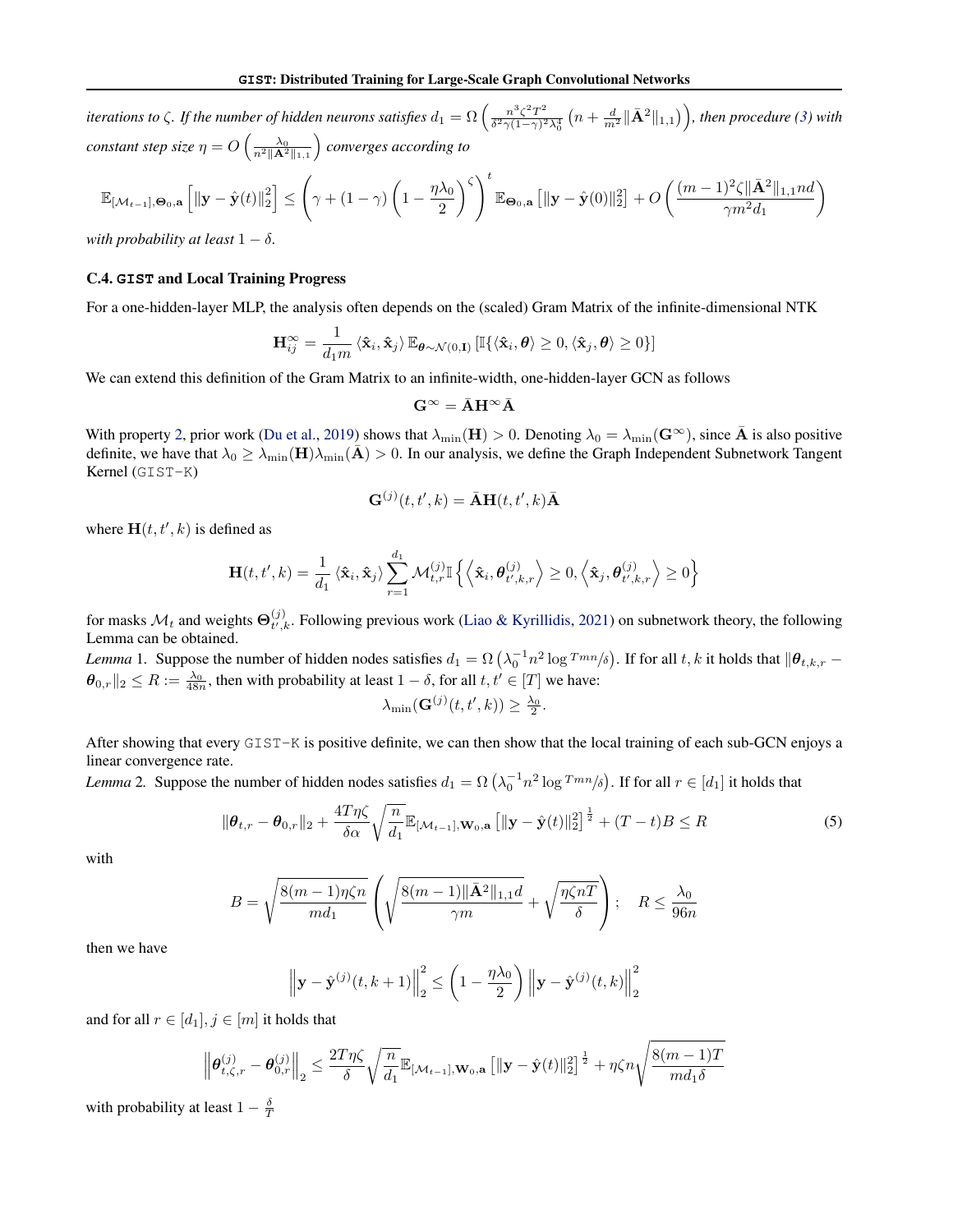### <span id="page-17-0"></span>C.5. Convergence of **GIST**

We now prove the convergence result for GIST outlined in Appendix [C.3.](#page-15-5) In showing the convergence of GIST, we care about the regression loss  $\|\mathbf{y} - \hat{\mathbf{y}}(t)\|_2^2$  with

$$
\hat{\mathbf{y}}(t) = f(\mathbf{\Theta}_t, \mathbf{X}) = \frac{1}{m\sqrt{d_1}} \bar{\mathbf{A}} \sigma(\bar{\mathbf{A}} \mathbf{X} \mathbf{\Theta}_t) \mathbf{a}
$$

As in previous work [\(Liao & Kyrillidis,](#page-9-24) [2021\)](#page-9-24), we add the scaling factor  $\frac{1}{m}$  to make sure that  $\mathbb{E}_{\mathcal{M}_t}[\hat{\mathbf{y}}^{(j)}(t,0)] = \hat{\mathbf{y}}(t)$ . Moreover, by properties of the masks  $\mathcal{M}_t^{(j)}$ , we have

$$
f(\mathbf{\Theta}, \mathbf{X}) = \sum_{j=1}^{m} f_{\mathcal{M}}^{(j)}(\mathbf{\Theta}, \mathbf{X})
$$

Thus, we can invoke lemmas 13 and 14 from [\(Liao & Kyrillidis,](#page-9-24) [2021\)](#page-9-24). We state the two key lemmas here in accordance with our own notation.

<span id="page-17-1"></span>*Lemma* 3*.* The tth global step produces squared error satisfying

$$
\|\mathbf{y} - \hat{\mathbf{y}}(t+1)\|_2^2 = \frac{1}{m} \sum_{j=1}^m \|\mathbf{y} - \hat{\mathbf{y}}^{(j)}(t,\zeta)\|_2^2 - \frac{1}{m^2} \sum_{j=1}^m \sum_{j'=1}^{j-1} \|\hat{\mathbf{y}}^{(j)}(t,\zeta) - \hat{\mathbf{y}}^{(j')}(t,\zeta)\|_2^2
$$

<span id="page-17-2"></span>*Lemma* 4*.* In the tth global iteration, the sampled subnetwork's deviation from the whole network is given by

$$
\sum_{j=1}^{m} \|\hat{\mathbf{y}}(t) - \hat{\mathbf{y}}^{(j)}(t,0)\|_{2}^{2} = \frac{1}{m} \sum_{j=1}^{m} \sum_{j'=1}^{j-1} \|\hat{\mathbf{y}}^{(j)}(t,0) - \hat{\mathbf{y}}^{(j')}(t,0)\|_{2}^{2}
$$

Moreover, lemmas 22 and 23 from [\(Liao & Kyrillidis,](#page-9-24) [2021\)](#page-9-24) show that with probability at least  $1 - 2n \exp(-\frac{m}{32})$ , for all  $R \leq \frac{1}{2}$ , it holds that

$$
\|\mathbf{\Theta}_0\|_F \le \sqrt{2d_1d} - \sqrt{d_1R}
$$

$$
\sum_{r=1}^m \langle \mathbf{\theta}_{0,r}, \hat{\mathbf{x}}_i \rangle \le d_1n(2 - R^2)
$$

For convenience, we assume that such an initialization property holds. Then, we can use lemma 24 from [\(Liao & Kyrillidis,](#page-9-24) [2021\)](#page-9-24): as long as  $\|\theta_{t,r} - \theta_{0,r}\|_2 \leq R$  for all  $t, r$ , then we have

$$
\mathbb{E}_{\mathcal{M}_t} \left[ \|\hat{\mathbf{y}}(t) - \hat{\mathbf{y}}^{(j)}(t,0)\|_2^2 \right] \le \frac{4n(m-1)}{m^2}
$$

Then, applying Markov's inequality gives the following with probability at least  $1 - \frac{\delta}{2mT}$ 

$$
\|\hat{\mathbf{y}}(t) - \hat{\mathbf{y}}^{(j)}(t,0)\|_2^2 \le \frac{8n(m-1)T}{m\delta}
$$

We point out that, within the proof, we use  $R = \frac{\lambda_0}{96n}$ , which satisfies the condition above. Using lemma [3](#page-17-1) to expand the loss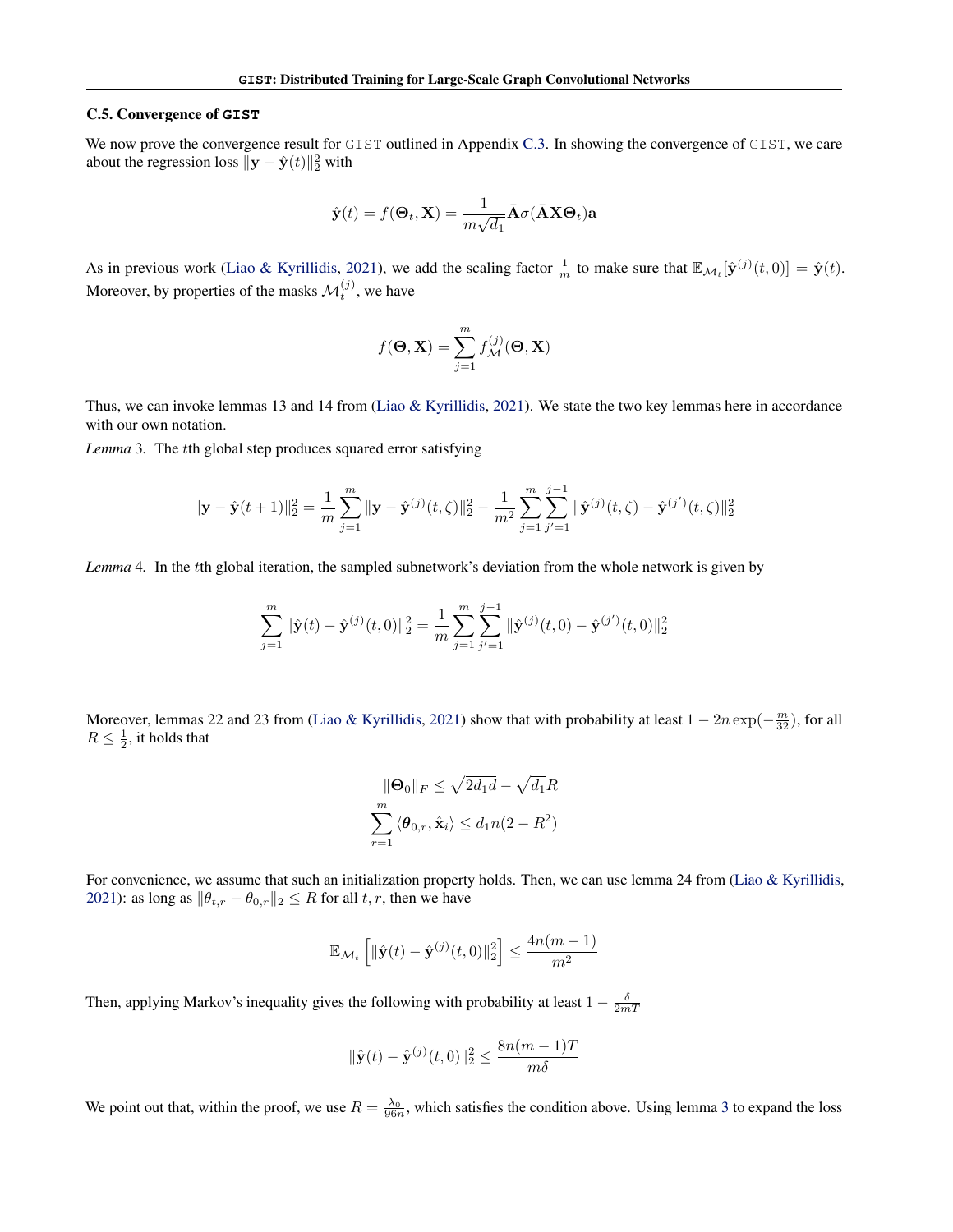at the  $(t + 1)$ th iteration and invoking lemma [2](#page-16-0) gives

$$
\|\mathbf{y} - \hat{\mathbf{y}}(t+1)\|_{2}^{2} = \frac{1}{m} \sum_{j=1}^{m} \left\|\mathbf{y} - \hat{\mathbf{y}}^{(j)}(t,\zeta)\right\|_{2}^{2} - \frac{1}{m^{2}} \sum_{j=1}^{m} \sum_{j'=1}^{j-1} \left\|\hat{\mathbf{y}}^{(j)}(t,\zeta) - \hat{\mathbf{y}}^{(j')}(t,\zeta)\right\|_{2}^{2}
$$
  
\n
$$
\leq \frac{1}{m} \sum_{j=1}^{m} \left(1 - \frac{\eta \lambda_{0}}{2}\right)^{\zeta} \left\|\mathbf{y} - \hat{\mathbf{y}}^{(j)}(t,0)\right\|_{2}^{2} - \frac{1}{m^{2}} \sum_{j=1}^{m} \sum_{j'=1}^{j-1} \left\|\hat{\mathbf{y}}^{(j)}(t,\zeta) - \hat{\mathbf{y}}^{(j')}(t,\zeta)\right\|_{2}^{2}
$$
  
\n
$$
= \frac{1}{m} \sum_{j=1}^{m} \left\|\mathbf{y} - \hat{\mathbf{y}}^{(j)}(t,0)\right\|_{2}^{2} - \frac{\eta \lambda_{0}}{2m} \sum_{k=0}^{\zeta-1} \sum_{j=1}^{m} \left(1 - \frac{\eta \lambda_{0}}{2}\right)^{k} \left\|\mathbf{y} - \hat{\mathbf{y}}^{(j)}(t,0)\right\|_{2}^{2} - \frac{1}{m^{2}} \sum_{j=1}^{m} \sum_{j'=1}^{j-1} \left\|\hat{\mathbf{y}}^{(j)}(t,\zeta) - \hat{\mathbf{y}}^{(j')}(t,\zeta)\right\|_{2}^{2}
$$

Using the fact that  $\mathbb{E}_{\mathcal{M}_t}[\hat{\mathbf{y}}^{(j)}(t,0)] = \hat{\mathbf{y}}(t)$  we have

$$
\mathbb{E}_{\mathcal{M}_t}\left[\left\|\mathbf{y}-\hat{\mathbf{y}}^{(j)}(t,0)\right\|_2^2\right] = \|\mathbf{y}-\hat{\mathbf{y}}(t)\|_2^2 + \mathbb{E}_{\mathcal{M}_t}\left[\left\|\hat{\mathbf{y}}(t)-\hat{\mathbf{y}}^{(j)}(t,0)\right\|_2^2\right]
$$

Then, using lemma [4](#page-17-2) to rewrite the last term in the equation above and plugging in gives

$$
\mathbb{E}_{\mathcal{M}_t} \left[ \|\mathbf{y} - \hat{\mathbf{y}}(t+1)\|_2^2 \right] \leq \|\mathbf{y} - \hat{\mathbf{y}}(t)\|_2^2 - \frac{\eta \lambda_0}{2m} \sum_{k=0}^{\zeta-1} \sum_{j=1}^m \left(1 - \frac{\eta \lambda_0}{2}\right)^k \mathbb{E}_{\mathcal{M}_t} \left[ \left\|\mathbf{y} - \hat{\mathbf{y}}^{(j)}(t,0)\right\|_2^2 \right] +
$$

$$
\frac{1}{m^2} \sum_{j=1}^m \sum_{j'=1}^m \mathbb{E}_{\mathcal{M}_t} \left[ \|\hat{\mathbf{y}}^{(j)}(t,0) - \hat{\mathbf{y}}^{(j')}(t,0)\|_2^2 - \left\|\hat{\mathbf{y}}^{(j)}(t,\zeta) - \hat{\mathbf{y}}^{(j')}(t,\zeta)\right\|_2^2 \right]
$$

We denote the last term within the equation above as  $u_t$ 

$$
u_t = \frac{1}{m^2} \sum_{j=1}^m \sum_{j'=1}^{j-1} \mathbb{E}_{\mathcal{M}_t} \left[ \|\hat{\mathbf{y}}^{(j)}(t,0) - \hat{\mathbf{y}}^{(j')}(t,0)\|_2^2 - \left\|\hat{\mathbf{y}}^{(j)}(t,\zeta) - \hat{\mathbf{y}}^{(j')}(t,\zeta)\right\|_2^2 \right]
$$

The following lemma shows the bound on  $\iota_t$ 

<span id="page-18-0"></span>*Lemma* 5. As long as  $\left\|\boldsymbol{\theta}_{t,k,r}^{(j)} - \boldsymbol{\theta}_{0,r}\right\|_2 \leq R$  for all  $t, k, j$ , and the initialization satisfies  $\|\boldsymbol{\Theta}_0\|_F \leq \sqrt{2d_1d} - \sqrt{d_1}R$ , then we have

$$
t_t \leq \frac{\eta \gamma \lambda_0}{2m} \sum_{j=1}^n \sum_{k=0}^{\zeta-1} \mathbb{E}_{\mathcal{M}_t} \left[ \|\mathbf{y} - \hat{\mathbf{y}}^{(j)}(t,k)\|_2^2 \right] + \frac{64\eta(m-1)^2 \zeta \|\bar{\mathbf{A}}^2\|_{1,1} nd}{\gamma m^2 d_1} + t'_t
$$

with  $\mathbb{E}_{\Theta_0, \mathbf{a}_r} [t'_t] = 0$ , for all  $\gamma \in (0, 1)$ .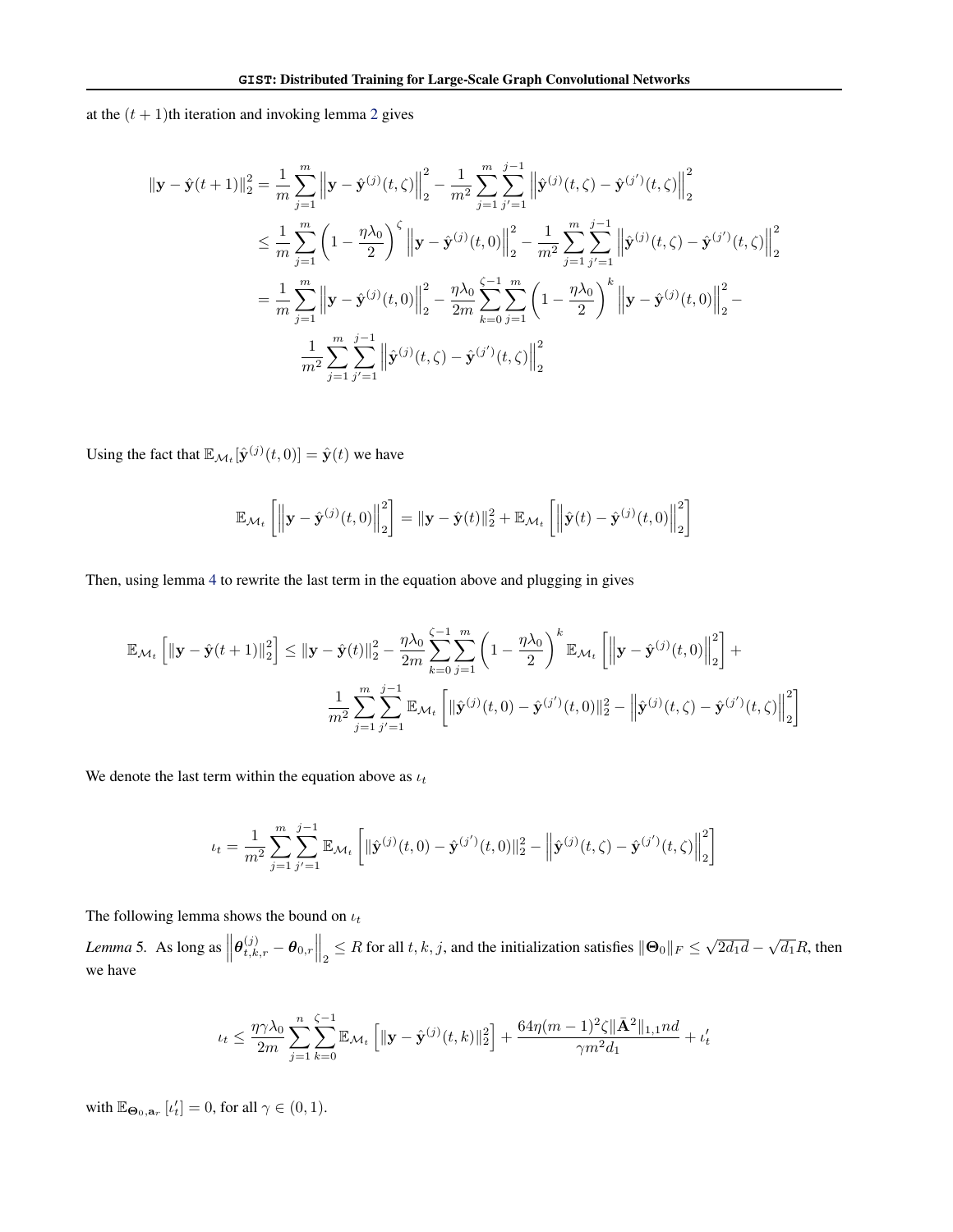Therefore, we can derive the following using lemma [5](#page-18-0)

$$
\mathbb{E}_{\mathcal{M}_{t}}\left[\|\mathbf{y}-\hat{\mathbf{y}}(t+1)\|_{2}^{2}\right] \leq \|\mathbf{y}-\hat{\mathbf{y}}(t)\|_{2}^{2} - \frac{\eta\lambda_{0}}{2m} \sum_{k=0}^{\zeta-1} \sum_{j=1}^{m} \left(1 - \frac{\eta\lambda_{0}}{2}\right)^{k} \mathbb{E}_{\mathcal{M}_{t}}\left[\left\|\mathbf{y}-\hat{\mathbf{y}}^{(j)}(t,0)\right\|_{2}^{2}\right] + \frac{\eta\gamma\lambda_{0}}{2m} \sum_{j=1}^{n} \sum_{k=0}^{\zeta-1} \mathbb{E}_{\mathcal{M}_{t}}\left[\|\mathbf{y}-\hat{\mathbf{y}}^{(j)}(t,k)\|_{2}^{2}\right] + \frac{64\eta(m-1)^{2}\zeta\|\bar{\mathbf{A}}^{2}\|_{1,1}nd}{\gamma m^{2}d_{1}} + \iota_{t}'
$$
\n
$$
\leq \|\mathbf{y}-\hat{\mathbf{y}}(t)\|_{2}^{2} - \frac{(1-\gamma)\eta\lambda_{0}}{2m} \sum_{k=0}^{\zeta-1} \sum_{j=1}^{m} \left(1 - \frac{\eta\lambda_{0}}{2}\right)^{k} \mathbb{E}_{\mathcal{M}_{t}}\left[\left\|\mathbf{y}-\hat{\mathbf{y}}^{(j)}(t,0)\right\|_{2}^{2}\right] + \frac{64\eta(m-1)^{2}\zeta\|\bar{\mathbf{A}}^{2}\|_{1,1}nd}{\gamma m^{2}d_{1}} + \iota_{t}'
$$
\n
$$
\leq \|\mathbf{y}-\hat{\mathbf{y}}(t)\|_{2}^{2} - \frac{(1-\gamma)\eta\lambda_{0}}{2} \sum_{k=0}^{\zeta-1} \left(1 - \frac{\eta\lambda_{0}}{2}\right)^{k} \|\mathbf{y}-\hat{\mathbf{y}}(t)\|_{2}^{2} + \frac{64\eta(m-1)^{2}\zeta\|\bar{\mathbf{A}}^{2}\|_{1,1}nd}{\gamma m^{2}d_{1}} + \iota_{t}'
$$
\n
$$
= \left(\gamma + (1-\gamma)\left(1 - \frac{\eta\lambda_{0}}{2}\right)^{\zeta}\right)\|\mathbf{y}-\hat{\math
$$

Starting from here, we use  $\alpha$  to denote the global convergence rate

$$
\alpha = (1 - \gamma) \left( 1 - \left( 1 - \frac{\eta \lambda_0}{2} \right)^{\zeta} \right)
$$

Since  $\zeta \ge 1$ , we have that  $\alpha \ge \frac{\eta \lambda_0}{2}(1 - \gamma)$ . Then, the convergence rate above yields the following

$$
\mathbb{E}_{\left[\mathcal{M}_{t-1}\right],\mathbf{\Theta}_0,\mathbf{a}}\left[\left\|\mathbf{y}-\hat{\mathbf{y}}(t)\right\|_2^2\right] \leq \mathbb{E}_{\mathbf{\Theta}_0,\mathbf{a}}\left[\|\mathbf{y}-\hat{\mathbf{y}}(0)\|_2^2\right] + O\left(\frac{(m-1)^2\zeta\|\bar{\mathbf{A}}^2\|_{1,1}nd}{\gamma m^2d_1}\right)
$$

Lastly, we provide a bound on weight perturbation using overparameterization. In particular, we can show that hypothesis [5](#page-16-1) holds for iteration  $t + 1$ 

$$
\|\boldsymbol{\theta}_{t+1,r} - \boldsymbol{\theta}_{0,r}\|_2 + \frac{4T\eta\zeta}{\delta\alpha}\sqrt{\frac{n}{d_1}}\mathbb{E}_{\left[\mathcal{M}_t\right],\boldsymbol{\Theta}_0,\mathbf{a}}\left[\|\mathbf{y}-\hat{\mathbf{y}}(t+1)\|_2^2\right]^{\frac{1}{2}} + (T-t-1)B \le R
$$

under the assumption that it holds in iteration  $t$ 

$$
\|\boldsymbol{\theta}_{t,r} - \boldsymbol{\theta}_{0,r}\|_2 + \frac{4T\eta\zeta}{\delta\alpha} \sqrt{\frac{n}{d_1}} \mathbb{E}_{\left[\mathcal{M}_{t-1}\right],\boldsymbol{\Theta}_0,\mathbf{a}} \left[ \|\mathbf{y} - \hat{\mathbf{y}}(t)\|_2^2 \right]^{\frac{1}{2}} + (T-t)B \le R
$$

and given the global convergence result

$$
\mathbb{E}_{\mathcal{M}_t} \left[ \|\mathbf{y} - \hat{\mathbf{y}}(t+1)\|_2^2 \right] \le (1-\alpha) \|\mathbf{y} - \hat{\mathbf{y}}(t)\|_2^2 + \frac{64\eta(m-1)^2 \zeta \|\bar{\mathbf{A}}^2\|_{1,1} n d}{\gamma m^2 d_1} + \iota'_t
$$

Thus, it suffices to show that

$$
\|\boldsymbol{\theta}_{t+1,r} - \boldsymbol{\theta}_{0,r}\|_2 - \|\boldsymbol{\theta}_{t,r} - \boldsymbol{\theta}_{0,r}\|_2 \leq \left(\mathbb{E}_{\left[\mathcal{M}_{t-1}\right],\boldsymbol{\Theta}_0,\mathbf{a}}\left[\|\mathbf{y}-\hat{\mathbf{y}}(t)\|_2^2\right]^{\frac{1}{2}} - \mathbb{E}_{\left[\mathcal{M}_{t}\right],\boldsymbol{\Theta}_0,\mathbf{a}}\left[\|\mathbf{y}-\hat{\mathbf{y}}(t+1)\|_2^2\right]^{\frac{1}{2}}\right) \cdot \frac{4T\eta\zeta}{\delta\alpha}\sqrt{\frac{n}{d_1}} + B
$$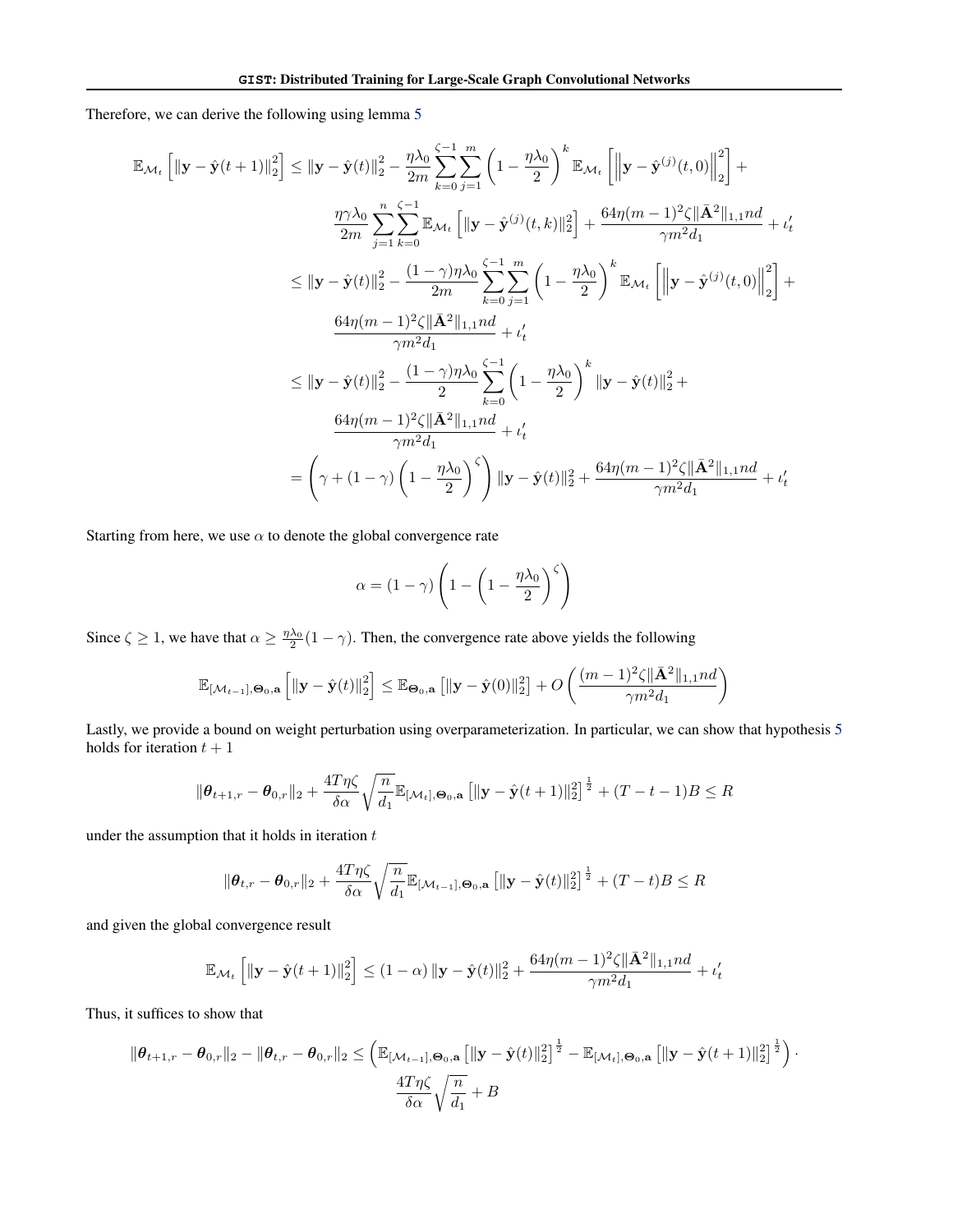Using Jensen's inequality, we derive the following

$$
\mathbb{E}_{\left[\mathcal{M}_{t}\right],\Theta_{0},\mathbf{a}}\left[\|\mathbf{y}-\hat{\mathbf{y}}(t+1)\|_{2}^{2}\right]^{\frac{1}{2}} \leq \left( (1-\alpha)\mathbb{E}_{\left[\mathcal{M}_{t-1}\right],\Theta_{0},\mathbf{a}}\left[\|\mathbf{y}-\hat{\mathbf{y}}(t)\|_{2}^{2}\right] + \frac{64\eta(m-1)^{2}\zeta\|\bar{\mathbf{A}}^{2}\|_{1,1}nd}{\gamma m^{2}d_{1}}\right)^{\frac{1}{2}}
$$

$$
\leq \left(1-\frac{\alpha}{2}\right)\mathbb{E}_{\left[\mathcal{M}_{t-1}\right],\Theta_{0},\mathbf{a}}\left[\|\mathbf{y}-\hat{\mathbf{y}}(t)\|_{2}^{2}\right]^{\frac{1}{2}} + \frac{8(m-1)}{m}\sqrt{\frac{\eta\zeta\|\bar{\mathbf{A}}^{2}\|_{1,1}nd}{\gamma d_{1}}}
$$

It then suffices to show that

$$
\|\theta_{t+1,r} - \theta_{0,r}\|_2 - \|\theta_{t,r} - \theta_{0,r}\|_2 \le \frac{2T\eta\zeta}{\delta} \sqrt{\frac{n}{d_1}} \mathbb{E}_{[\mathcal{M}_t],\Theta_0,\mathbf{a}} \left[ \|\mathbf{y} - \hat{\mathbf{y}}(t+1)\|_2^2 \right]^{\frac{1}{2}} +
$$

$$
B - \frac{8(m-1)}{m} \sqrt{\frac{\eta\zeta \|\bar{\mathbf{A}}^2\|_{1,1}nd}{\gamma d_1}}
$$

$$
= \frac{2T\eta\zeta}{\delta} \sqrt{\frac{n}{d_1}} \mathbb{E}_{[\mathcal{M}_t],\Theta_0,\mathbf{a}} \left[ \|\mathbf{y} - \hat{\mathbf{y}}(t+1)\|_2^2 \right]^{\frac{1}{2}} +
$$

$$
\eta\zeta n \sqrt{\frac{8(m-1)T}{md_1\delta}}
$$

Fix  $r \in [d_1]$  and let  $\hat{j}$  be the index of the sub-GCN in which r is active. Indeed, we have

$$
\|\boldsymbol{\theta}_{t+1,r} - \boldsymbol{\theta}_{0,r}\|_{2} \leq \|\boldsymbol{\theta}_{t,r} - \boldsymbol{\theta}_{0,r}\|_{2} + \|\boldsymbol{\theta}_{t+1,r} - \boldsymbol{\theta}_{0,r}\|_{2}
$$
  
=\|\boldsymbol{\theta}\_{t,r} - \boldsymbol{\theta}\_{0,r}\|\_{2} + \|\boldsymbol{\theta}\_{t,\zeta,r}^{(\hat{j})} - \boldsymbol{\theta}\_{t,r}\|\_{2}  
\leq \|\boldsymbol{\theta}\_{t,r} - \boldsymbol{\theta}\_{0,r}\|\_{2} + \frac{2T\eta\zeta}{\delta} \sqrt{\frac{n}{d\_{1}}}\mathbb{E}\_{[\mathcal{M}\_{t-1}],\Theta\_{0},\mathbf{a}}\left[\|\mathbf{y} - \hat{\mathbf{y}}(t)\|\_{2}^{2}\right]^{\frac{1}{2}} + \eta\zeta n \sqrt{\frac{8(m-1)T}{md\_{1}\delta}}

What remains is to prove hypothesis [5](#page-16-1) for  $t = 0$ . In that case, we need

$$
\frac{4T\eta\zeta}{\delta\alpha}\sqrt{\frac{n}{d_1}}\mathbb{E}_{\Theta_0,\mathbf{a}}\left[\|\mathbf{y}-\hat{\mathbf{y}}(0)\|_2^2\right]^{\frac{1}{2}}+B\leq R=O\left(\frac{\lambda_0}{n}\right)
$$

<span id="page-20-0"></span>Finally, we have the following lemma bounding  $\mathbb{E}_{\Theta_0, \mathbf{a}} [||\mathbf{y} - \hat{\mathbf{y}}(0)||_2^2]$ *Lemma* 6*.* It holds that

$$
\mathbb{E}\left[\|\mathbf{y} - \hat{\mathbf{y}}(0)\|_{2}^{2}\right] \leq C^{2}n + \frac{d}{m^{2}}\|\bar{\mathbf{A}}^{2}\|_{1,1}
$$

Thus, the bound above boils down to

$$
\frac{T\eta\zeta n}{\delta\alpha\sqrt{d_1}} = O\left(\frac{\lambda_0}{n}\right)
$$

$$
\frac{T\eta\zeta}{\delta\alpha m}\sqrt{\frac{nd}{d_1}}\|\bar{\mathbf{A}}^2\|_{1,1}^{\frac{1}{2}} = O\left(\frac{\lambda_0}{n}\right)
$$

$$
\frac{8(m-1)T}{m}\sqrt{\frac{\eta\zeta\|\bar{\mathbf{A}}^2\|_{1,1}nd}{\gamma d_1}} = O\left(\frac{\lambda_0}{n}\right)
$$

$$
\eta\zeta n\sqrt{\frac{8(m-1)T^3}{md_1\delta}} = O\left(\frac{\lambda_0}{n}\right)
$$

Plugging in the value of B and using  $\alpha \geq \frac{\eta \lambda_0}{2}(1 - \gamma)$  to solve for  $d_1$  gives

$$
d_1 = \Omega\left(\frac{n^3 \zeta^2 T^2}{\delta^2 \gamma (1 - \gamma)^2 \lambda_0^4} \left(n + \frac{d}{m^2} \|\bar{\mathbf{A}}^2\|_{1,1}\right)\right)
$$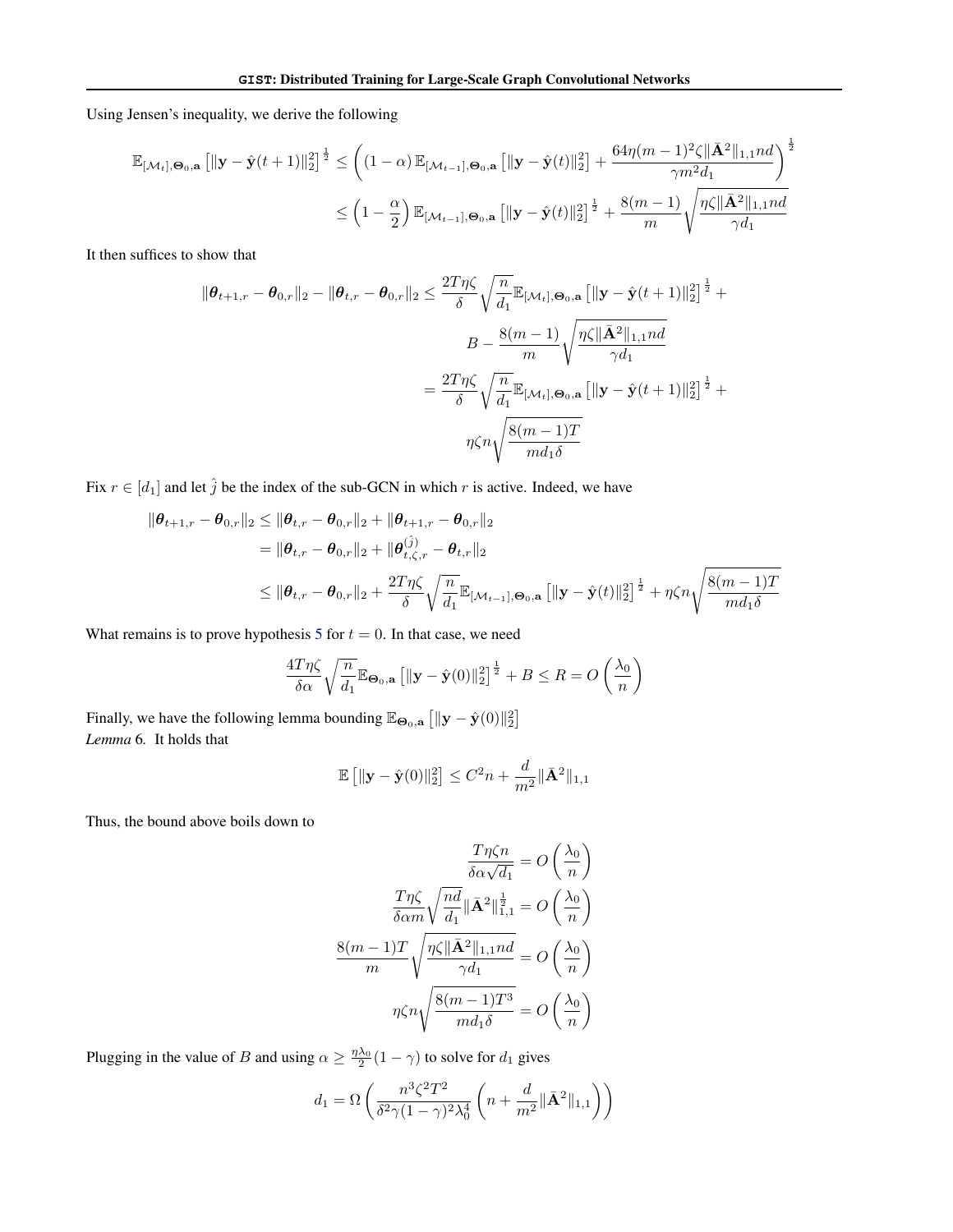### C.6. Proof of Lemmas

We now provide all proofs for the major properties and lemmas utilized in deriving the convergence results for GIST.

*Proof of Property [1.](#page-15-6)* Under assumption [3,](#page-15-7) we have that for all  $i, i' \in [n]$ 

$$
\left(\frac{1-\epsilon}{1+\epsilon}\right)^2 \le \frac{\mathbf{D}_{ii}}{\mathbf{D}_{i'i'}} \le \left(\frac{1+\epsilon}{1-\epsilon}\right)^2
$$

Therefore, we can write

$$
\begin{aligned}\n\|\hat{\mathbf{x}}_{i}\|_{2} &= \left\|\sum_{i'=1}^{n} \bar{\mathbf{A}}_{ii'} \mathbf{x}_{i}\right\|_{2} \\
&= \left\|\sum_{i'=1}^{n} \left(\mathbf{I} + \mathbf{D}^{-\frac{1}{2}} \mathbf{A} \mathbf{D}^{-\frac{1}{2}}\right)_{ii'} \mathbf{x}_{i}\right\|_{2} \\
&= \left\|\mathbf{x}_{i} + \mathbf{D}_{ii}^{-\frac{1}{2}} \sum_{i'\neq i} \mathbf{A}_{ii'} \mathbf{D}_{i'i}^{-\frac{1}{2}} \mathbf{x}_{i}\right\|_{2} \\
&\leq \frac{1-\epsilon}{2} + \mathbf{D}_{ii}^{-\frac{1}{2}} \sum_{i'\neq i} \mathbf{A}_{ii'} \mathbf{D}_{i'i}^{-\frac{1}{2}} \left(\frac{1-\epsilon}{2}\right) \\
&\leq \frac{1-\epsilon}{2} + \mathbf{D}_{ii}^{-\frac{1}{2}} \sum_{i'\neq i} \mathbf{A}_{ii'} \mathbf{D}_{ii}^{-\frac{1}{2}} \left(\frac{1+\epsilon}{1-\epsilon}\right) \left(\frac{1-\epsilon}{2}\right) \\
&= 1\n\end{aligned}
$$

where the first inequality follows from assumption [4.](#page-15-3)

*Proof of Lemma [1.](#page-16-2)* Fix some R > 0. Following Theorem 2 by [\(Liao & Kyrillidis,](#page-9-24) [2021\)](#page-9-24), we have that with probability at least  $1 - 2n^2 e^{-2d_1t^2}$  it holds that

$$
\|\mathbf{H}^{(j)}(t,0,0) - \mathbf{H}^{\infty}\|_{2} \le nt
$$

and with probability at least  $1 - n^2 e^{-\frac{d_1 R}{10m}}$  it holds that

$$
\|\mathbf{H}^{(j)}(t,t',k) - \mathbf{H}^{(j)}(k,0,0)\|_2 \le \frac{3nR}{m}
$$

Choosing  $t = \frac{\lambda_0}{16n}$  and  $R = \frac{\lambda_0}{48n}$  gives

$$
\|\mathbf{G}^{(j)}(t,t',k) - \mathbf{G}^{\infty}\|_{2} \leq \|\bar{\mathbf{A}}\|^{2} \|\mathbf{H}^{(j)}(t,t',k) - \mathbf{H}^{\infty}\|_{2} = \|\bar{\mathbf{A}}\|^{2} \cdot \frac{\lambda_{0}}{8} \leq \frac{\lambda_{0}}{2}
$$

with probability at least  $1 - n^2 \left( 2 \exp \left( - \frac{d_1 \lambda_0^2}{128n^2} \right) + \exp \left( - \frac{d_1 \lambda_0}{480mn} \right) \right)$ . Taking a union bound over all values of t' and j, then plugging in the requirement  $d_1 = \Omega\left(\lambda_0^{-1} n^2 \log T^{mn}/\delta\right)$  gives the desired result.

*Proof of Lemma [2.](#page-16-0)* We first bound the norm of the gradient as

$$
\left\|\frac{\partial L(\mathbf{\Theta}_{t,k}^{(j)})}{\partial \theta_r}\right\|_2 \leq \frac{1}{\sqrt{d_1}} \sum_{i=1}^n \sum_{i'=1}^n \bar{\mathbf{A}}_{ii'} \left|\hat{y}_i^{(j)}(t,k) - y_i\right| = \frac{1}{\sqrt{d_1}} \|\bar{\mathbf{A}}\Delta\|_1 \leq \sqrt{\frac{n}{d_1}} \|\bar{\mathbf{A}}\| \|\mathbf{y} - \hat{\mathbf{y}}^{(j)}(t,k)\|_2
$$

 $\Box$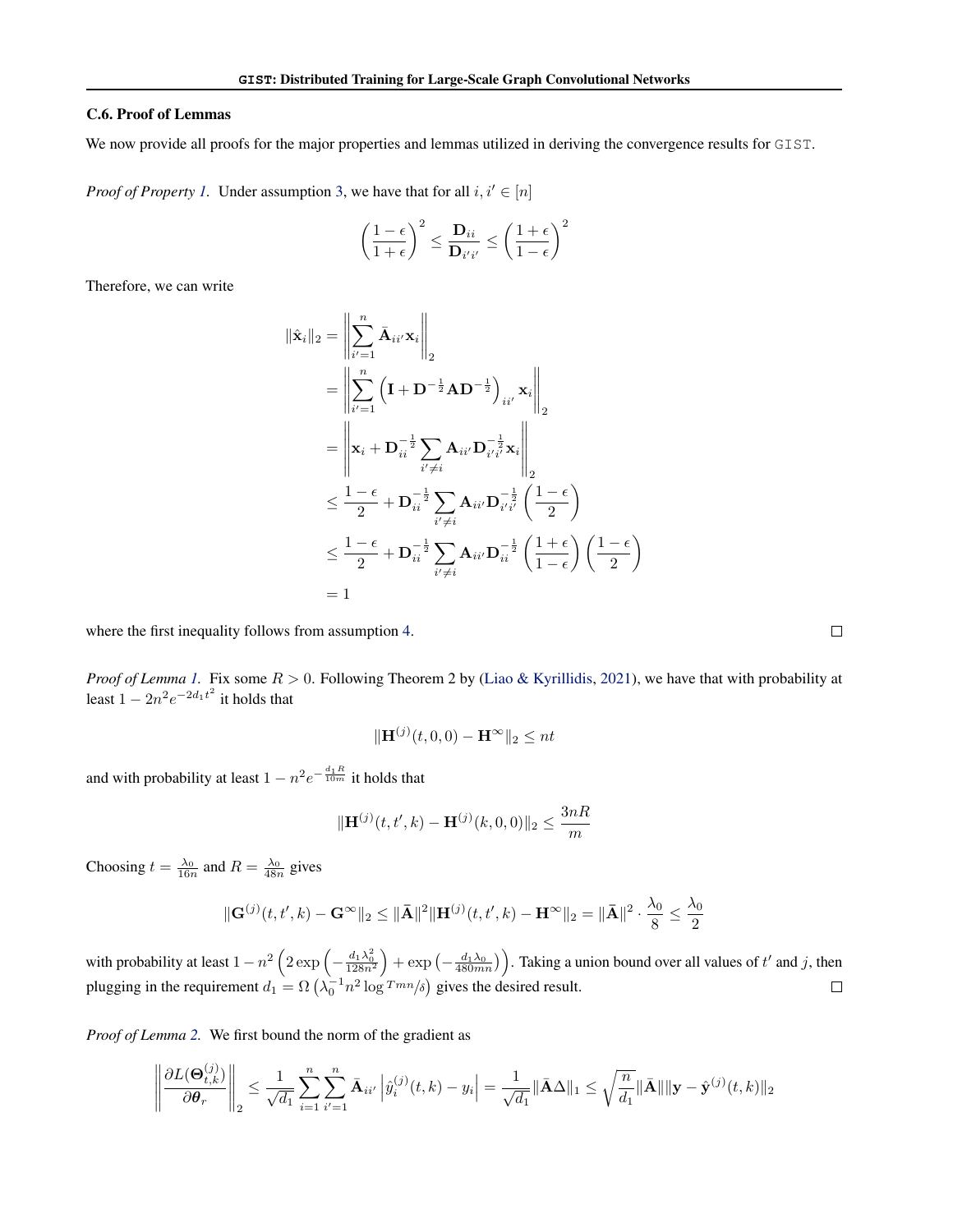where here  $\Delta = \left[ \left| \hat{y}_1^{(j)}(t,k) - y_1 \right|, \ldots, \left| \hat{y}_n^{(j)}(t,k) - y_n \right| \right]$ , and for the last inequality we use  $\|\Delta\|_2 = \|\mathbf{y} - \hat{\mathbf{y}}^{(j)}(t, k)\|_2$ . Then, following [\(Song & Yang,](#page-9-25) [2020\)](#page-9-25), we first fix  $R = \frac{\lambda_0}{\|\mathbf{A}\|^2}$ , and denote

$$
S_i = \{r \in [m] : \neg A_{ir}\}
$$
  
\n
$$
A_{ir} = \{\exists \theta : \|\theta - \theta_{0,r}\|_2 \le R, \mathbb{I}\{\langle \theta, \hat{\mathbf{x}}_i \rangle \ge 0\} \ne \mathbb{I}\{\langle \theta_{0,r}, \hat{\mathbf{x}}_i \rangle \ge 0\}\}
$$
  
\n
$$
S_i^{\perp} = [m] \setminus S_i
$$
  
\n
$$
\hat{s} = \max_{i \in [n]} |S_i^{\perp}|
$$

Lemma 16 from [\(Liao & Kyrillidis,](#page-9-24) [2021\)](#page-9-24) shows that

$$
\mathcal{P}\left(|S_i^{\perp}| \le 4d_1R\right) \ge \exp(-d_1R)
$$

Throughout the proof, we let  $\hat{s} = 4d_1R$ . Moreover, we define

$$
\mathbf{H}^{\perp}(t,t',k) = \frac{1}{d} \langle \hat{\mathbf{x}}_i, \hat{\mathbf{x}}_{i'} \rangle \sum_{r \in S_i^{\perp}} \mathcal{M}_{t,r}^{(j)} \mathbb{I} \Big\{ \Big\langle \boldsymbol{\theta}_{t',k,r}^{(j)}, \hat{\mathbf{x}}_i \Big\rangle \geq 0; \Big\langle \boldsymbol{\theta}_{t',k,r}^{(j)}, \hat{\mathbf{x}}_{i'} \Big\rangle \geq 0 \}
$$

and let  $\mathbf{G}^{\perp}(t, t', k) = \bar{\mathbf{A}} \mathbf{H}^{\perp}(t, t', k) \bar{\mathbf{A}}$ . Then, we have

$$
\|\mathbf{H}^{\perp}(t, t', k)\|_{2}^{2} \leq \|\mathbf{H}^{\perp}(t, t', k)\|_{F}^{2}
$$
  

$$
\leq \frac{1}{d_{1}^{2}} \sum_{i=1}^{n} \sum_{i'=1}^{n} \sum_{r \in S_{i}^{\perp}} \sum_{r' \in S_{i}^{\perp}} \mathbb{I}\left\{\left\langle \boldsymbol{\theta}_{t', k, r}^{(j)}, \hat{\mathbf{x}}_{i}\right\rangle \geq 0; \left\langle \boldsymbol{\theta}_{t', k, r}^{(j)}, \hat{\mathbf{x}}_{i'}\right\rangle \geq 0\right\} \cdot \|\mathbf{H}\left\{\left\langle \boldsymbol{\theta}_{t', k, r'}^{(j)}, \hat{\mathbf{x}}_{i}\right\rangle \geq 0; \left\langle \boldsymbol{\theta}_{t', k, r'}^{(j)}, \hat{\mathbf{x}}_{i'}\right\rangle \geq 0\right\}
$$
  

$$
\leq \frac{n^{2} \hat{s}^{2}}{d_{1}^{2}} = 16n^{2} R^{2}
$$

which yields the following

$$
\left\| \mathbf{G}^{(j)}(t, t', k) \right\| \leq \|\bar{\mathbf{A}}\|^2 \|\mathbf{H}^{(j)}(t, t', k)\| = 16nR
$$

We then expand the loss at iteration  $(t, k + 1)$  as

$$
\left\|\mathbf{y} - \hat{\mathbf{y}}^{(j)}(t, k+1)\right\|_{2}^{2} = \left\|\mathbf{y} - \hat{\mathbf{y}}^{(j)}(t, k)\right\|_{2}^{2} - 2\left\langle \mathbf{y} - \hat{\mathbf{y}}^{(j)}(t, k), \hat{\mathbf{y}}^{(j)}(t, k+1) - \hat{\mathbf{y}}^{(j)}(t, k)\right\rangle +
$$

$$
\left\|\hat{\mathbf{y}}^{(j)}(t, k+1) - \hat{\mathbf{y}}^{(j)}(t, k)\right\|_{2}^{2}
$$

Starting to analyze the second term, we note that

$$
\hat{y}_i^{(j)}(t, k+1) - \hat{y}_i^{(j)}(t, k) = \frac{1}{\sqrt{d_1}} \sum_{i'=1}^n \sum_{r=1}^{d_1} \bar{\mathbf{A}}_{ii'} \mathcal{M}_{t, r}^{(j)} a_r \left( \sigma \left( \left\langle \boldsymbol{\theta}_{t, k+1, r}^{(j)}, \hat{\mathbf{x}}_{i'} \right\rangle \right) - \sigma \left( \left\langle \boldsymbol{\theta}_{t, k, r}^{(j)}, \hat{\mathbf{x}}_{i'} \right\rangle \right) \right)
$$

We decompose  $\hat{y}_i^{(j)}(t, k + 1) - \hat{y}_i^{(j)}(t, k) = I_{t, k, 1}^{(j)} + I_{t, k, 2}^{(j)}$  with

$$
I_{i,1}^{(j)}(t,k) = \frac{1}{\sqrt{d_1}} \sum_{i'=1}^n \sum_{r \in S_{i'}} \bar{\mathbf{A}}_{ii'} \mathcal{M}_{t,r}^{(j)} a_r \left( \sigma \left( \left\langle \boldsymbol{\theta}_{t,k+1,r}^{(j)}, \hat{\mathbf{x}}_{i'} \right\rangle \right) - \sigma \left( \left\langle \boldsymbol{\theta}_{t,k,r}^{(j)}, \hat{\mathbf{x}}_{i'} \right\rangle \right) \right)
$$

$$
I_{i,2}^{(j)}(t,k) = \frac{1}{\sqrt{d_1}} \sum_{i'=1}^n \sum_{r \in S_{i'}^{\perp}} \bar{\mathbf{A}}_{ii'} \mathcal{M}_{t,r}^{(j)} a_r \left( \sigma \left( \left\langle \boldsymbol{\theta}_{t,k+1,r}^{(j)}, \hat{\mathbf{x}}_{i'} \right\rangle \right) - \sigma \left( \left\langle \boldsymbol{\theta}_{t,k,r}^{(j)}, \hat{\mathbf{x}}_{i'} \right\rangle \right) \right)
$$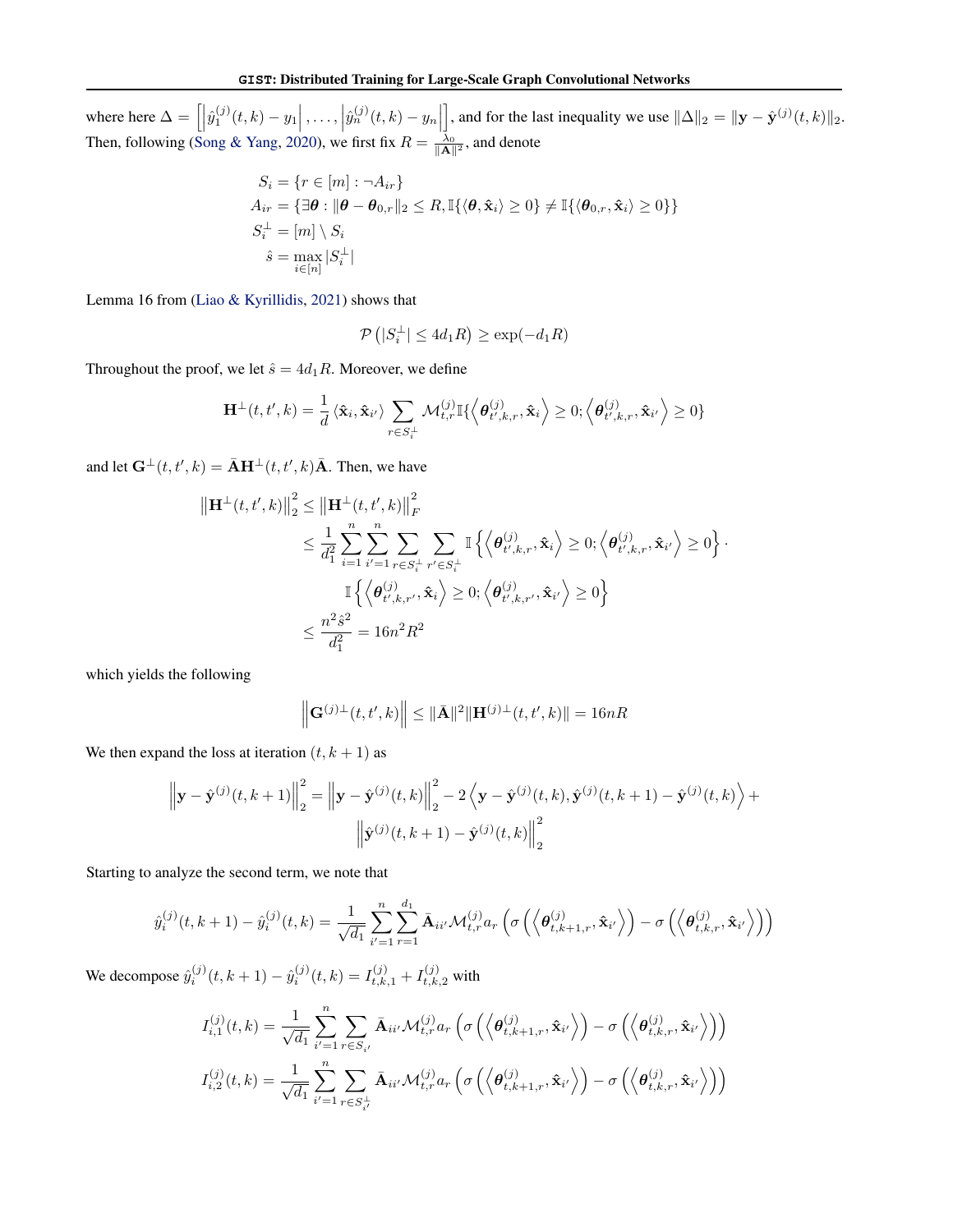where  $I_{i,1}^{(j)}(t,k)$  can be further written as

$$
I_{i,1}^{(j)}(t,k) = \frac{1}{\sqrt{d_1}} \sum_{i'=1}^{n} \sum_{r \in S_{i'}} \bar{\mathbf{A}}_{ii'} \mathcal{M}_{t,r}^{(j)} a_r \left\langle \theta_{t,k+1,r}^{(j)} - \theta_{t,k,r}^{(j)}, \hat{\mathbf{x}}_{i'} \right\rangle \mathbb{I} \left\{ \left\langle \theta_{t,k,r}^{(j)}, \hat{\mathbf{x}}_{i'} \right\rangle \ge 0 \right\}
$$
  
\n
$$
= -\frac{\eta}{\sqrt{d_1}} \sum_{i'=1}^{n} \sum_{r \in S_{i'}} \bar{\mathbf{A}}_{ii'} \mathcal{M}_{t,r}^{(j)} a_r \left\langle \frac{\partial L(\mathbf{Q}_{t,k}^{(j)})}{\partial \theta_r}, \hat{\mathbf{x}}_{i'} \right\rangle \mathbb{I} \left\{ \left\langle \theta_{t,k,r}^{(j)}, \hat{\mathbf{x}}_{i'} \right\rangle \ge 0 \right\}
$$
  
\n
$$
= \frac{\eta}{d_1} \sum_{i'=1}^{n} \sum_{i_1=1}^{n} \sum_{i'_1=1}^{n} \sum_{r \in S_i} \bar{\mathbf{A}}_{ii'} \bar{\mathbf{A}}_{i_1 i'_1} \mathcal{M}_{t,r}^{(j)} \left( y_{i_1} - \hat{y}_{i_1}^{(j)}(t, k) \right) \left\langle \hat{\mathbf{x}}_{i'_1}, \hat{\mathbf{x}}_{i'} \right\rangle \cdot \mathbb{I} \left\{ \left\langle \theta_{t,k,r}^{(j)}, \hat{\mathbf{x}}_{i'} \right\rangle \ge 0; \left\langle \theta_{t,k,r}^{(j)}, \hat{\mathbf{x}}_{i'} \right\rangle \ge 0 \right\}
$$
  
\n
$$
= \eta \sum_{i'=1}^{n} \sum_{i_1=1}^{n} \sum_{i'_1=1}^{n} \bar{\mathbf{A}}_{ii'} \bar{\mathbf{A}}_{i_1 i'_1} \left( y_{i_1} - \hat{y}_{i_1}^{(j)}(t, k) \right) \left( \mathbf{H}^{(j)}(t, t, k)_{i'i'_1} - \mathbf{H}^{(j)\perp}(t, t, k)_{i'i'_1} \right)
$$

Thus for  $I_{i,1}^{(j)}(t,k) = [I_{1,1}^{(j)}(t,k), \ldots, I_{n,1}^{(j)}(t,k)]$  we have

$$
\mathbf{I}_{i,1}^{(j)}(t,k) = \eta \bar{\mathbf{A}} \left( \mathbf{H}^{(j)}(t,t,k) - \mathbf{H}^{(j)\perp}(t,t,k) \right) \bar{\mathbf{A}} \left( \mathbf{y} - \hat{\mathbf{y}}^{(j)}(t,k) \right)
$$
  
=  $\eta \left( \mathbf{G}^{(j)}(t,t,k) - \mathbf{G}^{(j)\perp}(t,t,k) \right) \left( \mathbf{y} - \hat{\mathbf{y}}^{(j)}(t,k) \right)$   

$$
\geq \eta \left( \frac{\lambda_0}{2} - ||\mathbf{G}^{(j)\perp}(t,t,k)||_2 \right) ||\mathbf{y} - \hat{\mathbf{y}}^{(j)}(t,k)||_2^2
$$

For  $I_{i,2}^{(j)}(t,k)$  we have

$$
\left| I_{i,2}^{(j)}(t,k) \right| \leq \frac{1}{\sqrt{d_1}} \sum_{i'=1}^n \sum_{r \in S_{i'}^{\perp}} \bar{\mathbf{A}}_{ii'} \left| \sigma \left( \left\langle \boldsymbol{\theta}_{t,k+1,r}^{(j)}, \hat{\mathbf{x}}_{i'} \right\rangle \right) - \sigma \left( \left\langle \boldsymbol{\theta}_{t,k,r}^{(j)}, \hat{\mathbf{x}}_{i'} \right\rangle \right) \right|
$$
  

$$
\leq \frac{\eta}{\sqrt{d_1}} \sum_{i'=1}^n \sum_{r \in S_{i'}^{\perp}} \bar{\mathbf{A}}_{ii'} \left\| \frac{\partial L(\mathbf{\Theta}_{t,k}^{(j)})}{\partial \boldsymbol{\theta}_r} \right\|_2
$$
  

$$
\leq \frac{\eta \hat{s}}{d_1} \|\bar{\mathbf{A}}\| \|\mathbf{y} - \hat{\mathbf{y}}^{(j)}(t,k)\|_2 \sum_{i'=1}^n \bar{\mathbf{A}}_{ii'}
$$

which yields the following

$$
\left| \left\langle \mathbf{y} - \hat{\mathbf{y}}^{(j)}(t, k), \mathbf{I}_{i,2}^{(j)}(t, k) \right\rangle \right| \leq \sum_{i=1}^{n} \left| y_i - y_i^{(j)}(t, k) \right| \cdot \left| I_{i,2}^{(j)}(t, k) \right|
$$
  

$$
\leq \frac{\eta \hat{s}}{d_1} \|\bar{\mathbf{A}}\| \|\mathbf{y} - \hat{\mathbf{y}}^{(j)}(t, k) \|_2 \sum_{i, i'=1}^{n} \bar{\mathbf{A}}_{ii'} \left| y_i - y_i^{(j)}(t, k) \right|
$$
  

$$
\leq \frac{\eta \hat{s}}{d_1} \|\bar{\mathbf{A}}\|^2 \left\| \mathbf{y} - \hat{\mathbf{y}}^{(j)}(t, k) \right\|_2^2
$$
  

$$
\leq \frac{4\eta \hat{s}}{d_1} \left\| \mathbf{y} - \hat{\mathbf{y}}^{(j)}(t, k) \right\|_2^2
$$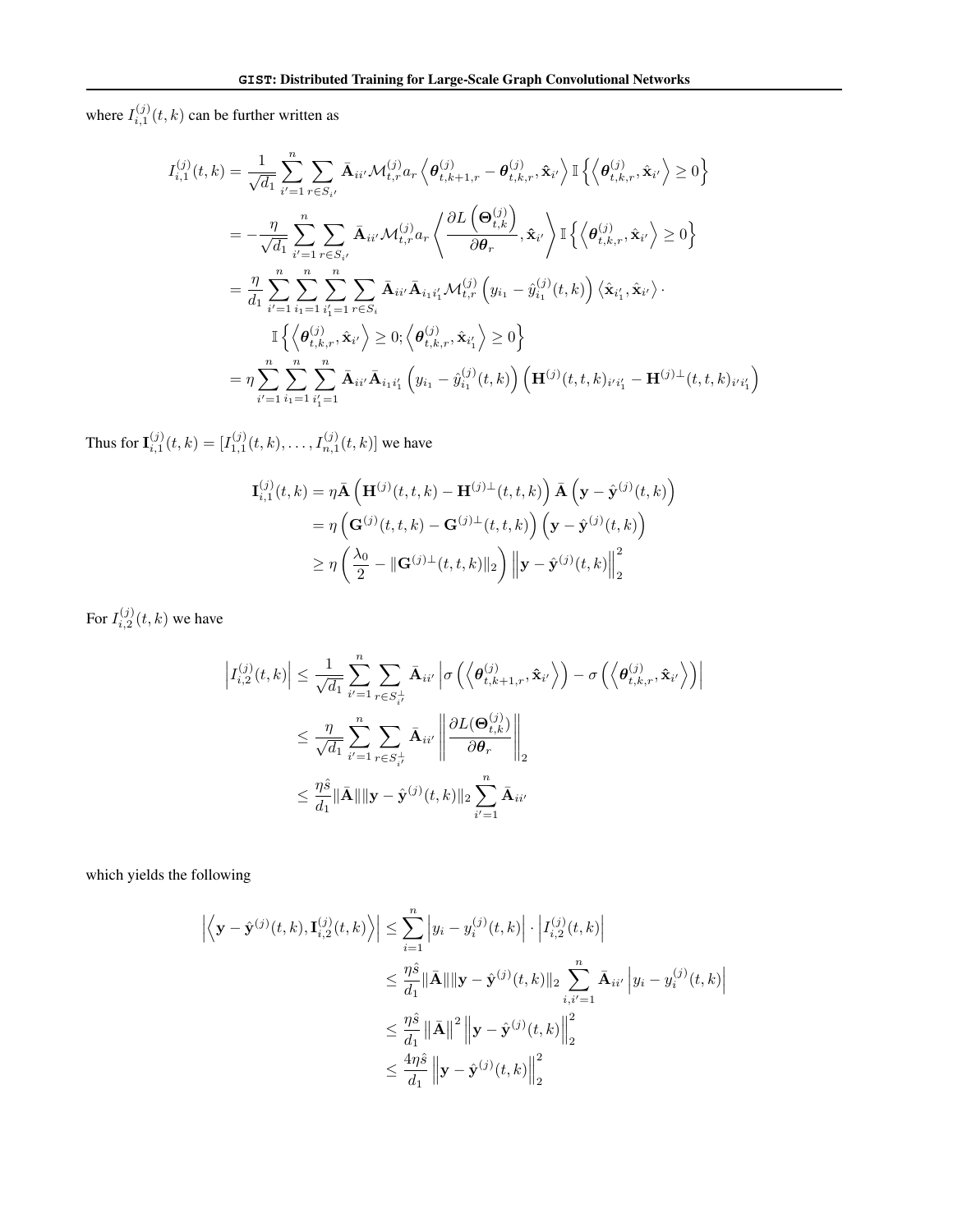Lastly, we have

$$
\left(y_{i} - \hat{y}_{i}^{(j)}(t, k)\right)^{2} = \frac{1}{d_{1}} \sum_{i'=1}^{n} \sum_{i''=1}^{n} \sum_{r=1}^{d_{1}} \sum_{r'=1}^{d_{1}} \bar{\mathbf{A}}_{ii'} \bar{\mathbf{A}}_{ii''} \left\| \frac{\partial L(\Theta_{t, k}^{(j)})}{\partial \theta_{r}} \right\|_{2} \cdot \left\| \frac{\partial L(\Theta_{t, k}^{(j)})}{\partial \theta_{r'}} \right\|_{2}
$$

$$
\leq \eta^{2} \|\bar{\mathbf{A}}\|^{2} \|\mathbf{y} - \hat{\mathbf{y}}^{(j)}(t, k)\|_{2}^{2} \sum_{i'=1}^{n} \sum_{i''=1}^{n} \bar{\mathbf{A}}_{ii'} \bar{\mathbf{A}}_{ii''}
$$

Therefore

$$
\|\mathbf{y} - \hat{\mathbf{y}}^{(j)}(t,k)\|_{2}^{2} = \sum_{i=1}^{n} \left(y_{i} - \hat{y}_{i}^{(j)}(t,k)\right)^{2}
$$
  

$$
= \eta^{2} \|\bar{\mathbf{A}}\|^{2} \|\mathbf{y} - \hat{\mathbf{y}}^{(j)}(t,k)\|_{2}^{2} \sum_{i=1}^{n} \sum_{i'=1}^{n} \bar{\mathbf{A}}_{ii'} \bar{\mathbf{A}}_{ii'}
$$
  

$$
= 4\eta^{2} \|\bar{\mathbf{A}}^{2}\|_{1,1} \|\mathbf{y} - \hat{\mathbf{y}}^{(j)}(t,k)\|_{2}^{2}
$$

Putting things together gives

$$
\left\|\mathbf{y} - \hat{\mathbf{y}}^{(j)}(t, k+1)\right\|_{2}^{2} \leq \eta \left(2\|\mathbf{G}^{(j)}\|_{2}(t, t, k)\|_{2} + \frac{8\eta\hat{s}}{d_{1}} + 4\eta n^{2}\|\bar{\mathbf{A}}^{2}\|_{1, 1} - \lambda_{0}\right) \|\mathbf{y} - \hat{\mathbf{y}}^{(j)}(t, k)\|_{2}^{2} + \left\|\mathbf{y} - \hat{\mathbf{y}}^{(j)}(t, k)\right\|_{2}^{2}
$$

$$
\leq \left(1 - \frac{\eta\lambda_{0}}{2}\right) \left\|\mathbf{y} - \hat{\mathbf{y}}^{(j)}(t, k)\right\|_{2}^{2}
$$

where the last step follows by plugging in the values of  $\|\mathbf{G}^{(j)}(t, t, k)\|$  and  $\hat{s}$ , then setting  $R = \frac{\lambda_0}{96n}$  and  $\eta \le \frac{\lambda_0}{n^2 \|\mathbf{A}^2\|_{1,1}}$ . Next, we bound the weight perturbation. First, using Markov's inequality, we have that with probability at least  $1-\frac{\delta}{2T}$ 

$$
\|\mathbf{y} - \hat{\mathbf{y}}(t)\|_2^2 \le \frac{2T}{\delta} \mathbb{E}_{\left[\mathcal{M}_{t-1}\right]} \left[ \|\mathbf{y} - \hat{\mathbf{y}}(t)\|_2^2 \right]
$$

Thus, we have

$$
\begin{aligned}\n\left\|\theta_{t,k,r}^{(j)} - \theta_{t,0,r}^{(j)}\right\|_{2} &\leq \sum_{k'=0}^{k-1} \left\|\theta_{t,k+1,r} - \theta_{t,k,r}\right\|_{2} \\
&\leq \eta \sum_{k'=0}^{k-1} \left\|\frac{\partial L\left(\Theta_{t,k}^{(j)}\right)}{\partial \theta_{r}}\right\|_{2} \\
&\leq \eta \sqrt{\frac{n}{d_1}} \sum_{k'=0}^{k-1} \left\|\mathbf{y} - \hat{\mathbf{y}}^{(j)}(t,k)\right\|_{2} \\
&\leq \eta \zeta \sqrt{\frac{n}{d_1}} \left(\|\mathbf{y} - \hat{\mathbf{y}}(t)\|_{2} + \|\hat{\mathbf{y}}(t) - \hat{\mathbf{y}}^{(j)}(t,0)\|_{2}\right) \\
&\leq \frac{2T\eta\zeta}{\delta} \sqrt{\frac{n}{d_1}} \mathbb{E}_{\left[\mathcal{M}_{t-1}\right]} \left[\|\mathbf{y} - \hat{\mathbf{y}}(t)\|_{2}^{2}\right]^{\frac{1}{2}} + \eta\zeta n \sqrt{\frac{8(m-1)T}{md_1\delta}}\n\end{aligned}
$$

Since  $\alpha < 1 < 2$ , we have that

$$
\frac{2T\eta\zeta}{\delta}\sqrt{\frac{n}{d_1}} \le \frac{4T\eta\zeta}{\delta\alpha}\sqrt{\frac{n}{d_1}}
$$

Also we have

$$
\eta \zeta n \sqrt{\frac{8(m-1)T}{m d_1 \delta}} \leq B
$$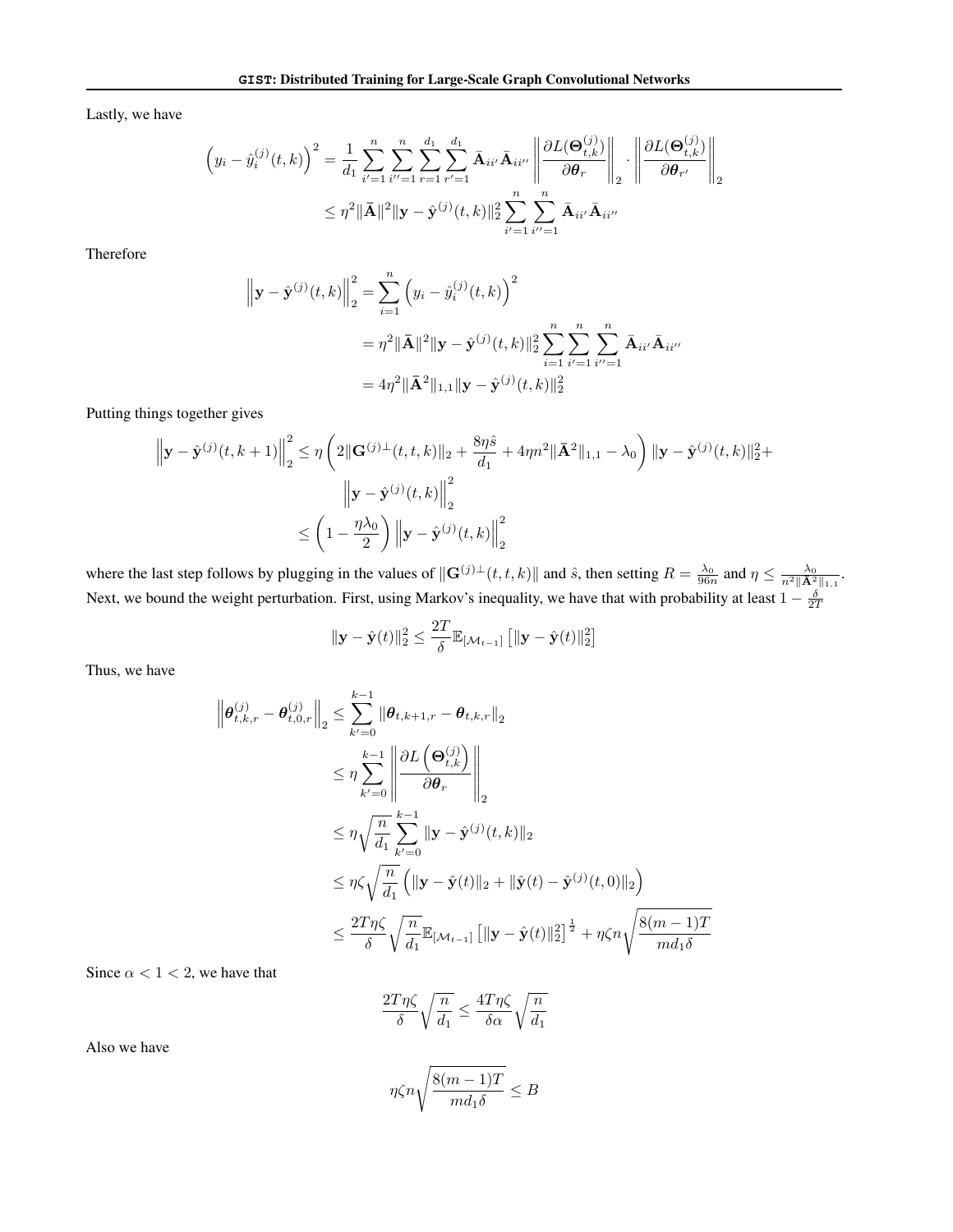Therefore, by hypothesis [5,](#page-16-1) we have that

$$
\left\|\bm{\theta}_{t,k,r}^{(j)} - \bm{\theta}_{0,r}^{(j)}\right\|_2 \le \left\|\bm{\theta}_{t,r}^{(j)} - \bm{\theta}_{0,r}^{(j)}\right\|_2 + \left\|\bm{\theta}_{t,k,r}^{(j)} - \bm{\theta}_{t,0,r}^{(j)}\right\|_2 \le R
$$

*Proof of Lemma [\(5\)](#page-18-0).* For convenience, we denote

$$
\sigma_i^{(j)}(t,r) = \sigma\left(\langle \boldsymbol{\theta}_{t,r}, \hat{\mathbf{x}}_i \rangle\right); \quad \sigma_i^{(j)}(t+1,r) = \sigma\left(\left\langle \boldsymbol{\theta}_{t,\zeta,r}^{(j)}, \hat{\mathbf{x}}_i \right\rangle\right)
$$

Using 1-Lipschitzness of ReLU, we have

$$
\left| \sigma_i^{(j)}(t, r) - \sigma_i^{(j)}(t+1, r) \right| \le \left\| \boldsymbol{\theta}_{t, r} - \boldsymbol{\theta}_{t, \zeta, r}^{(j)} \right\|_2
$$
  

$$
\le \eta \sum_{k=0}^{\zeta - 1} \left\| \frac{\partial L(\boldsymbol{\Theta}_{t, k}^{(j)})}{\partial \boldsymbol{\theta}_r} \right\|_2
$$
  

$$
\le 2 \sqrt{\frac{n}{d_1} \sum_{k=0}^{\zeta - 1} \|\mathbf{y} - \hat{\mathbf{y}}^{(j)}(t, k)\|_2}
$$

Also, we have

$$
\left| \sigma_i^{(j)}(t,r) + \sigma_i^{(j)}(t+1,r) \right| \leq \left\| \theta_{t,r} + \theta_{t,\zeta,r}^{(j)} \right\|_2
$$
  

$$
\leq 2 \|\theta_{0,r}\|_2 + \|\theta_{t,r} - \theta_{0,r}\|_2 + \left\| \theta_{t,\zeta,r}^{(j)} - \theta_{0,r} \right\|_2
$$
  

$$
\leq 2 \|\theta_{0,r}\|_2 + 2R
$$

Expanding the difference of squares gives

$$
\left(\hat{y}_i^{(j)}(t,0) - \hat{y}_i^{(j')}(t,0)\right)^2 - \left(\hat{y}_i^{(j)}(t,\zeta) - \hat{y}_i^{(j')}(t,\zeta)\right)^2 = \beta_{i,1}\beta_{i,2}
$$

with

$$
\begin{aligned} \beta_{i,1}^{(j,j')}&=\hat{y}_i^{(j)}(t,0)-\hat{y}_i^{(j')}(t,0)+\hat{y}_i^{(j)}(t,\zeta)-\hat{y}_i^{(j')}(t,\zeta)\\ \beta_{i,2}^{(j,j')}&=\hat{y}_i^{(j)}(t,0)-\hat{y}_i^{(j')}(t,0)-\hat{y}_i^{(j)}(t,\zeta)+\hat{y}_i^{(j')}(t,\zeta) \end{aligned}
$$

Written in terms of the simplified notation, we have

$$
\beta_{i,1}^{(j,j')} = \frac{1}{\sqrt{d_1}} \sum_{i'=1}^{n} \sum_{r=1}^{d_1} \bar{\mathbf{A}}_{ii'} a_r \left( \mathcal{M}_{t,r}^{(j)} \left( \sigma_{i'}^{(j)}(t,r) + \sigma_{i'}^{(j)}(t+1,r) \right) - \mathcal{M}_{t,r}^{(j')} \left( \sigma_{i'}^{(j')}(t,r) + \sigma_{i'}^{(j')}(t+1,r) \right) \right)
$$
\n
$$
\beta_{i,2}^{(j,j')} = \frac{1}{\sqrt{d_1}} \sum_{i'=1}^{n} \sum_{r=1}^{d_1} \bar{\mathbf{A}}_{ii'} a_r \left( \mathcal{M}_{t,r}^{(j)} \left( \sigma_{i'}^{(j)}(t,r) - \sigma_{i'}^{(j)}(t+1,r) \right) - \mathcal{M}_{t,r}^{(j')} \left( \sigma_{i'}^{(j')}(t,r) - \sigma_{i'}^{(j')}(t+1,r) \right) \right)
$$

Letting

$$
\tau_1(i',r) = \mathcal{M}_{t,r}^{(j)}\left(\sigma_{i'}^{(j)}(t,r) + \sigma_{i'}^{(j)}(t+1,r)\right) - \mathcal{M}_{t,r}^{(j')}\left(\sigma_{i'}^{(j')}(t,r) + \sigma_{i'}^{(j')}(t+1,r)\right)
$$
  

$$
\tau_2(i',r) = \mathcal{M}_{t,r}^{(j)}\left(\sigma_{i'}^{(j)}(t,r) - \sigma_{i'}^{(j)}(t+1,r)\right) - \mathcal{M}_{t,r}^{(j')}\left(\sigma_{i'}^{(j')}(t,r) - \sigma_{i'}^{(j')}(t+1,r)\right)
$$

Then we have

$$
\beta_{i,1}^{(j,j')} \beta_{i,2}^{(j,j')} = \frac{1}{d_1} \sum_{i_1=1}^n \sum_{i_2=1}^n \sum_{r=1}^d \sum_{r'=1}^{d_1} \bar{\mathbf{A}}_{ii_1} \bar{\mathbf{A}}_{ii_2} a_r a_{r'} \tau_1(i_1, r) \tau_2(i_2, r')
$$
  
= 
$$
\frac{1}{d_1} \sum_{i_1=1}^n \sum_{i_2=1}^n \sum_{r=1}^{d_1} \bar{\mathbf{A}}_{ii_1} \bar{\mathbf{A}}_{ii_2} \tau_1(i_1, r) \tau_2(i_2, r) + \Delta_{i,t}^{(j,j')}
$$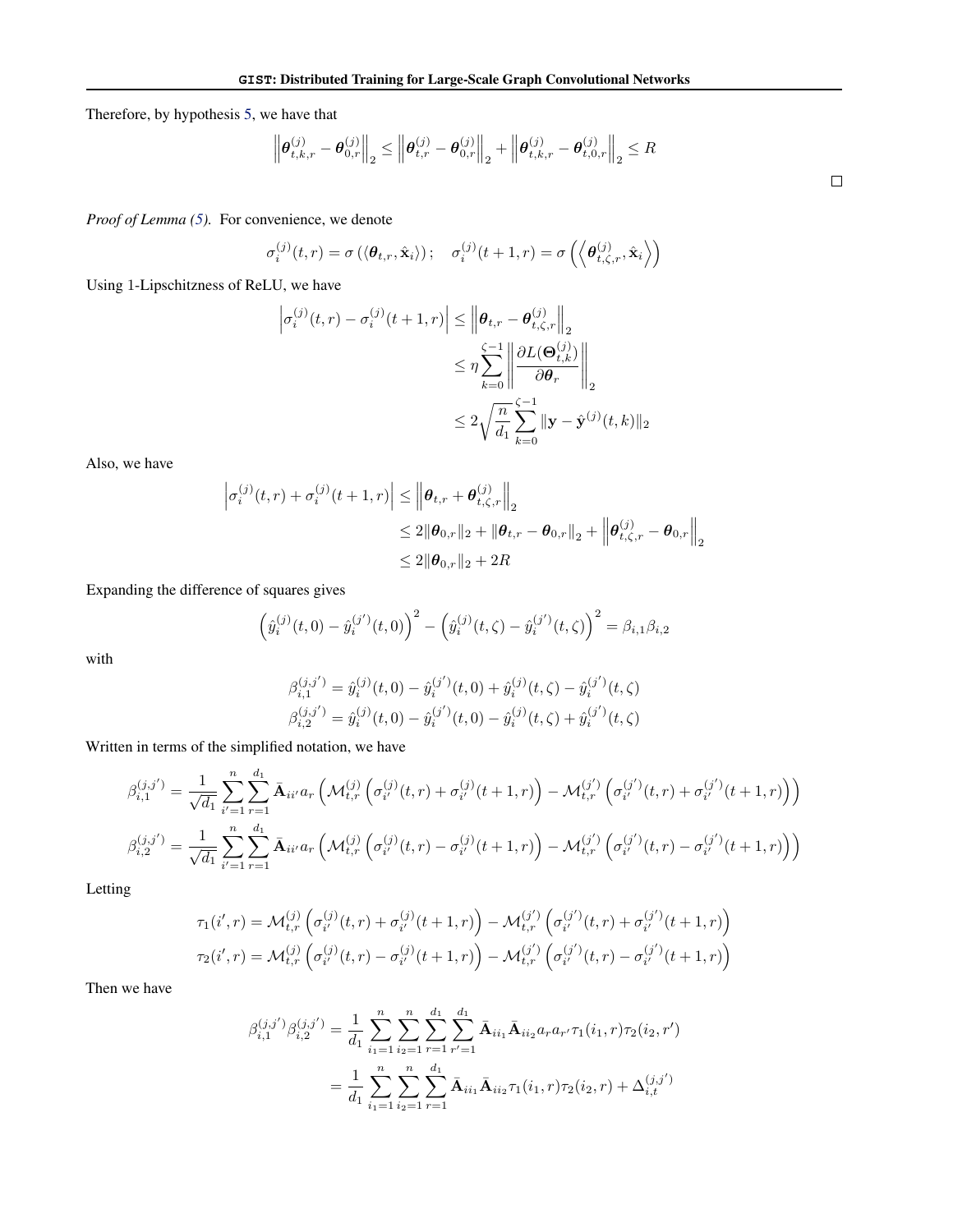with

$$
\Delta_{i,t}^{(j,j')} = \frac{1}{d_1} \sum_{i_1=1}^n \sum_{i_2=1}^n \sum_{r=1}^d \sum_{r' \neq r} \bar{A}_{ii_1} \bar{A}_{ii_2} a_r a_{r'} \tau_1(i_1, r) \tau_2(i_2, r')
$$

Note that due to the independence of  $a_r$  and  $a_{r'}$ , we have that  $\mathbb{E}_a\left[\Delta_{i,t}^{(j,j')}\right] = 0$ . Moreover, for  $j \neq j'$ , we have that  $\mathcal{M}_{t,r}^{(j)}\mathcal{M}^{(j')}_{t,r}=0$ . Thus, we have

$$
|\tau(i_1, r)\tau_2(i_2, r')| = \mathcal{M}_{t,r}^{(j)} \left| \sigma_{i_1}^{(j)}(t, r) + \sigma_{i_1}^{(j)}(t+1, r) \right| \cdot \left| \sigma_{i_2}^{(j)}(t, r) - \sigma_{i_2}^{(j)}(t+1, r) \right| +
$$
  

$$
\mathcal{M}_{t,r}^{(j')} \left| \sigma_{i_1}^{(j')}(t, r) + \sigma_{i_1}^{(j')}(t+1, r) \right| \cdot \left| \sigma_{i_2}^{(j')}(t, r) - \sigma_{i_2}^{(j')}(t+1, r) \right|
$$
  

$$
\leq 4\eta \sqrt{\frac{n}{d_1}} \left( \|\boldsymbol{\theta}_{0,r}\|_2 + 2R \right) \left( \sum_{k=0}^{\zeta-1} \|\mathbf{y} - \hat{\mathbf{y}}^{(j)}(t, k)\|_2 + \sum_{k=0}^{\zeta-1} \|\mathbf{y} - \hat{\mathbf{y}}^{(j')}(t, k)\|_2 \right)
$$

Thus

$$
\beta_{i,1}^{(j,j')} \beta_{i,2}^{(j,j')} = \frac{4\eta \sqrt{n}}{d_1^{\frac{3}{2}}} \left( \sum_{i_1=1}^n \sum_{i_2=1}^n \bar{\mathbf{A}}_{ii_1} \bar{\mathbf{A}}_{ii_2} \right) \left( \sum_{r=1}^{d_1} \left( \|\boldsymbol{\theta}_{0,r}\|_2 + 2R \right) \right) \cdot \left( \sum_{k=0}^{\zeta-1} \|\mathbf{y} - \hat{\mathbf{y}}^{(j)}(t,k)\|_2 + \sum_{k=0}^{\zeta-1} \|\mathbf{y} - \hat{\mathbf{y}}^{(j')}(t,k)\|_2 \right) + \Delta_{i,t}^{(j,j')} \leq 4\eta \sqrt{\frac{2nd}{d_1}} \left( \sum_{i_1=1}^n \sum_{i_2=1}^n \bar{\mathbf{A}}_{ii_1} \bar{\mathbf{A}}_{ii_2} \right) \left( \sum_{k=0}^{\zeta-1} \|\mathbf{y} - \hat{\mathbf{y}}^{(j)}(t,k)\|_2 + \sum_{k=0}^{\zeta-1} \|\mathbf{y} - \hat{\mathbf{y}}^{(j')}(t,k)\|_2 \right) + \Delta_{i,t}^{(j,j')}
$$

Thus

$$
\begin{split} \iota_{t} &= \frac{1}{m^{2}} \sum_{j=1}^{m} \sum_{j'=1}^{j-1} \mathbb{E}_{\mathcal{M}_{t}} \left[ \sum_{i=1}^{n} \beta_{i,1}^{(j,j')} \beta_{i,2}^{(j,j')} \right] \\ &= \frac{4\eta(m-1)}{m^{2}} \sqrt{\frac{2nd}{d_{1}}} \|\bar{\mathbf{A}}^{2}\|_{1,1} \sum_{j=1}^{m} \sum_{k=0}^{\zeta-1} \mathbb{E}_{\mathcal{M}_{t}} \left[ \|\mathbf{y} - \hat{\mathbf{y}}^{(j)}(t,k)\|_{2} \right] + \frac{1}{m^{2}} \sum_{j=1}^{m} \sum_{j'=1}^{j-1} \sum_{i=1}^{n} \mathbb{E}_{\mathcal{M}_{t}^{(j)}} \left[ \Delta_{i,t}^{(j,j')} \right] \\ &= \sum_{j=1}^{n} \sum_{k=0}^{\zeta-1} \mathbb{E}_{\mathcal{M}_{t}} \left[ \alpha_{t,k}^{(j)} \right] + \frac{1}{m^{2}} \sum_{j=1}^{m} \sum_{j'=1}^{j-1} \sum_{i=1}^{n} \mathbb{E}_{\mathcal{M}_{t}^{(j)}} \left[ \Delta_{i,t}^{(j,j')} \right] \end{split}
$$

with

$$
\alpha_{t,k}^{(j)} = \frac{4\eta(m-1)}{m^2} \sqrt{\frac{2nd}{d_1}} ||\bar{\mathbf{A}}^2||_{1,1} ||\mathbf{y} - \hat{\mathbf{y}}^{(j)}(t,k)||_2
$$

By Cauchy-Schwartz inequality,

$$
\alpha_{t,k}^{(j)} = \frac{\eta}{m} \cdot \left( \sqrt{\frac{\gamma \lambda_0}{2}} ||\mathbf{y} - \hat{\mathbf{y}}^{(j)}(t, k)||_2 \right) \cdot \left( \frac{8(m-1)}{m\sqrt{\gamma}} ||\bar{\mathbf{A}}||_{1,1} \sqrt{\frac{nd}{d_1}} \right)
$$
  

$$
\leq \frac{\eta}{m} \left( \frac{\gamma \lambda_0}{2} ||\mathbf{y} - \hat{\mathbf{y}}^{(j)}(t, k)||_2^2 + \frac{64(m-1)^2 ||\bar{\mathbf{A}}||_{1,1}^2 nd}{\gamma m^2 d_1} \right)
$$
  

$$
= \frac{\eta \gamma \lambda_0}{2m} ||\mathbf{y} - \hat{\mathbf{y}}^{(j)}(t, k)||_2^2 + \frac{64\eta(m-1)^2 ||\bar{\mathbf{A}}||_{1,1}^2 nd}{\gamma m^3 d_1}
$$

Thus

$$
\iota_t \leq \frac{\eta \gamma \lambda_0}{2m} \sum_{j=1}^m \sum_{k=0}^{\zeta-1} \mathbb{E}_{\mathcal{M}_t} \left[ \|\mathbf{y} - \hat{\mathbf{y}}^{(j)}(t,k)\|_2^2 \right] + \frac{64\eta(m-1)^2 \zeta \|\bar{\mathbf{A}}\|_{1,1}^2 nd}{\gamma m^2 d_1} + \iota'_t
$$